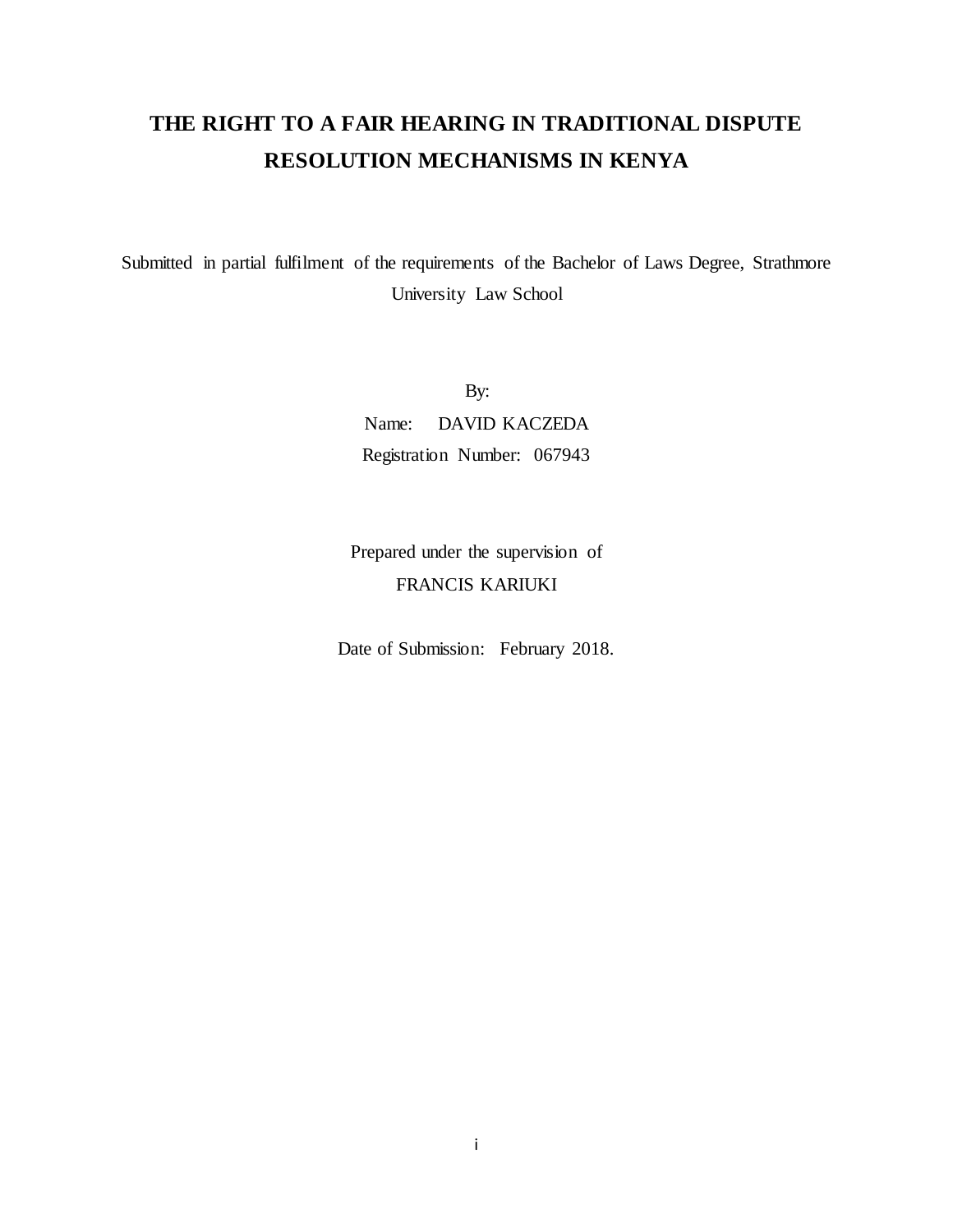# **Declaration**

<span id="page-1-0"></span>I, [DAVID KACZEDA], do hereby declare that this research is my original work and that to the best of my knowledge and belief, it has not been previously, in its entirety or in part, been submitted to any other university for a degree or diploma. Other works cited or referred to are accordingly acknowledged.

Signed: .......................................................................

Date: ..........................................................................

This dissertation has been submitted for examination with my approval as University Supervisor.

Signed:..........................................................................

[FRANCIS KARIUKI]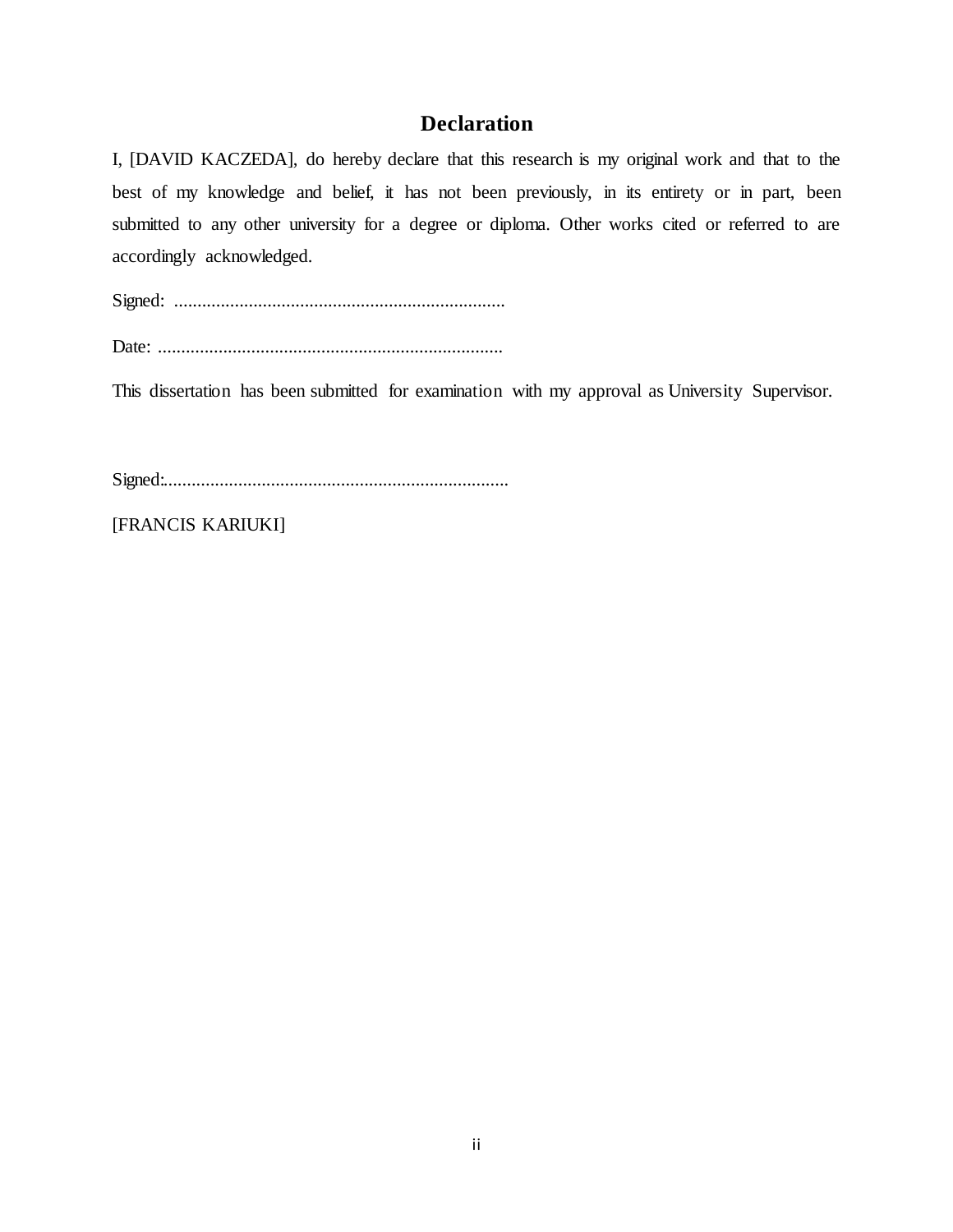# **TABLE OF CONTENTS**

| 1.0                                                                                |  |
|------------------------------------------------------------------------------------|--|
|                                                                                    |  |
|                                                                                    |  |
|                                                                                    |  |
|                                                                                    |  |
|                                                                                    |  |
|                                                                                    |  |
|                                                                                    |  |
|                                                                                    |  |
|                                                                                    |  |
|                                                                                    |  |
|                                                                                    |  |
|                                                                                    |  |
|                                                                                    |  |
|                                                                                    |  |
|                                                                                    |  |
|                                                                                    |  |
|                                                                                    |  |
| Chapter 4: To What Extent do TDRMs in Kenya Enshrine the Right to A Fair Hearing20 |  |
|                                                                                    |  |
|                                                                                    |  |
|                                                                                    |  |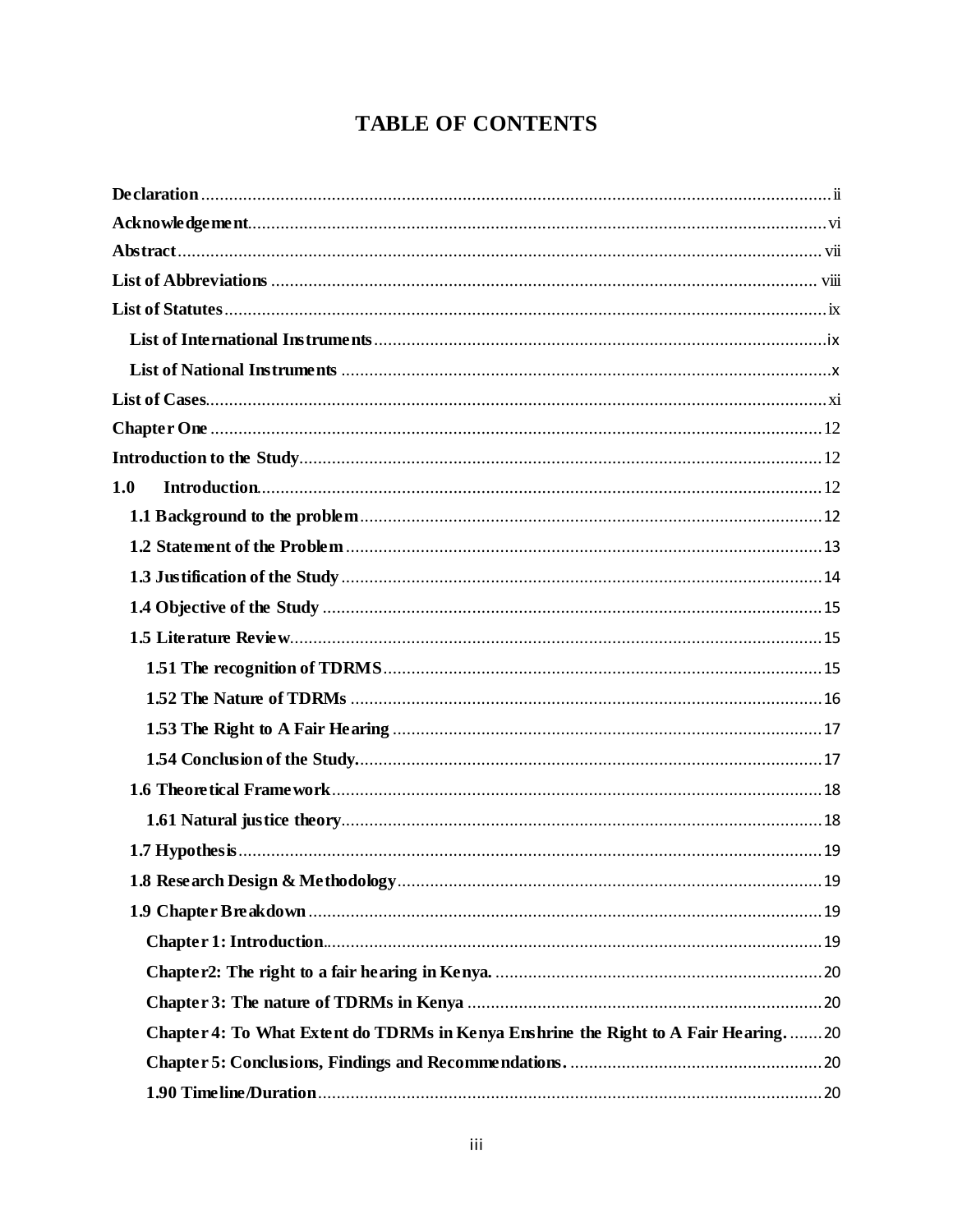| 2.43 Right to a Fair Hearing under the African Commission on Human and Peoples' Rights27   |  |
|--------------------------------------------------------------------------------------------|--|
| 2.44 Right to A Fair Hearing under International Covenant on Civil and Political Rights 28 |  |
|                                                                                            |  |
|                                                                                            |  |
| 2.47 Right to A Fair Hearing under the Universal Declaration of Human Rights 32            |  |
|                                                                                            |  |
|                                                                                            |  |
|                                                                                            |  |
|                                                                                            |  |
|                                                                                            |  |
| 3.22 Case Law Demonstrating the Application of Statutory Provisions Regulating TDRMS37     |  |
|                                                                                            |  |
|                                                                                            |  |
|                                                                                            |  |
|                                                                                            |  |
|                                                                                            |  |
|                                                                                            |  |
| 4.1                                                                                        |  |
|                                                                                            |  |
| a.) The right to have the trial begin and conclude without unreasonable delay43            |  |
|                                                                                            |  |
|                                                                                            |  |
|                                                                                            |  |
| e.) The right to representation and to remain silent and not testify during proceedings 45 |  |
|                                                                                            |  |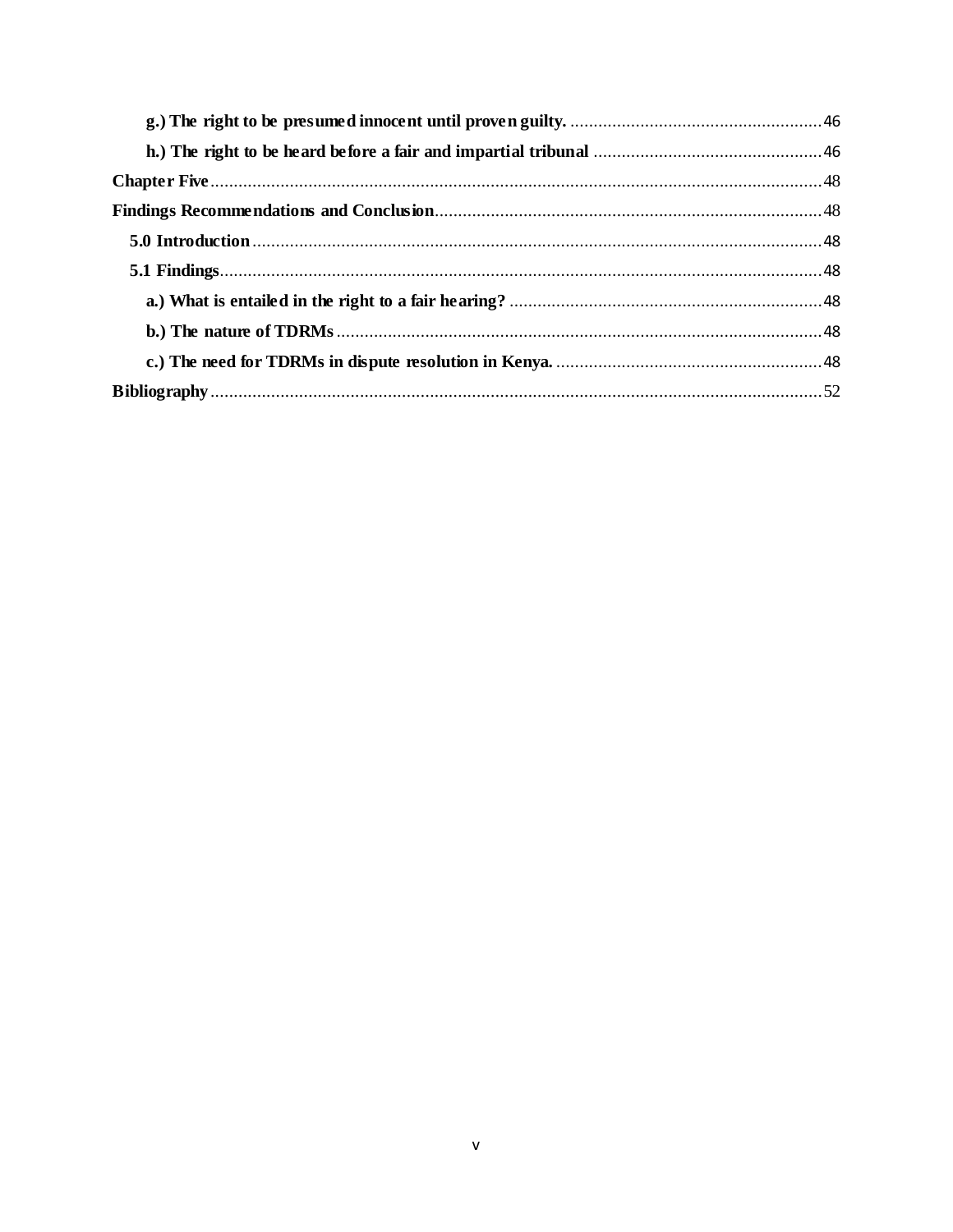# **Acknowledgement**

<span id="page-5-0"></span>I would like to express my gratitude to all the persons who have been a part of this study.

First and foremost, I express my deepest gratitude to the Almighty God for it is by his grace that I have managed to do and complete this study.

My greatest intellectual indebtedness is to Mr Francis Kariuki of Strathmore Law School whose wide-ranging legal thoughtfulness and expertise has contributed to this work beyond measure.

I thank my family, especially my mother, Sophie for giving me moral and financial support throughout the course of this study.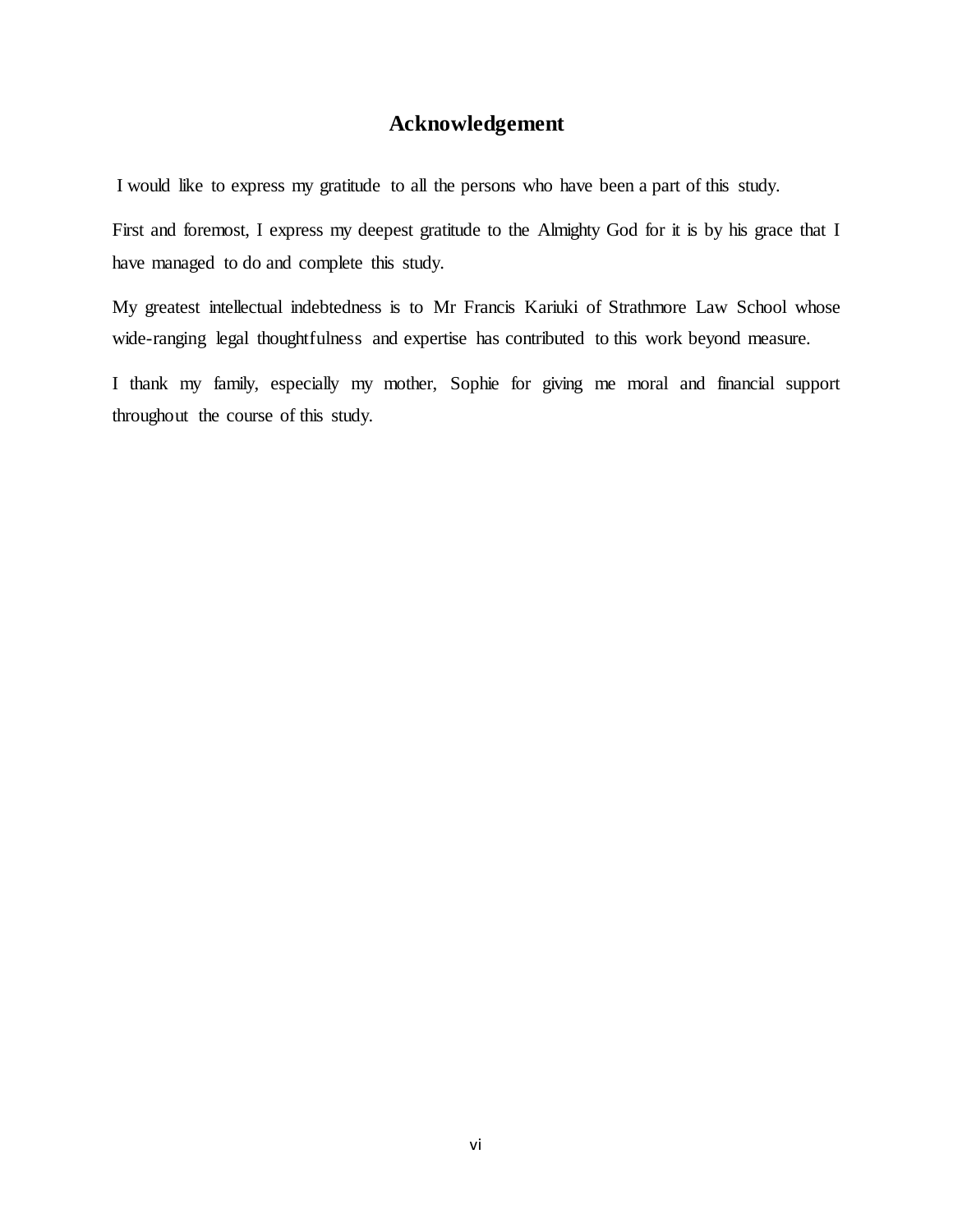# **Abstract**

<span id="page-6-0"></span>The objective of this study is to establish whether TDRMs in Kenya engender the right to a fair hearing in the adjudication of disputes Chapter 1 lays the background, it states the objectives and explains the theoretical framework of this study. Chapter 2 looks into the nature of the right to a fair hearing, chapter 3 examines the nature of TDRMs including the perspective provided by the courts. Chapter 4 seeks to address the question of the extent to which TDRMs engender the right to a fair hearing in the adjudication of disputes. Chapter 5 explains the findings of this study then goes ahead to make the conclusions and recommendations.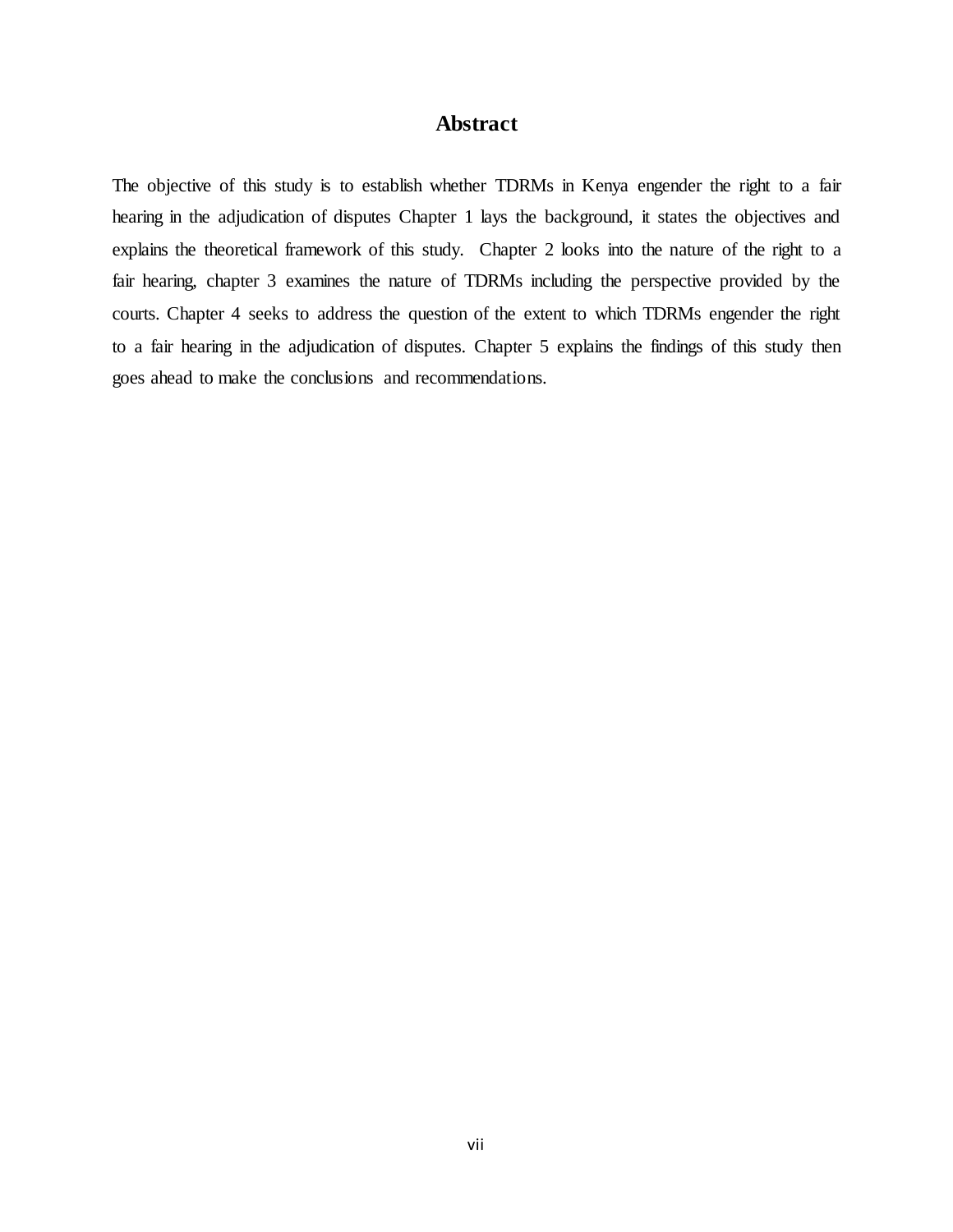# **List of Abbreviations**

<span id="page-7-0"></span>

| <b>ACHPR</b>   | African Charter on Human and Peoples Rights           |
|----------------|-------------------------------------------------------|
| <b>ACmHPR</b>  | African Commission on Human and Peoples Rights        |
| <b>ADR</b>     | Alternative Dispute Resolution                        |
| CoK            | Constitution of Kenya                                 |
| <b>ECHR</b>    | European Commission on Human Rights                   |
| <b>HRC</b>     | Human Rights Committee                                |
| <b>ICCPR</b>   | International Covenant on Civil and Political Rights. |
| <b>ICJ</b>     | International Court of Justice                        |
| <b>ILM</b>     | International Legal Materials                         |
| <b>LJQB</b>    | London Judgements Queens Bench Division               |
| <b>KELIN</b>   | Kenya Legal & Ethical Issues Network on HIV and AIDS  |
| <b>KLR</b>     | Kenya Law Reports                                     |
| eKLR           | Electronic Kenya Law Reports                          |
| <b>NLC</b>     | National Land Commission                              |
| N <sub>0</sub> | Number                                                |
| <b>TDRMs</b>   | Traditional Dispute Resolution Mechanisms             |
| TJS            | Traditional Justice Systems                           |
| <b>UDHR</b>    | Universal Declaration of Human Rights                 |
| <b>UNC</b>     | United Nations Charter                                |
| <b>UTS</b>     | United Nations Treaty Series                          |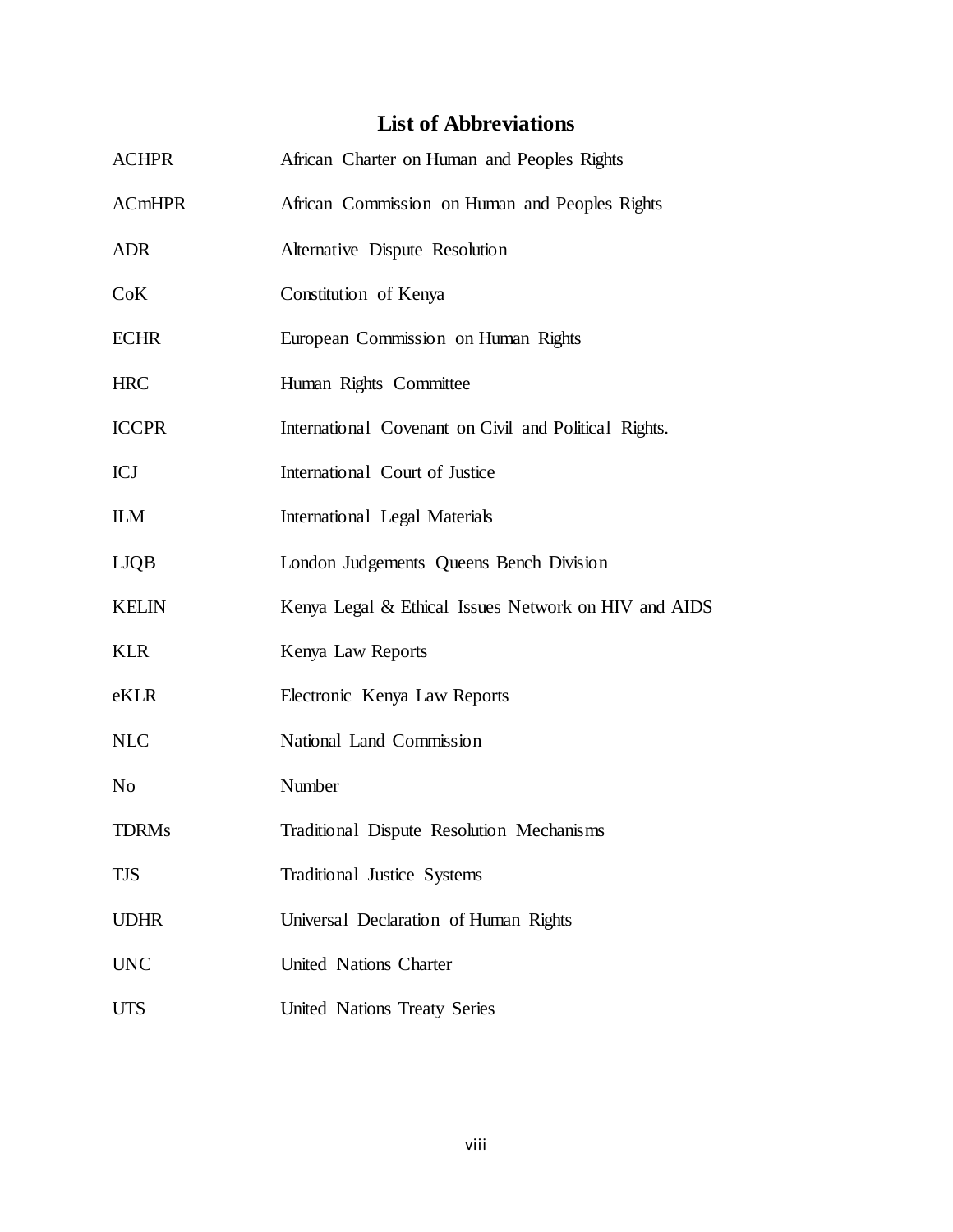# **List of Statutes**

# <span id="page-8-1"></span><span id="page-8-0"></span>**List of International Instruments**

- African Charter on Human and Peoples Rights, 21 October 1986, CAB/LEG/67/3.
- European Convention on Human Rights, 3 September 1953, 1999-II.
- International Covenant on Civil and Political Rights, 23 March 1976, 999 UNTS171.
- Universal Declaration of Human Rights, UN General Assembly, 10 December 1948, 217 A (III).
- United Nations Charter, 24 October 1945, 1 UNTS xvi.
- Vienna Convention on Diplomatic Relations, 24 April 1964, 1155 UNTS 331, 8 ILM 679.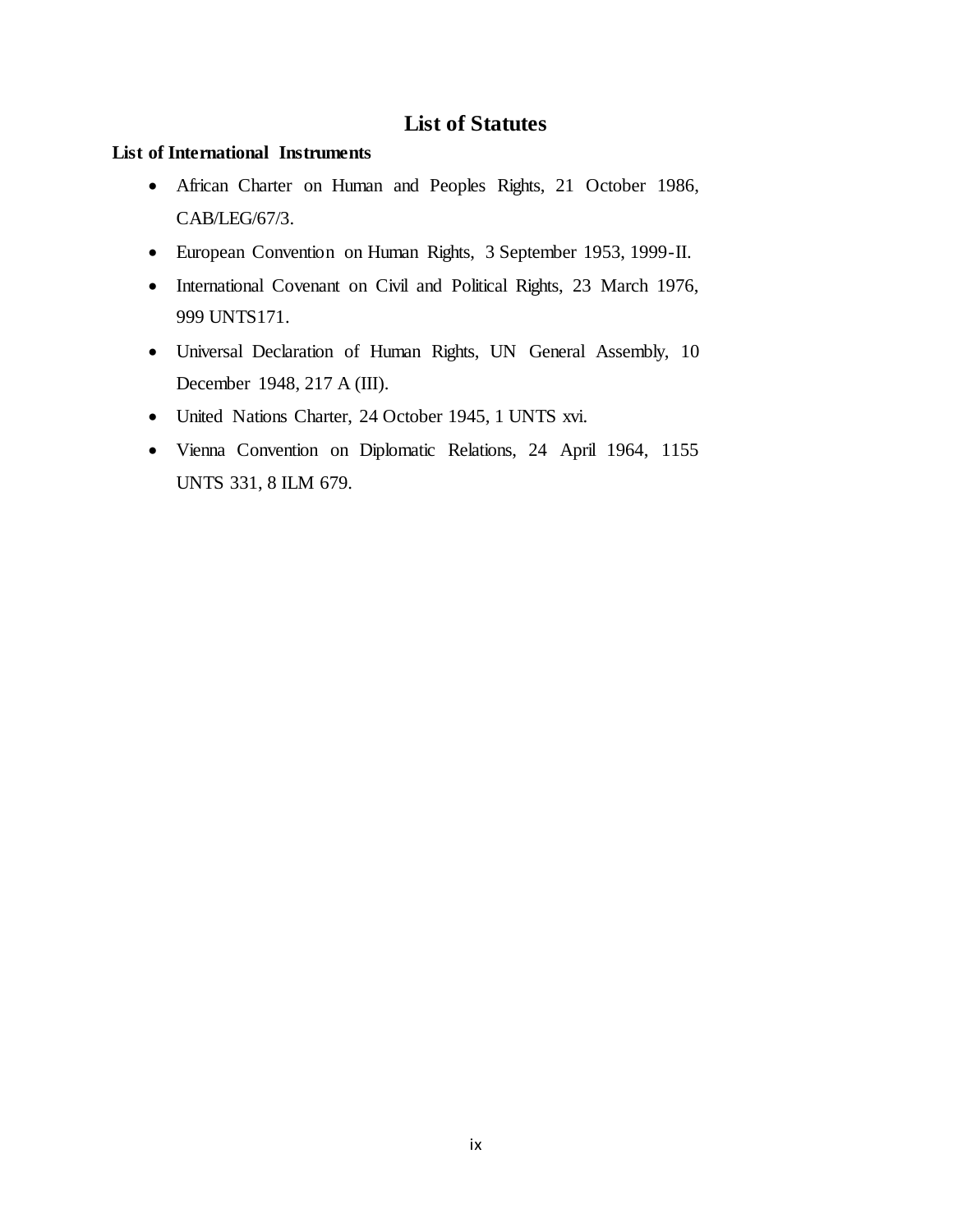# <span id="page-9-0"></span>**List of National Instruments**

- Environment and Land Court Act (Act No. 19 of 2011).
- Judicature Act Chapter [No.8 of 2016]**.**
- Marriage Act (Act No.4 of 2014).
- National Land Commission Act (No. 5 of 2012).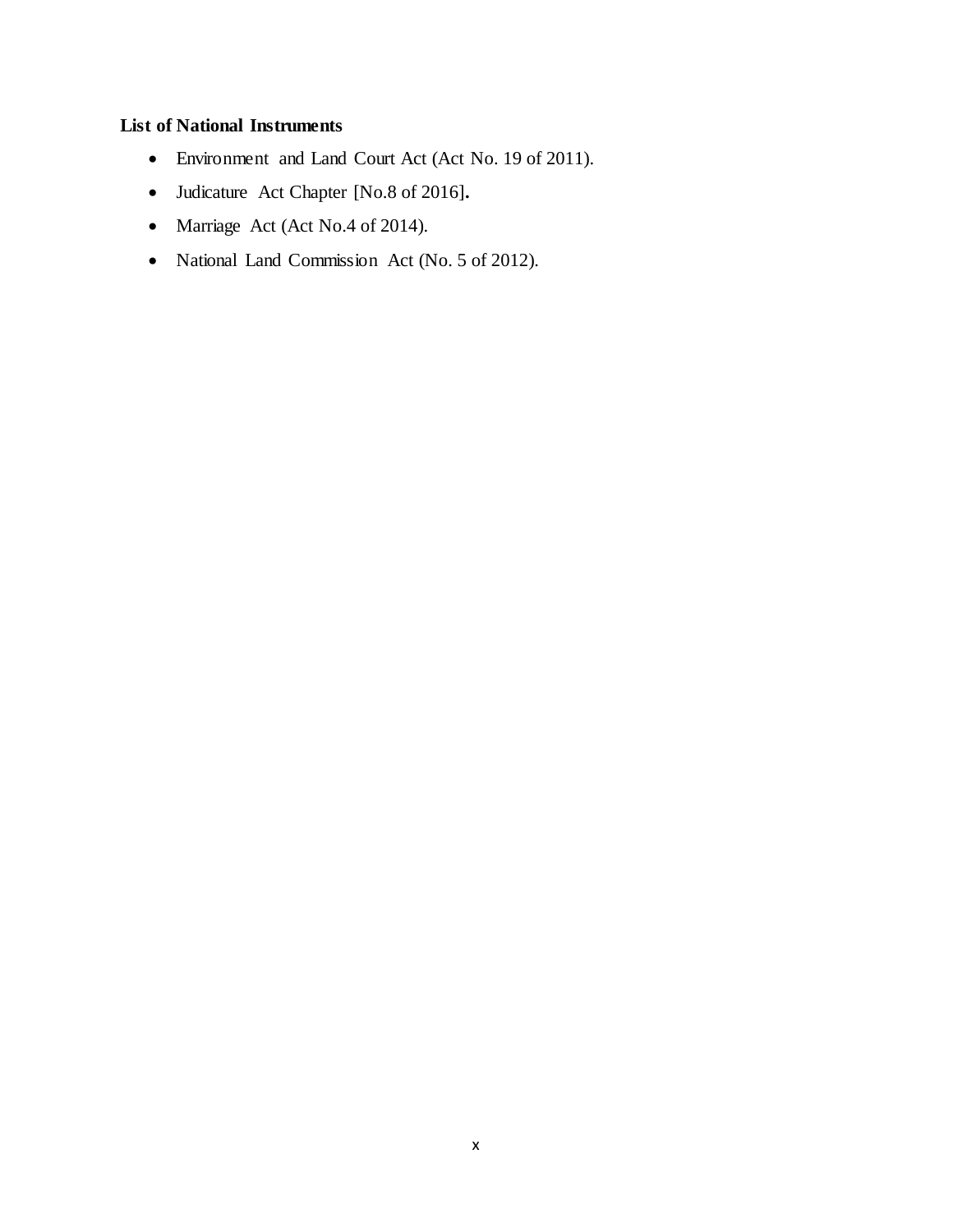# **List of Cases**

- <span id="page-10-0"></span>*David Njoroge Macharia v Republic* [2011] eKLR.
- *Germany v Italy,* ICJ Reports 2012, 434.
- *Joseph Ndungu Kagiri v Republic of Kenya criminal appeal* [2012] eKLR.
- International PEN et al (on behalf of Ken Saro-Wiwa Jnr.) v Nigeria, ACmHPR Comm.137/94, 139/94, 154/96, 161/97, 12 Activity Report (1998), 96*.*
- *Karen Njeri Kandie v Alssane Ba and Shelter Afrique* [2012] eKLR.
- *Lubaru M"imanyara v Daniel Murungi*, [2013] eKLR.
- *Ndeto Kimomo v Kavoi Musumba* [1977] KLR 170*.*
- *Nganga v Republic [1985]* eKLR.
- *Perterer v Austria Comm No. 1015/2001 (30 July 2004).*
- *R v Adan Kenyan Wehliye* [2003] eKLR.
- *Republic and The Subordinate Court of the 1st Class Magistate At City Hall and The Attorney General Exparte Yougindard Pall Sennik C.G. Retreat Limited,* Misc Application [2005] eKLR.
- *Republic v Mohamed Abdow Mohamed* [2013] eKLR*.*
- *Rono v Rono* [2005] eKLR.
- *Seth Michael Kaseme v Selina K. Ade*, [2012] eKLR.
- *Saunders v the United Kingdom,* ECtHR Judgement of 7 December 1996.
- *The Judicial Service Commission and Hon. Mr. Justice Mbalu Mutava and The Attorney Genreal, Civil Appeal [2014]* eKLR.
- *The Matter of African Commission on Human and Peoples Rights v The Republic of Kenya, [2012]*  eKLR.
- *Vionet v Barret* [1885] 55 LJQB 39*.*
- *Zimmerman and Steiner v Switzerland* ECtHR Judgement of 13 July 1983*.*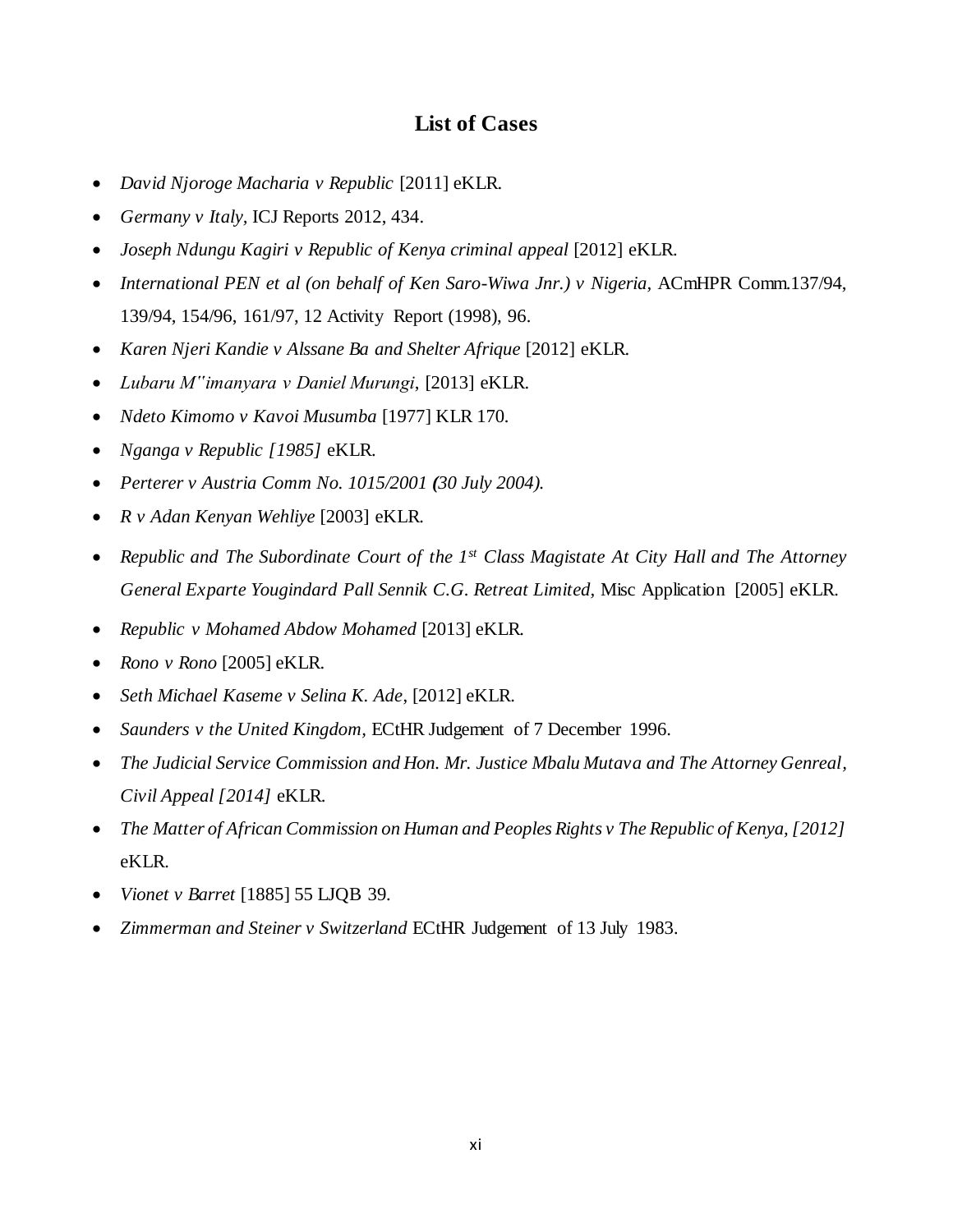# **Chapter One**

# **Introduction to the Study**

# <span id="page-11-2"></span><span id="page-11-1"></span><span id="page-11-0"></span>**1.0 Introduction**

This chapter provides an introduction to the study with a view to provide information on the basis of the study. The chapter endeavours to provide information on the background to the study with the aim of explaining the need for carrying out the research. This part of the study details the statement of the problem, a justification for the study, the theoretical framework, the objectives and hypothesis of the study. Finally, the chapter explains the research methodology, the chapter breakdown and provides a timeline in which the study was conducted. Chapter one acts as a guide for the research and provides a framework through which the research was done.

## <span id="page-11-3"></span>**1.1 Background to the problem**

Traditional Dispute Resolution Mechanisms (TDRMs) synonymous with Traditional Justice Systems (TJS),<sup>1</sup> are a form of out of court dispute resolution system based on customs and traditions of communities. The Constitution of Kenya 2010, <sup>2</sup> provides a legal basis for the application of TDRMs. The legal framework affords courts and tribunals the opportunity to apply the mechanism (TDRMs) in settling various disputes, and now criminal cases following the decision in *Republic v Mohamed Abdow Mohamed. <sup>3</sup>* Communities use TDRMs to settle disputes making them useful in enhancing access to justice, promoting social justice and fostering peaceful co-existence. <sup>4</sup> The right to a fair hearing is a fundamental right as provided in Article 50 of the constitution. The right, is to the extent that; every person is afforded the opportunity to have any dispute resolved by application of law decided in a fair and public hearing before a court or independent and impartial tribunal or body.<sup>5</sup> Article 50(2) further specifies the nature of the right to include rudimental ingredients namely<sup>6</sup>;

<sup>&</sup>lt;sup>1</sup> Kariuki M & Kariuki F, 'Alternative Dispute Resolution Access to Justice and Development in Kenya' 1 (1) *Strathmore Law Journal*,(2015), 4.

<sup>2</sup> Article 159, *Constitution of Kenya* (2010).

<sup>3</sup> *Republic v Mohamed Abdow Mohamed* [2011] eKLR.

<sup>4</sup> Kariuki M, Kariuki F, 'Alternative Dispute Resolution, Access to Justice and Development in Kenya', 4.

<sup>5</sup> Article 50 (1), *Constitution of Kenya* (2010).

<sup>6</sup> Article 50 (2), *Constitution of Kenya* (2010)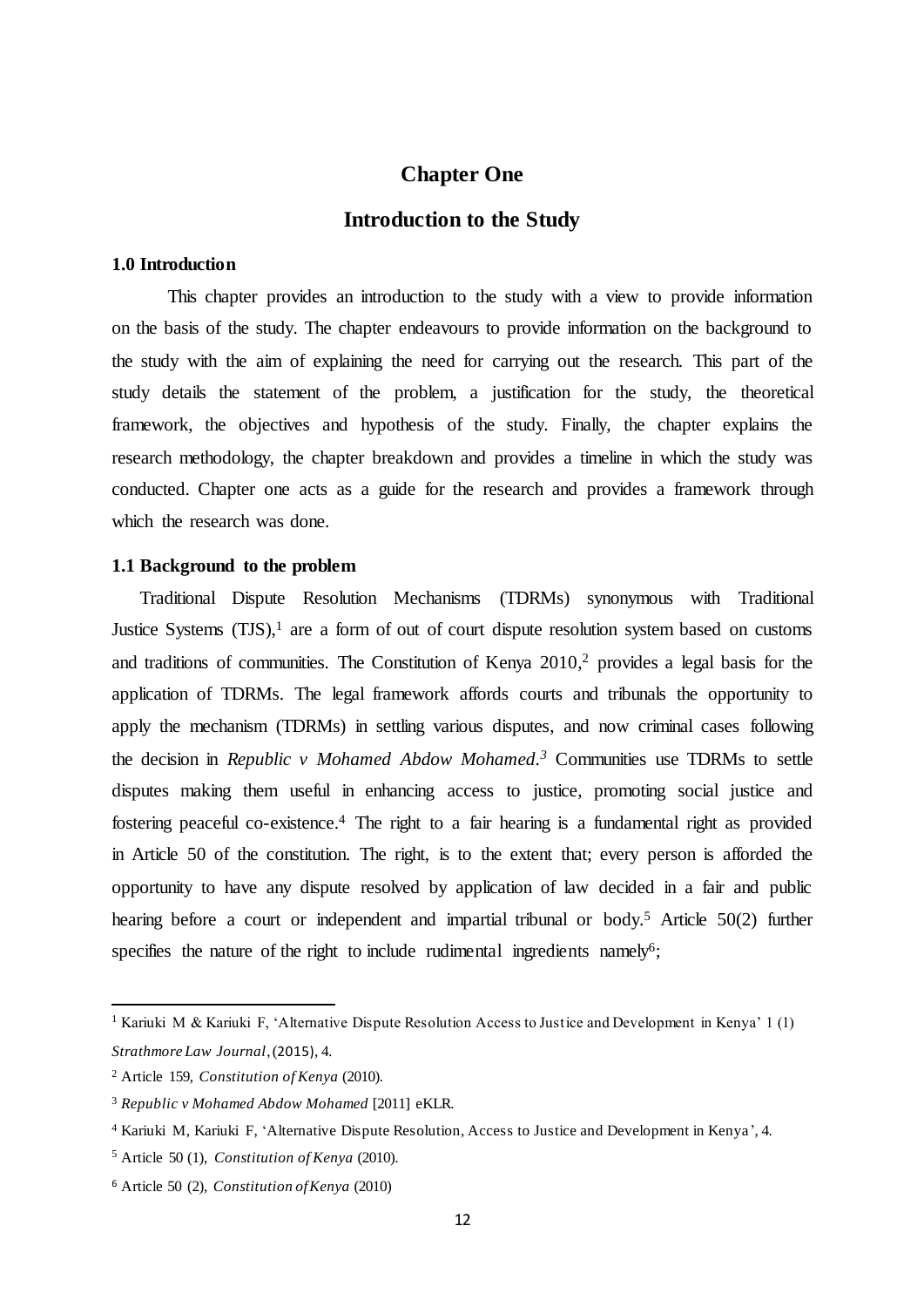- a. the right to be presumed innocent until proven guilty,
- b. the right to be informed of the charge, with sufficient detail to answer,
- c. to have adequate time to prepare a defence,
- d. to a public trial,
- e. the right to begin and conclude without unreasonable delay,
- f. to be present when being tried, to choose and be represented by an advocate and to be informed of the right promptly,
- g. to remain silent and not to testify during proceedings, to be informed in advance of the evidence the prosecution seeks to rely on and have reasonable access to evidence,
- h. to remain silent and not testify during proceedings,
- i. to adduce and challenge evidence,
- j. to refuse to give self-incriminating evidence,
- k. to have the assistance of an interpreter without payment if the person does not understand the language being used at trial,
- l. not to be convicted for a crime that was not an offence in Kenya, or under international law,
- m. not to be convicted of a crime to which they have been acquitted or convicted,
- n. if convicted to appeal to, or apply review by, a higher court as prescribed by law .

Looking at the nature of traditional dispute resolution mechanisms, rules and procedures to ensure that the right to a fair hearing is protected are not set in place. In *Ndeto Kimomo v Kavoi Musumba*<sup>7</sup> the applicant's request to have the case turned to TDRM was dismissed. The reason for the decision was that TDRMS lack mechanisms in upholding a fair hearing**.** It is therefore the intention of this paper to examine the nature of Traditional Dispute Resolution Mechanisms in light of the right to a fair hearing and elicit information as to the need for a legal framework to regulate the application of the same.

### <span id="page-12-0"></span>**1.2 Statement of the Problem**

Looking at the nature of TJS in relation to constitutional provisions on the right to a fair hearing, it is evident that the application of TJS in dispute resolution in particular criminal matters, does not meet the threshold set for the protection of the right to a fair hearing. On the onset, the right to prepare a defence as well as the right to choose and be represented by an advocate and to be informed of the right promptly is absent seeing that TJS are an out of court

<sup>7</sup> *Ndeto Kimomo v Kavoi Musumba* [1977] eKLR.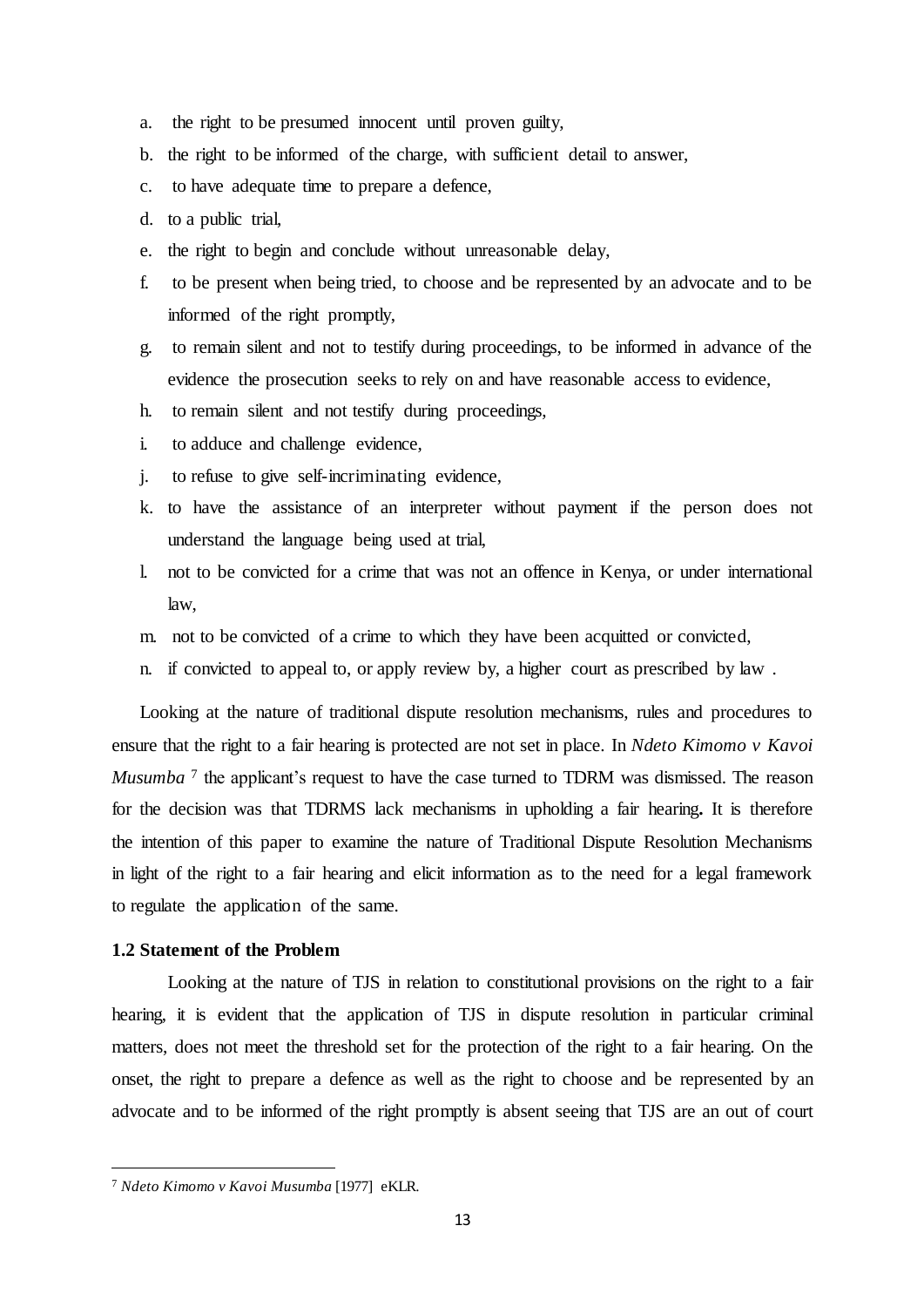settlement process. Further, the right to have the trial begin and conclude without unreasonable delay is challenging to achieve where the presiding elder(s) die and the community has to adhere to strict lengthy customs in choosing a replacement elder. The right to adduce and challenge evidence also lacks owing to the informal nature of TJS, in which rules of evidence are not present. The right to *autrefois acquit and autrefois convict* as envisioned by Article 50 (2)(o) is absent given the informal/illiterate nature of TDRMs in which accused persons could still stand trial where an aggrieved party seeks to maliciously avenge themselves. The right to challenge evidence is not present in communities that uphold customs prejudicial to women to the effect that women are not allowed to challenge men, who form the council of elders. Thus for example, the Bukusu society upholds a patriarchal leadership structure. Men dominate the leadership roles and are regarded as superior, to rule over women. Women in the Bukusu society on the other hand are considered weaker vessels, whose pride is derived from and dependent on men and are thus barred from challenging any man, especially presiding elders.<sup>8</sup> The nature of TDRMs also deprive the parties the right to appeal whereas the decision of the council of elders is held to be final and binding on the parties as they are considered supreme and wise in the making of decisions.

#### <span id="page-13-0"></span>**1.3 Justification of the Study**

Looking at the promulgation of the 2010 constitution and more so its provisions in Article 159 on TDRMs, it is evident that Kenya's judicial system is taking a turn for the better in enhancing the access to justice to all people. This presents a foreseeable increase in the use of alternative dispute resolution including TDRM, to provide dispute resolution for persons who cannot access courts for financial constraints or geographical and language barriers. It is upon this premise that the study is important to point out the need for the right to a fair hearing in TDRM as well as recommend the establishment of a concrete legal framework. Also, looking at the precedent set in *R v Mohamed Abdow Mohammed <sup>9</sup>* it is evident that TDRM may very well plunge into adjudicating criminal matters and it is thus essential that the right to a fair hearing be integrated in TDRMs.

<sup>8</sup> Wanjala W, 'Spotlight on Harmful Traditional Practices and Customs in Kenya' *Wordpress*, 4 August 2013 [https://wanjalawafula.wordpress.com/2013/08/04/spotlight-on-harmful-traditional-practices-and-customs-in](https://wanjalawafula.wordpress.com/2013/08/04/spotlight-on-harmful-traditional-practices-and-customs-in-kenya/)[kenya/](https://wanjalawafula.wordpress.com/2013/08/04/spotlight-on-harmful-traditional-practices-and-customs-in-kenya/) on 5 October 2017.

<sup>9</sup> *Republic v Mohamed Abdow Mohamed* [2013] eKLR.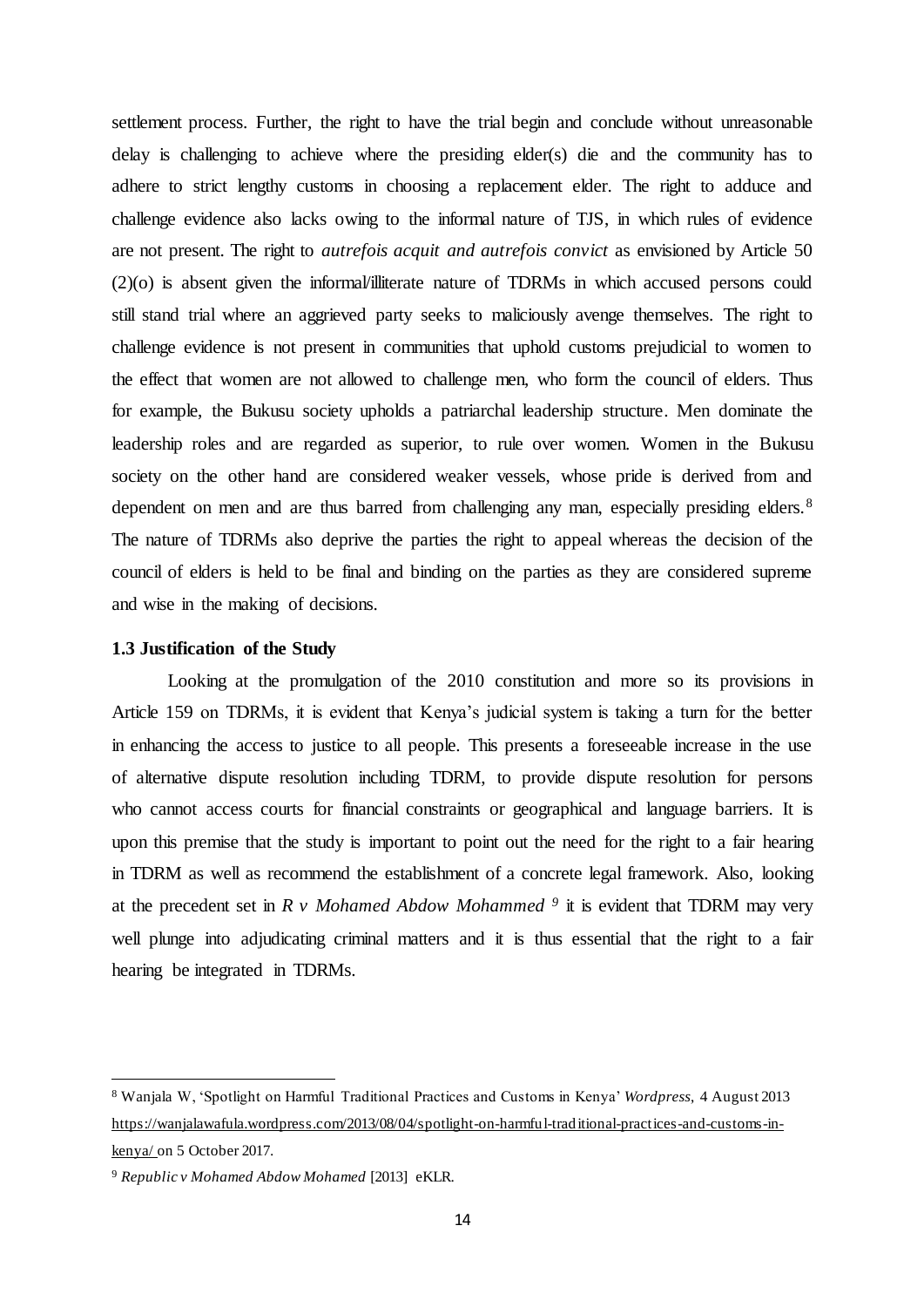#### <span id="page-14-0"></span>**1.4 Objective of the Study**

The overarching objective of this study is to investigate the nature of TDRMs as well as the principles of the right to a fair hearing. In achieving the objectives, the research answers the following queries;

- 1. What is entailed in the right to a fair hearing?
- <span id="page-14-1"></span>2. What is the nature of Traditional Dispute Resolution Mechanisms?
- 3. Do TDRMs engender the right to a fair hearing in the proceedings?

# **1.5 Literature Review**

<span id="page-14-2"></span>The subject Traditional Justice Systems in Kenya, has been studied by various scholars who have approached the matter from different angles.

#### **1.51 The recognition of TDRMS**

Kariuki Muigua & Kariuki Francis, in the work; 'ADR, Access to Justice and Development in Kenya', talk about Alternative Dispute Resolution and Traditional Dispute Resolution Mechanisms. In the work, they point out the need for these two forms of dispute resolution in order to enhance access to justice by all and especially the poor. The article also points out the fact that alternative forms of dispute resolution also promotes the Rule of Law, and are important to foster development. The article thus advocates for the recognition of TDRMs within the legal framework of Kenya in order to foster development. The article in light of this study is useful as it propagates the need for TDRMs in settling matters as well as its allusion to the nature of the mechanism, however it falls short of providing a rationale for the need for the application of the right to a fair hearing. The article does not go deep into the matters of the legal framework of TDRMs in so far as the right to a fair hearing is concerned.

Kariuki Muigua in the write up 'Traditional Dispute Resolution Mechanisms under Article 159 of The Constitution of Kenya 2010', outlines the recognition of TDRMs under the 2010 constitution. The article focuses TDRMs under Article 159 of the Kenyan Constitution, and advocates for it owing to its effectiveness in managing conflicts. The article further points out the importance of TDRMs to the effect that their role is recognised globally (they not only exist in Africa but also in Sardinia an Island in the Mediterranean Sea) and they lighten the burden of the courts. The author alludes to the need for the TDRMs to be modified to conform to international human rights standards thus enumerating the fact that TDRMs are yet to conform to human rights standards, a part of it being the right to a fair hearing. The article in this light is instrumental in demonstrating the recognition of TDRMs in the Kenyan legal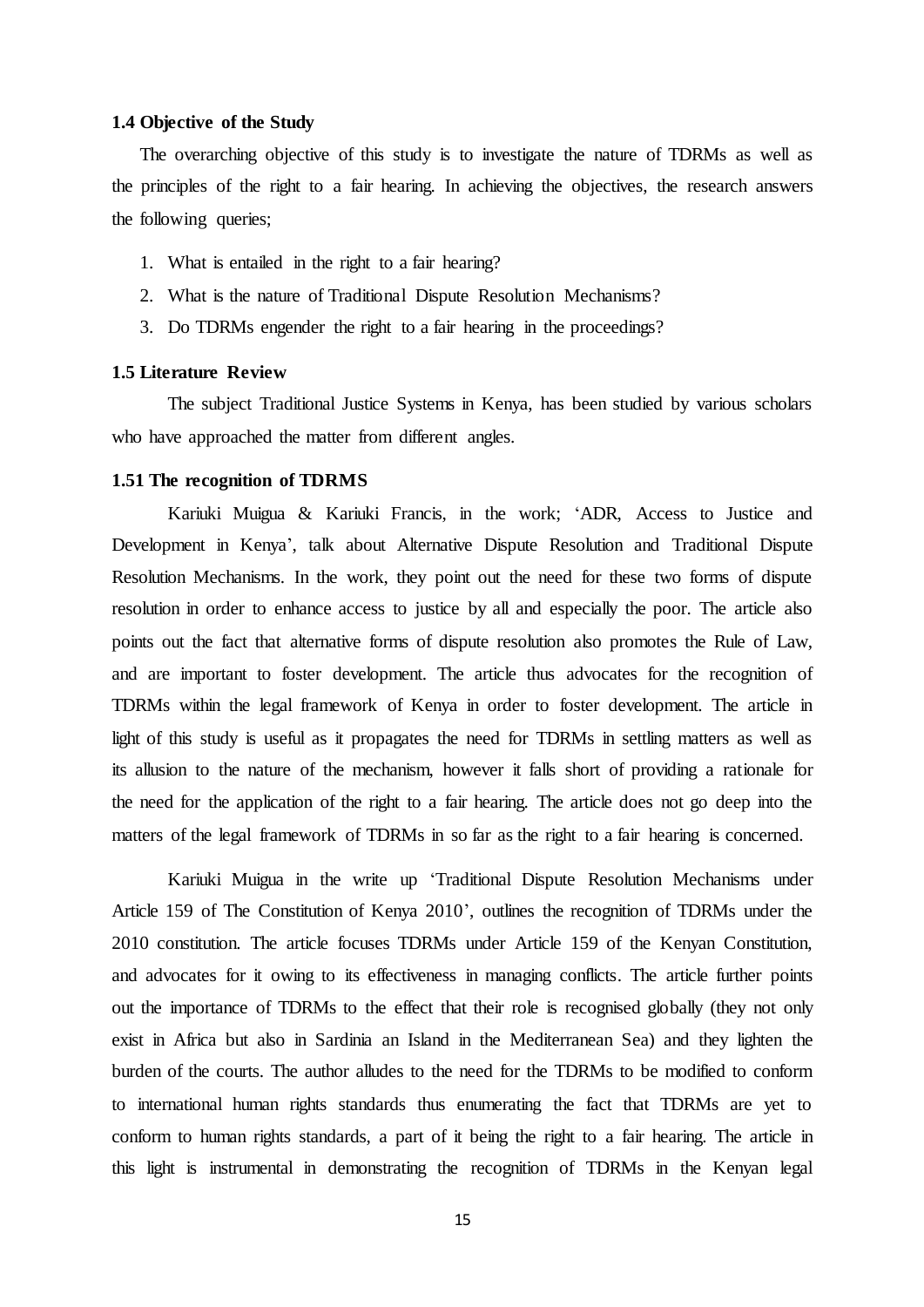system as a mode of dispute resolution, by its allusion to the fact that they need to conform to international human rights standards it demonstrates the gap sought to be addressed by this study, but however does not talk much about the right to a fair hearing in TDRMs.

The case in *Republic v Mohamed Abdow Mohamed,* sets precedence on the use of TDRMs in litigation and especially in criminal matters. The case provides reason to foresee circumstances in which TDRMs will be incrementally used to settle matters in the coming future more so criminal matters. The learned judges' decision however fails to give a guideline on the missing factor essential to adjudication in TDRMs; the right to a fair hearing. As such, the case is instrumental in justifying the need for the study and furthermore in a bid to recommend the crafting and inclusion of the right to a Fair Hearing in TDRMs legal framework.

# <span id="page-15-0"></span>**1.52 The Nature of TDRMs**

 $\overline{a}$ 

The book; 'Human Rights and Traditional Justice Systems in Africa' <sup>10</sup>, is highly instrumental to the study as it explains the nature of TDRMs. The book explains the salient features to include the adjudicating parties namely; chiefs or sub-chiefs, headmen, or a group of elders or the community at large in form of a general assembly.<sup>11</sup> Further, the book states that the authority of the leader derives from their status as a respected member of the community, including inheritance of the position.<sup>12</sup> The leaders are set in place specifically to hear and resolve disputes in a sense performing judicial/quasi-judicial roles as the work explains.<sup>13</sup> In explaining the nature of TDRMs, the book further points out the shortcomings of the mechanism to include the fact that since the presiding leaders are powerful members of the community, a risk exists to the nature that their decisions are impartial where they take into account their own interests in maintaining power.<sup>14</sup> Moreover, their decisions may be

<sup>10</sup> United Nations Human Rights Office of the High Commissioner, *Human Rights and Traditional Justice Systems in Africa,* United Nations Publication, New York, 2016, 16.

<sup>11</sup> United Nations Human Rights Office of the High Commissioner, *Human Rights and Traditional Justice Systems in Africa*, 23.

<sup>12</sup> United Nations Human Rights Office of the High Commissioner, *Human Rights and Traditional Justice Systems in Africa*, 23.

<sup>13</sup> United Nations Human Rights Office of the High Commissioner, *Human Rights and Traditional Justice Systems in Africa*, 23.

<sup>14</sup> United Nations Human Rights Office of the High Commissioner, *Human Rights and Traditional Justice Systems in Africa*, 27.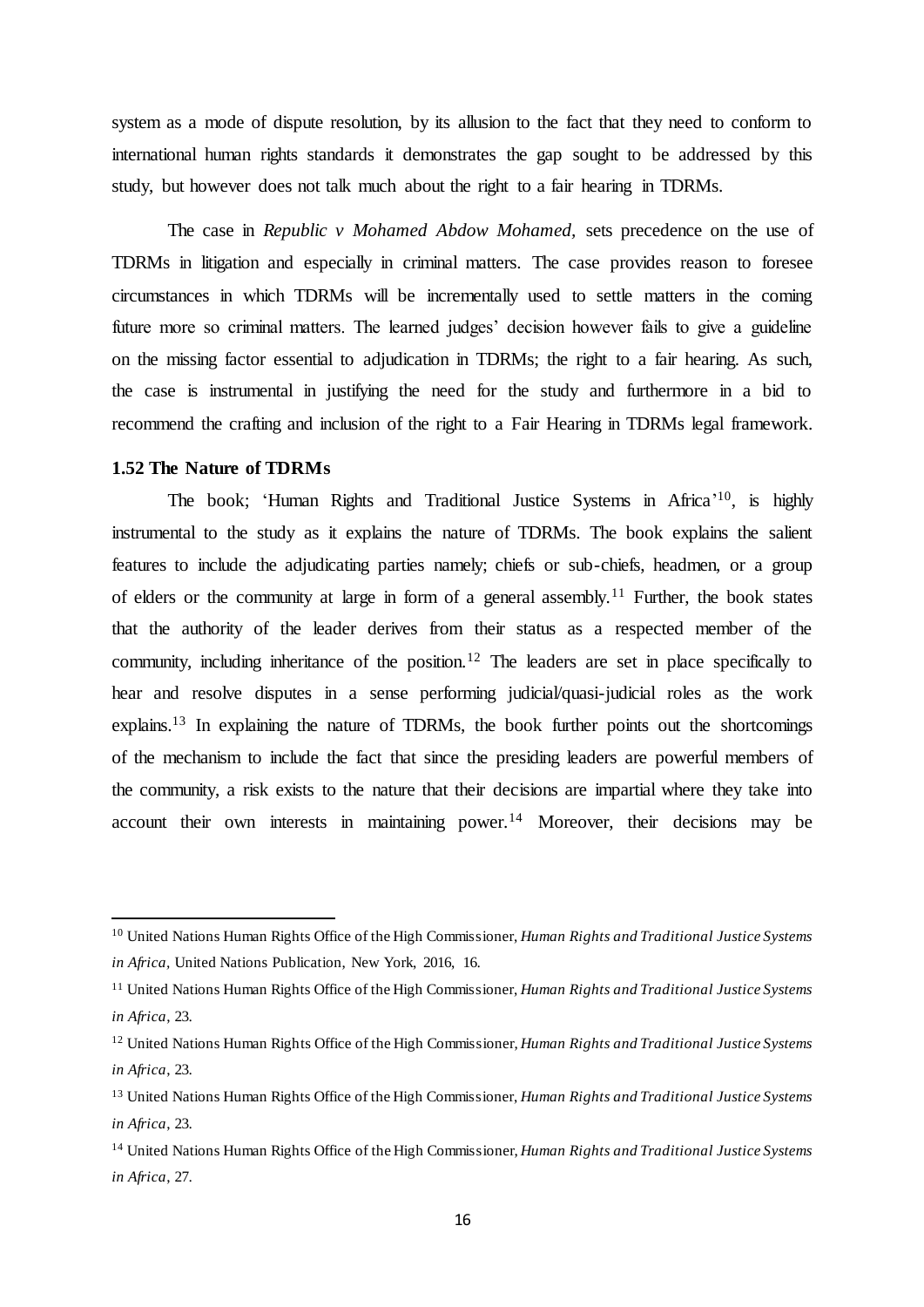<span id="page-16-0"></span>susceptible to politicization where elected political leaders may influence the elders.<sup>15</sup> The book is therefore useful to the study in that it provides a framework on TJSs to the extent that it also demonstrates how TJSs do not fully protect the right to a fair hearing.

### **1.53 The Right to A Fair Hearing**

The book; 'Human Rights and Traditional Justice Systems in Africa' is still highly instrumental to this portion of the study. In addition to providing knowledge on the nature of TDRMs, the book goes deeper into providing salient aspects of human rights more so in relation to TJSs to the extent that it also talks of the right to a fair trial. The book being a creation of an international body gives a broad perspective on the right to a fair hearing as it also gives an international law perspective. As such, the book is instrumental in reinforcing the need for the study to ensure the right to a fair trial is upheld in TJSs seeing that the right is universal.

The case of *Ndeto Kimomo v Kavoi Musumba<sup>16</sup>* is instrumental in the study as the decision made to deny the parties to refer their matter to TDRMs for the lack of mechanisms protecting the right to a fair hearing is key in explaining the importance of the right to a fair hearing. The case is also instrumental in justifying the hypothesis of the study as it demonstrates the extent to which TDRMs fall short in protecting the right to a fair hearing.

#### <span id="page-16-1"></span>**1.54 Conclusion of the Study.**

FIDA KENYA's work on Traditional Justice Systems in Kenya, focuses on the use of TJS in coastal communities in Kenya<sup>17</sup>. The work studies traditional Justice Systems in selected communities in a bid to recommend reforms in the legal arena which would result in the promotion of access to justice by vulnerable groups for example women. The work similar to the study, first acknowledges the legal existence of TDRMs in Kenya and also points out the need for reforms, in TDRMs. FIDA KENYA's research is instrumental to the study in that it provides information on the nature of TDRMs in Kenyan communities. The study eliminates the need for a field study, in conducting this research. Most importantly however, the authors demonstrate how TDRMs fall short of protecting the sanctity of the access to justice in Kenya.

<sup>15</sup> United Nations Human Rights Office of the High Commissioner, *Human Rights and Traditional Justice Systems in Africa*, 49.

<sup>16</sup> *Ndeto Kimomo v Kavoi Musumba* [1977] eKLR.

<sup>10</sup> FIDA KENYA, 'Traditional Justice Systems in Kenya: A Study of Communities in Coast Province, Kenya' *Repository*, 14 April 2016<http://repository.mua.ac.ke/414/1/Traditional-Justicefinal.pdf> on 5 October 2017.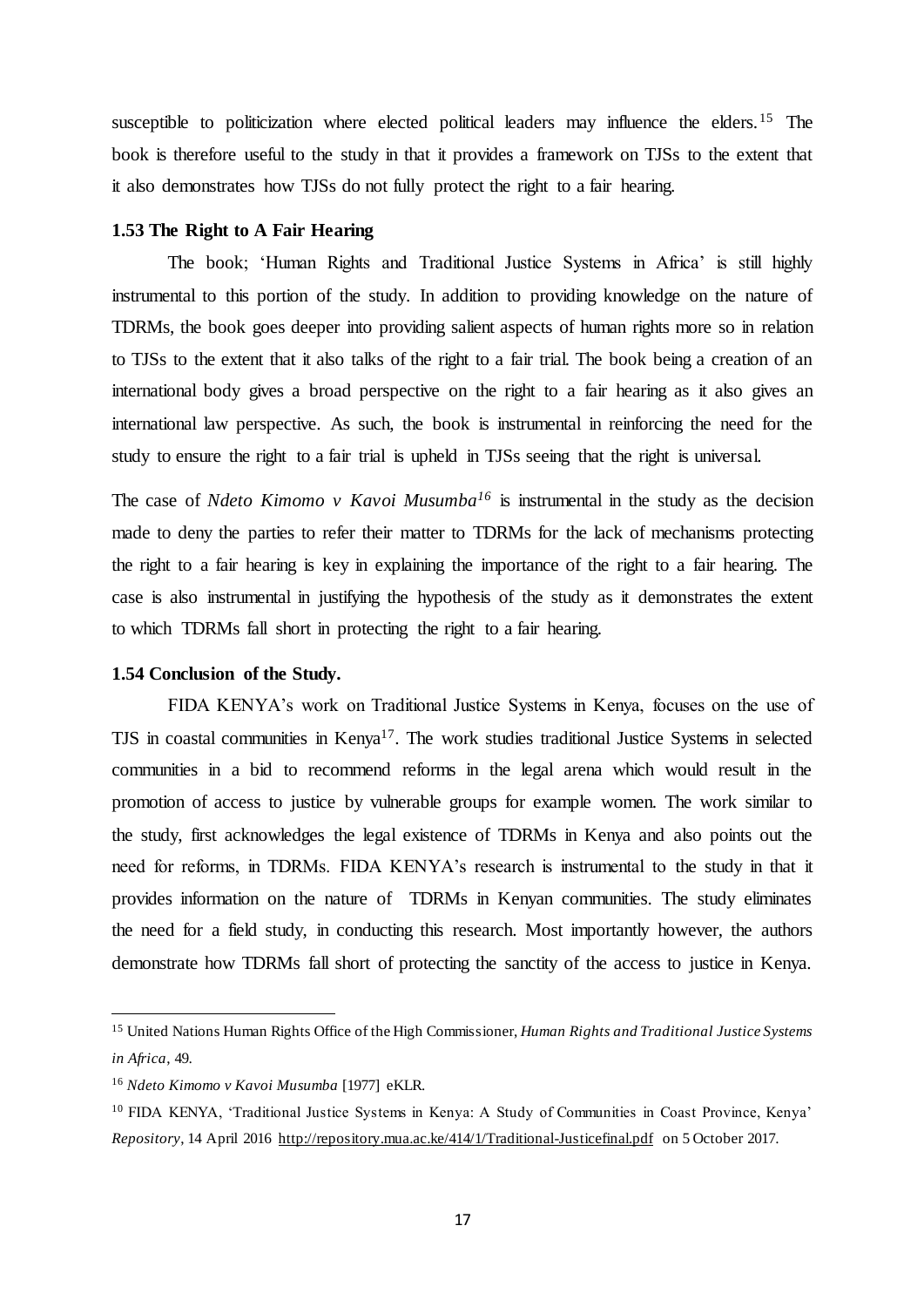<span id="page-17-0"></span>The work however focuses on the rights of the vulnerable especially women and in this light it says little about the right to a fair hearing in itself, but is very instrumental to the work as it provides a basis for the statement of the problem in TJS.

# <span id="page-17-1"></span>**1.6 Theoretical Framework**

#### **1.61 Natural justice theory**

Natural justice has been coined to mean the natural sense of what is right or wrong as stated by Lord Esther in *Vionet v Barrett*. <sup>18</sup> Though simply put, it entails more than just the sense of right or wrong. The theory bears the term justice and as put by Aristotle, justice is lawfulness or fairness as injustice brings about a state of lawlessness and unfairness. <sup>19</sup> Taking the two perspectives, the term natural has been provided to mean a sense in man, while the term justice has been explained to mean fairness which brings about the state of lawfulness and fairness. Combining the two terms bringing about the term natural justice, however gives it a deeper meaning applicable in the execution of justice. Thus the theory; natural justice goes deeper in setting rules governing adjudication of matters. The theory was developed by courts of equity to control decisions of lower courts and further developed to govern administrative bodies and it serves to ensure procedural fairness and fair decision making is achieved by judicial authorities. In turn it enables the achievement of public confidence in a judicial system. The principle encompasses two maxims; *audi alteram partem* (the right to be heard) and *nemo judex in parte sua* (no person may judge their own case). As a result of the theory, common law<sup>20</sup> rules have been formulated to include;

- a) The hearing rule; a person ought to be given adequate time to present their case, especially where their interests and rights may be negatively affected by an adjudicator. The rule goes to the extent of allowing a person adequate opportunity to prepare and adduce evidence as well as challenge evidence produced by the adverse party and to challenge rebuttals against them. The alleged wrongdoer also ought to be afforded the chance to be informed of the allegations before them.
- b) The bias rule; no one ought to be judge in their trial, the rule requires that an adjudicator be completely impartial in adjudicating the matters before him. The rule extends to investigators who should guard against conflict of interest, in conducting investigations

<sup>18</sup> *Vionet v Barret [1885] 55 LJQB 39, 41.*

<sup>19</sup> Ross W.D, *Arisotle Nicomachean Ethics book V* , Batoche Books, Kitchener, 1999.

<sup>&</sup>lt;sup>20</sup> [https://gaurlaw.wordpress.com/2015/05/01/natural-justice-rule-of-fair-hearing/,](https://gaurlaw.wordpress.com/2015/05/01/natural-justice-rule-of-fair-hearing/) on 13 October 2017.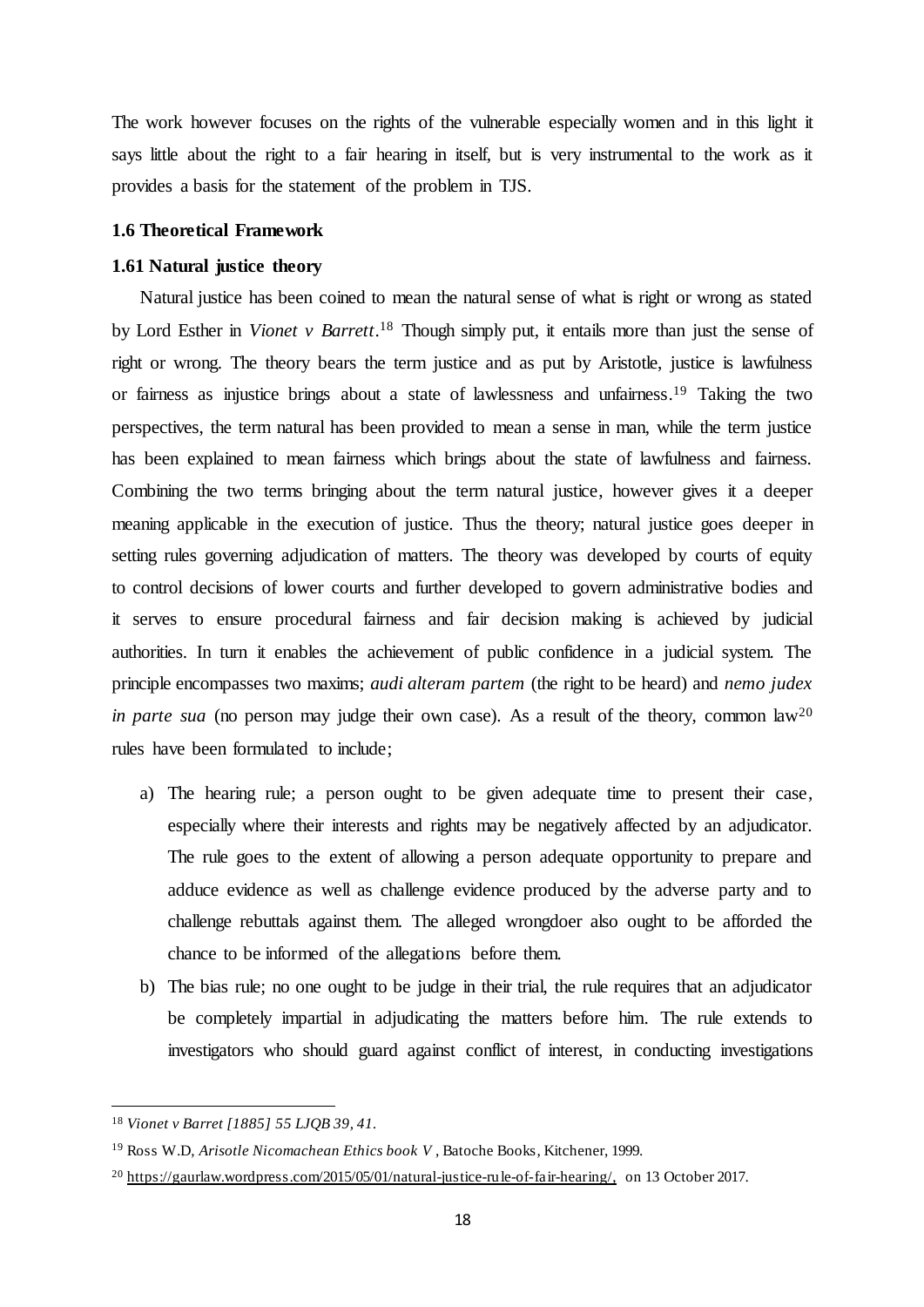and collecting evidence. The rule also extends to any appearance of actual or apparent bias, in which if found to exist on the part of a decision maker, deprives them of the credibility to adjudicate the matter.

<span id="page-18-0"></span>c) The evidence rule; investigators should not base their findings on speculation or suspicion rather it should be clear that their findings are based on logical proof or material evidence. Evidence obtained by one party is also subject to scrutiny by a party against whom it is adduced.

# <span id="page-18-1"></span>**1.7 Hypothesis**

The use of TDRMS does not engender the right to a fair hearing in dispute resolution.

# **1.8 Research Design & Methodology**

Based on the subject of study, the viable data collection method would have been qualitative method. The method involves the collection of data from a sample of items drawn from a population through the utilisation of questionnaires. The method is best as it provides fast hand information on the situation on the ground. However, owing to time and financial constraints, a desk study was the most preferred method of data collection for the study.

The research therefore adopted a multidisciplinary approach in which data was collected using the black letter approach as well as comparative analysis approach. The black letter approach entails the use of both primary sources and secondary sources of data. The primary sources included; a study of case law and statutes to which the law regulating the subject matter was obtained. The material was sourced from legal sources such as the Kenya Law Reports and case books as located in the legal section of the Strathmore University Library and online. The secondary sources on the other hand included; articles, journals, books and dissertations written on the topic in a bid to providing a clear understanding of the disciplines studied. The secondary sources were obtained from online sources among them being Strathmore University's depository site in which dissertations are availed.

### <span id="page-18-3"></span><span id="page-18-2"></span>**1.9 Chapter Breakdown**

#### **Chapter 1: Introduction**.

The chapter provides a concise background to the problem. It also includes a brief statement of the research problem, a justification for the study as well as the objectives of the study and including the hypothesis and the literature review. Furthermore, the chapter provides a theoretical framework of the study a window through which the literature on the study will be analysed. The chapter finally records the research design and methodology providing a guide in the conduct of the research.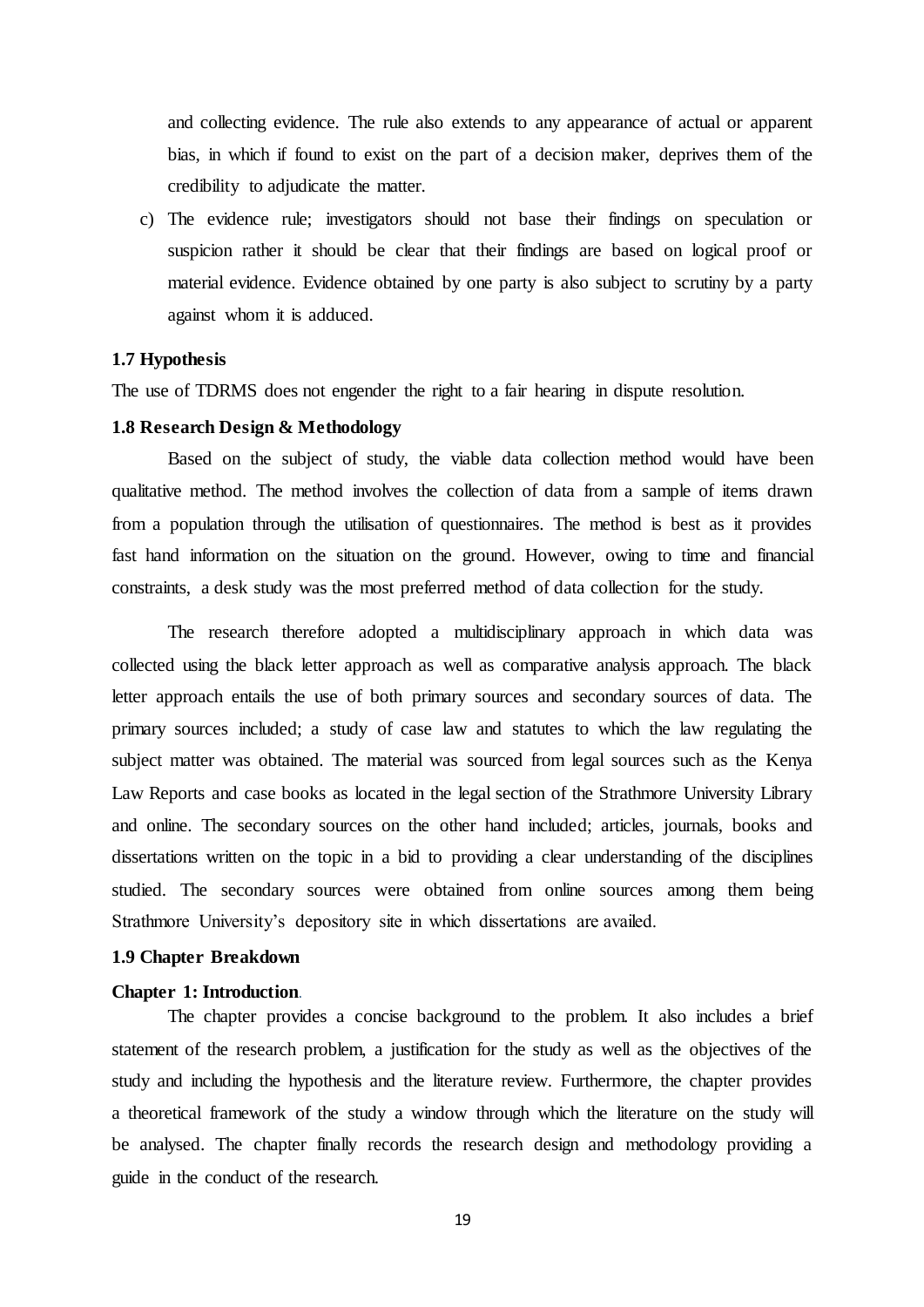#### <span id="page-19-0"></span>**Chapter2: The right to a fair hearing in Kenya.**

<span id="page-19-1"></span>The main focus of the chapter is to examine the nature of the right to a fair hearing in Kenya, in light of the legal framework applicable in Kenya as well as the international instruments providing for the right. The chapter will go further to provide the importance of the right in adjudication over matters.

### **Chapter 3: The nature of TDRMs in Kenya.**

<span id="page-19-2"></span>The chapter endeavors to provide an explanation as to the nature of TDRMs. The nature of TDRMs is explained in reference to statutes regulating TJSs, case law and a case study on TJS in communities in Kenya, namely; the Somali, Agikuyu and Pokot communities representing a sample of TJS in Kenya.

#### **Chapter 4: To What Extent do TDRMs in Kenya Enshrine the Right to A Fair Hearing.**

<span id="page-19-3"></span>This portion of the study endeavors to demonstrate to the reader in light of the findings in chapter three, the extent to which the application of the right to a fair hearing is provided for in TDRMs and or the extent to which it falls short of the legally set standard, depending on the findings of the research.

#### **Chapter 5: Conclusions, Findings and Recommendations.**

<span id="page-19-4"></span>This portion of the study provides for the findings of the study in a bid to form the conclusion of the study. The findings are in relation to the, objectives of the study, and the hypothesis of the study. This chapter draws the reader to recommendations based on the findings of the study.

# **1.90 Timeline/Duration**

The research was carried over a span of 10 months.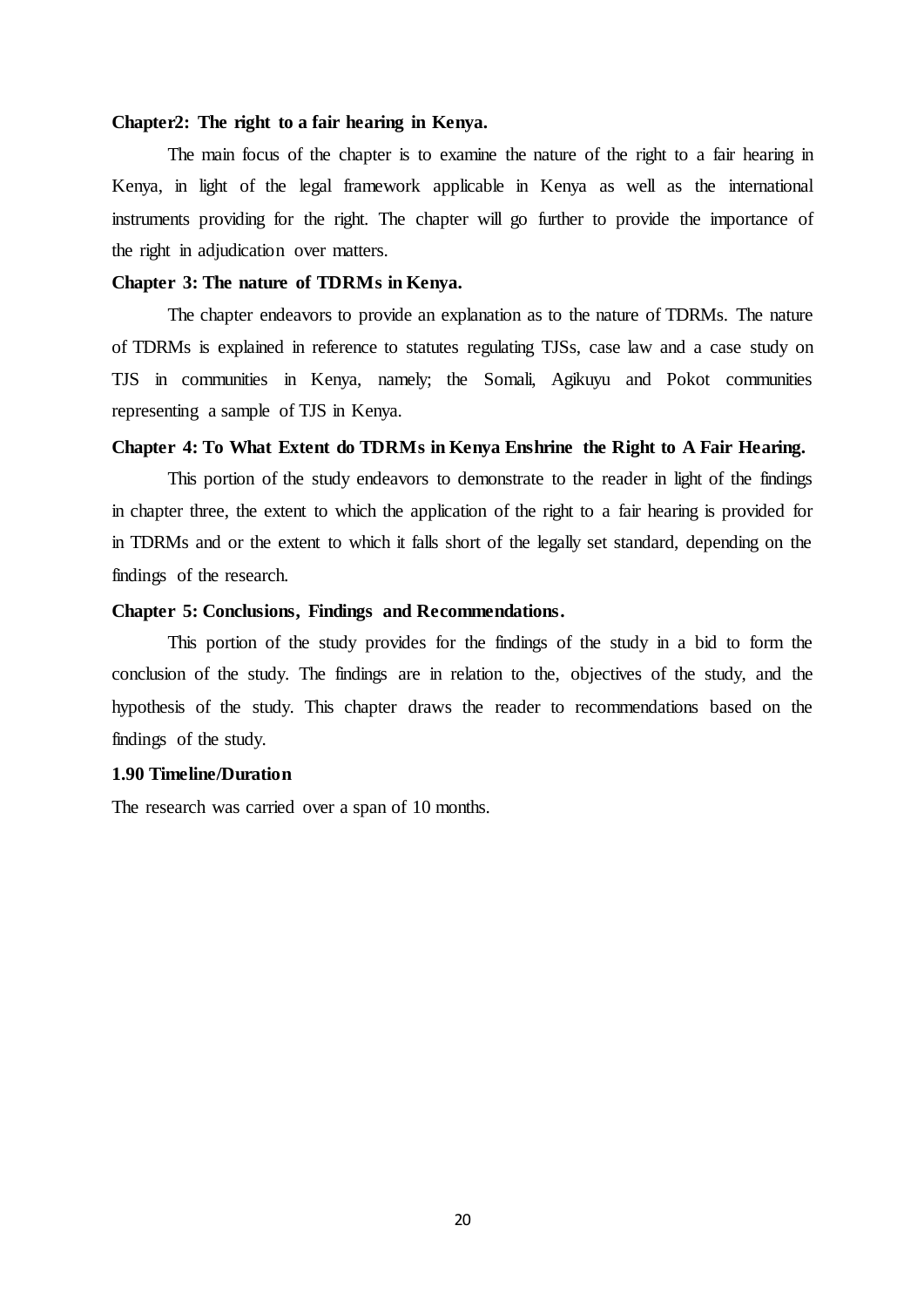# **Chapter Two**

# **The Right to a Fair Hearing in Kenya**

#### <span id="page-20-2"></span><span id="page-20-1"></span><span id="page-20-0"></span>**2.1 Introduction**

This chapter examines the nature of the right to a fair hearing. It seeks to outline what the right to a fair hearing entails as provided by statutes and case law. The statutes to be considered include the Constitution of Kenya and international instruments explaining the right. Case law includes Kenyan cases and international cases demonstrating the application of the right to a fair hearing.

#### <span id="page-20-3"></span>**2.2 The Right to a Fair Hearing under the Constitution of Kenya**

In Kenya, the nature of the right to a fair hearing is explained under Article 50 of the Constitution. The right, is to the extent that; every person is afforded the opportunity to have any dispute resolved by application of law decided in a fair and public hearing before a court or independent and impartial tribunal or body.<sup>21</sup> The ingredients of the right to a fair hearing include the right;

- a. to be presumed innocent until proven guilty;
- b. to be informed of the charge, with sufficient detail to answer;
- c. to have adequate time to prepare a defence;
- d. to a public trial;
- e. to have the trial begin and conclude without unreasonable delay;
- f. to be present when being tried, to choose and be represented by an advocate and to be informed of the right promptly;
- g. to remain silent and not to testify during proceedings, to be informed in advance of the evidence the prosecution seeks to rely on and have reasonable access to evidence;
- h. to remain silent and not testify during proceedings;
- i. to adduce and challenge evidence;
- j. to refuse to give self-incriminating evidence;
- k. to have the assistance of an interpreter without payment if the person does not understand the language being used at trial;

<sup>21</sup> Article 50 (1), *Constitution of Kenya* (2010).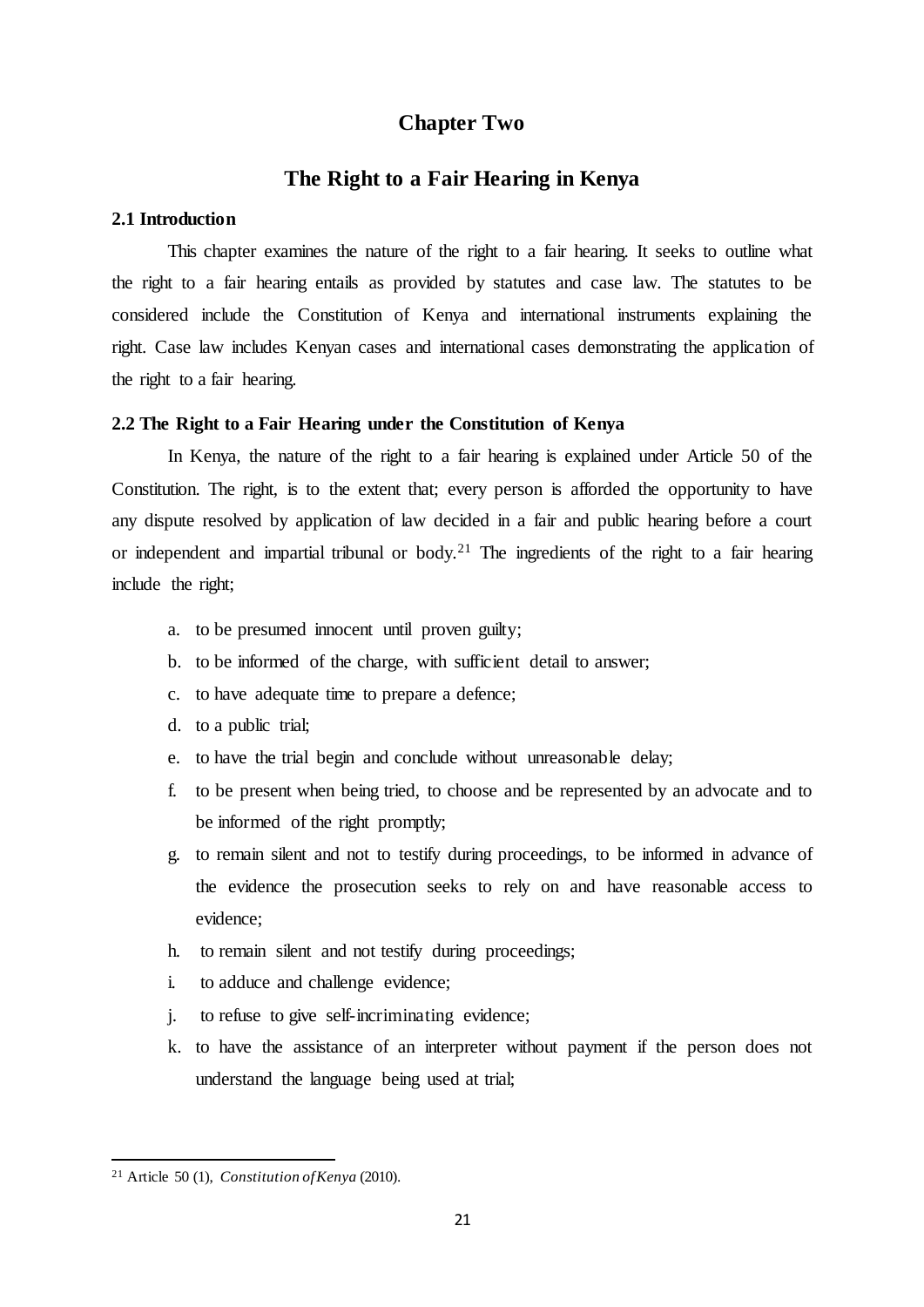- l. not to be convicted for a crime that was not an offence in Kenya, or under international law;
- m. not to be convicted of a crime to which they have been acquitted or convicted and
- <span id="page-21-0"></span>n. to appeal to, or apply for review by, a higher court if convicted, as prescribed by law.

#### **2.3 The Right to a Fair Hearing as Explained by Case Law.**

Case law has clearly demonstrated the operation of this provision. The importance of the right to a fair hearing was stated in *Joseph Ndungu Kagiri v Republic of Kenya<sup>22</sup>* as one of the cornerstones of a just society. In *Joseph Ndungu Kagiri v Republic of Kenya,<sup>23</sup>* the appellant and the co-accused were charged with the offence of stealing contrary to Section 275 of the Penal Code and handling stolen property contrary to Section 322(2) of the Penal Code respectively. The Judge in allowing the appeal stated that the Trial Court in entering a verdict of guilty occasioned a miscarriage of justice as the accused rights to fair hearing were not upheld. The right to choose and be represented by an advocate, the right to have an advocate assigned by the State at the expense of the State and subsequently the right to have adequate time and facilities to prepare a defence as under Article  $50(g)$ ,  $50(h)$  and  $50(c)$  of the Constitution respectively were contravened. Consequently, the Judge allowed the appeal stating strongly that;

"…I find that the appellant and his co-accused were not afforded a fair trial and that the entire proceedings were a sham and gross violation of constitutional provisions safeguarding a fair trial… In fact I hold the view that the trial was conducted in a manner that was prejudicial to the accused persons and caused injustice and grave prejudice to the appellant and his co-accused. Such proceedings cannot be allowed to stand." <sup>24</sup>

In a fairly recent case, *The Judicial Service Commission and Hon. Mr. Justice Mbalu Mutava and The Attorney General*<sup>25</sup> the court explained fair hearing under Article 50(1) to apply where any dispute can be resolved by the application of the law and applies to

<sup>&</sup>lt;sup>22</sup> Joseph Ndungu Kagiri v Republic of Kenya criminal appeal [2012] eKLR.

<sup>&</sup>lt;sup>23</sup> *Joseph Ndungu Kagiri v Republic of Kenya criminal appeal* [2012] eKLR.

<sup>&</sup>lt;sup>24</sup> Joseph Ndungu Kagiri v Republic of Kenya criminal appeal [2012] eKLR.

<sup>25</sup> *The Judicial Service Commission and Hon. Mr Justice Mbalu Mutava and The Attorney General, Civil Appeal*  [2014] eKLR*.*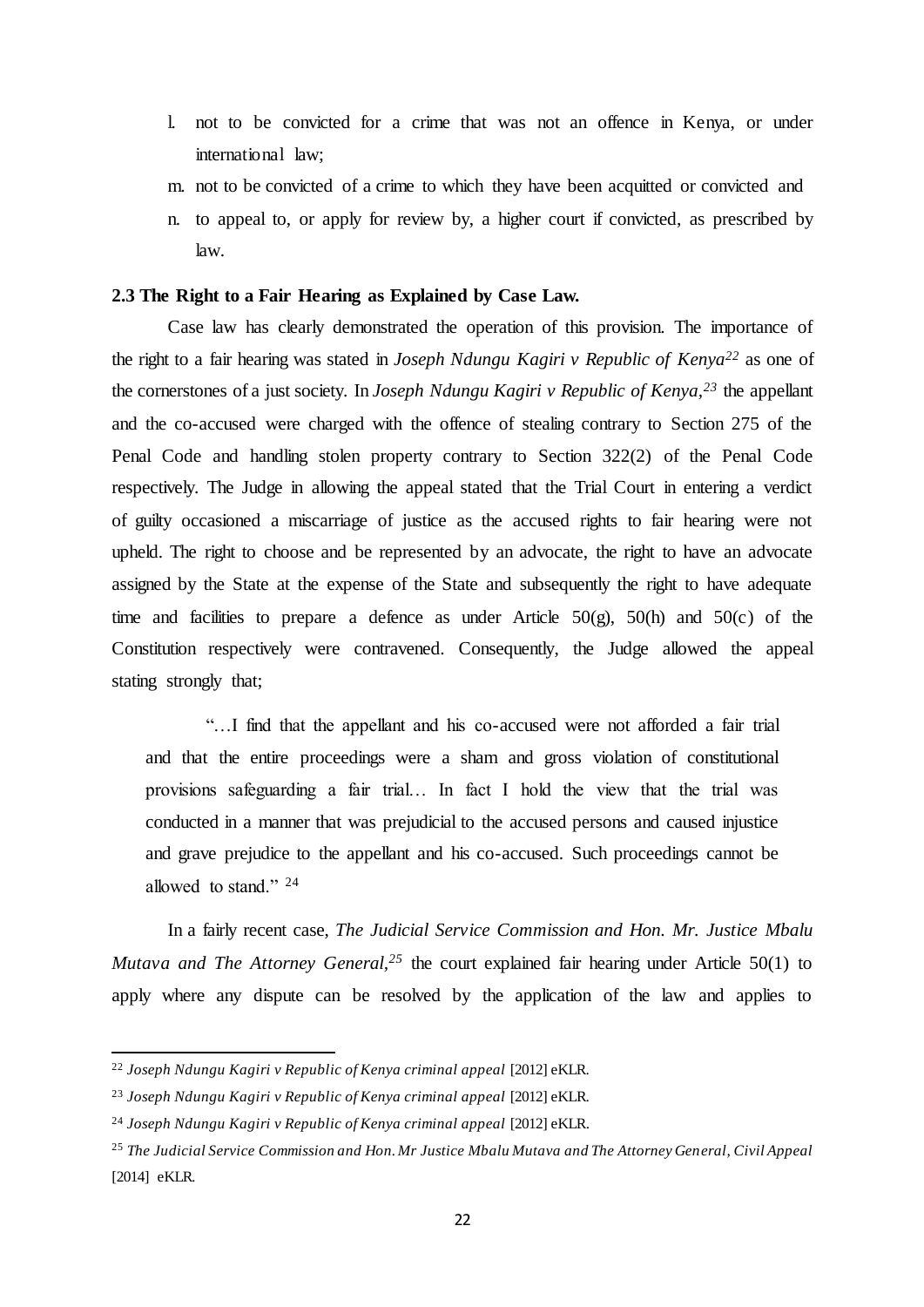proceedings before a court or, if appropriate, another independent and impartial tribunal or body and further stated that the right cannot be limited by law or otherwise as under Article 25(c) of the Constitution.

The right to a fair hearing and in particular the presumption of innocence and the right to trial without undue delay, created under Article  $50(2)(a)$  and  $50(2)(e)$  has been read to be compatible with the right to bail as under Article 49 (h) of the Constitution. In *Nganga v Republic*<sup>26</sup> the Judge stated that;

"Admittedly, admission to bail is a Constitutional right of an accused person if he is not going to be tried reasonably soon, but before the right is granted to the Accused there are a number of matters to be considered even without the Constitutional provisions. Generally in principal, and because of the presumption that a person charged with a criminal offence is innocent until his guilt is proven, an Accused person who has not been tried should be granted bail unless it is shown by the prosecution that there are substantial grounds for believing that:

- (a) The Accused will fail to turn up at his trial or to surrender to custody, or
- (b) The Accused may commit further offences, or
- (c) He will obstruct the course of Justice.''

In addition to explaining the conditions precluding grant of bail, the above  $case^{27}$ provides a circumstance for the derogation of the right to a fair hearing, but only in so far as the right to bail is concerned. This derogation is not at all fatal to an accused's right to a fair hearing as first under Article 49(h), grant of bail is left to the court's discretion and as in the aforementioned case, the judge explained that the refusal to grant bail does not necessarily mean that the court has made a decision that the accused is guilty as charged. The decision can only be made after a full hearing and determination.<sup>28</sup>

#### <span id="page-22-0"></span>**2.4 The Right to a Fair Hearing under International Instruments**

In addition to the constitutional provisions, international instruments have provided principles on the right to a fair hearing. Under Article  $2(5)$  and  $2(6)$  of the Constitution, the

<sup>26</sup> *Nganga v Republic* [1985] eKLR.

<sup>27</sup> *Nganga v Republic* [1985] eKLR.

<sup>28</sup> *Nganga v Republic* [1985] eKLR.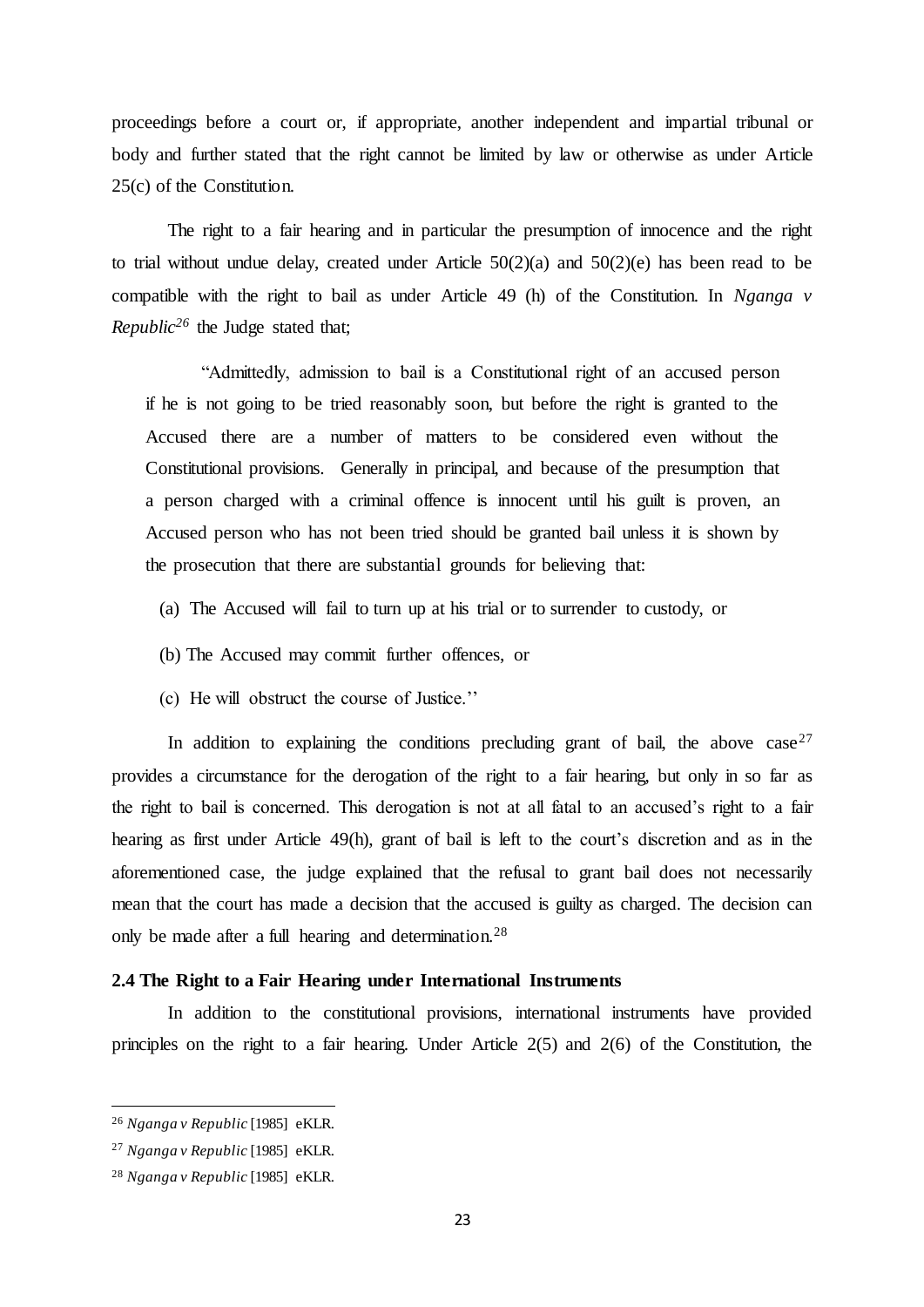general rules of international law and customs form part of the laws of Kenya thus warranting the study of the right as explained in the international instruments. The case of *David Njoroge Macharia v Republic*<sup>29</sup> confirms this position as the court acknowledged the radical shift the 2010 constitution provided in recognising international law. The Judge stated that;

"Kenya is traditionally a dualist system, thus treaty provisions do not have immediate effect in domestic law nor do they provide a basis upon which an action may be commenced in domestic courts. For international law to become part and parcel of national law, incorporation is necessary, either by new legislation, amended legislation or existing legislation. However, this position may have changed after the coming into force of our new Constitution".

And in *Rono v Rono,<sup>30</sup>* the case endorsed the provisions of the former case. The Judge stated that;

"Even though Kenya subscribes to the common law view that international law is only part of domestic law where it has been specifically incorporated, current thinking in the common law theory is that both international customary law and treaty law can be applied by state courts where there is no conflict with existing state law, even in the absence of implementing legislation".

# <span id="page-23-0"></span>**2.41 The Universal Declaration of Human Rights.**

Under the Universal Declaration of Human Rights (UDHR), the right to a fair hearing is provided under Articles 7, 9, 10, and 11. Under these provisions, equality before the law without discrimination is protected, arbitrary arrests,<sup>31</sup> detentions and exile are listed as actions illegal against persons.<sup>32</sup> The right to a fair hearing is also expressly provided by the instrument to the extent that persons are accorded equality in a fair and public hearing by an independent and impartial tribunal in the determination of any criminal trial,<sup>33</sup> and the presumption of innocence as well as the right not to be charged guilty for a crime that did not exist as well as

<sup>29</sup> *David Njoroge Macharia v Republic* [2011] eKLR.

<sup>30</sup> *Rono v Rono* [2005] eKLR.

<sup>31</sup> Article 7, *Universal Declaration of Human Rights*, UN General Assembly, 10 December 1948, 217 A (III).

<sup>32</sup> Article 9, *Universal Declaration of Human Rights*.

<sup>33</sup> Article 10, *Universal Declaration of Human Rights*.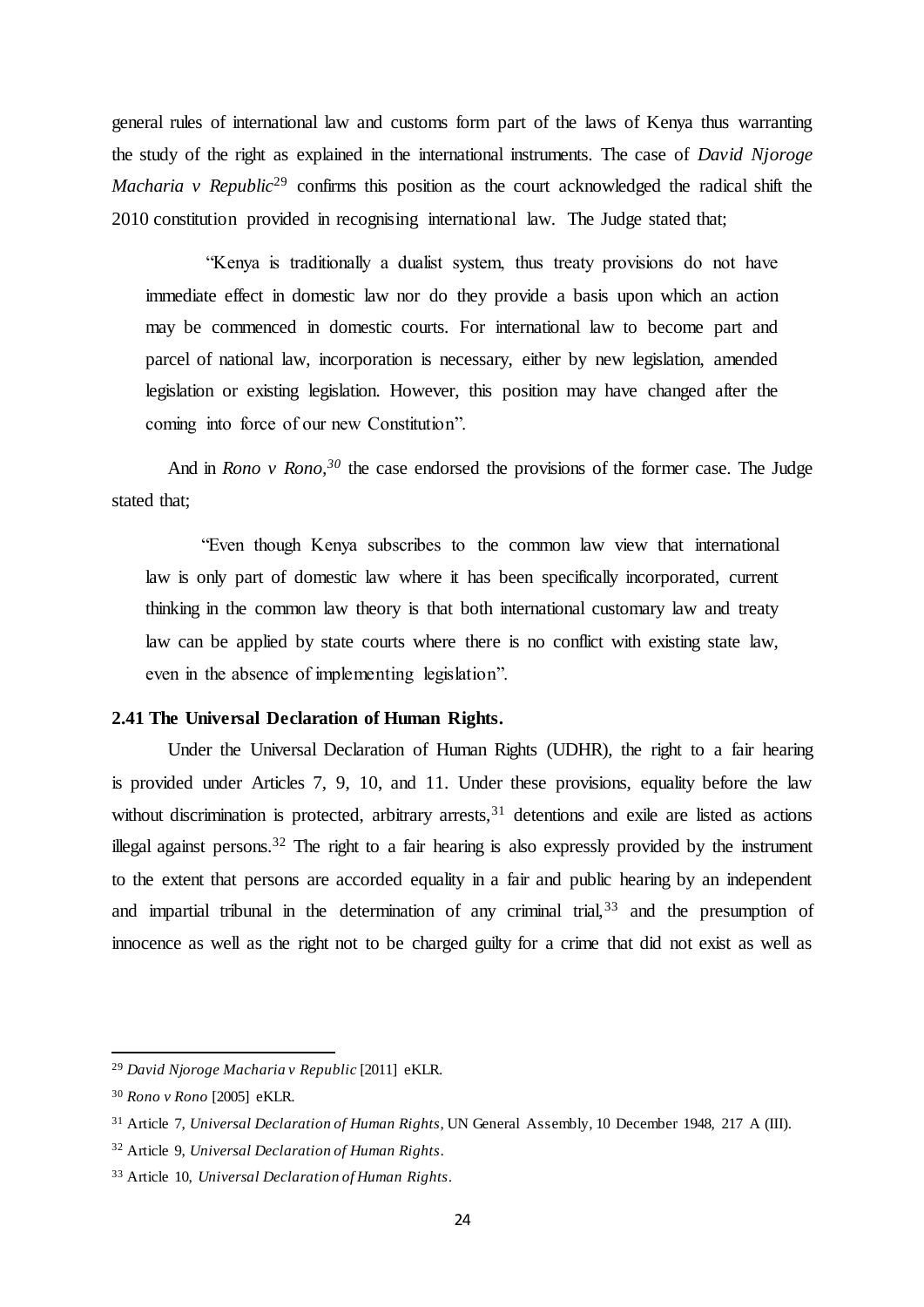<span id="page-24-0"></span>the imposition of a punishment that is disproportionate to the offence committed<sup>34</sup> is listed as a fair trial right.

### **2.42 The African Charter on Human and Peoples Rights**

The African Charter on Human and Peoples Rights (ACHPR) under Article 7 speaks of the right to a fair hearing as follows:

1. Every individual shall have the right to have his cause heard. This comprises:

(a) the right to an appeal to competent national organs against acts violating his fundamental rights as recognised and guaranteed by conventions, laws, regulation and customs in force;

(b) the right to be presumed innocent until proved guilty by a competent court or tribunal;

(c) the right to defence, including the right to be defended by counsel of his choice and;

(d) the right to be tried within a reasonable time by an impartial court or tribunal.

2. No one may be condemned for an act or omission which did not constitute a legally punishable offence at the time it was committed. No penalty may be inflicted for an offence for which no provision was made at the time it was committed. Punishment is personal and can be imposed only on the offender.

On the face of it, the ACHPR describes the right in the same manner as the Constitution however, it further includes the requirement that punishment ought to be meted out on the convicted offender alone.<sup>35</sup> This in effect further enhances the right to a fair hearing by ensuring that only an offender suffers punishment and not an innocent person. The instrument's elaborate provisions are important to the study as they also apply in Kenya. This was demonstrated in

*The Matter of African Commission on Human and Peoples Rights v The Republic of Kenya,<sup>36</sup>* where in accepting that the court had jurisdiction to hear the matter, the Judge enumerated that

However, before ordering provisional measures, the Court need not satisfy itself that it has jurisdiction on the merits of the case, but simply needs to satisfy itself, prima facie, that it has jurisdiction. The Court notes that Article 3(1) of the

<sup>34</sup> Article 11, *Universal Declaration of Human Rights*.

<sup>35</sup> Article 7 *African Charter on Human and Peoples Rights*, 21 October 1986, CAB/LEG/67/3.

<sup>&</sup>lt;sup>36</sup> The Matter of African Commission on Human and Peoples Rights v The Republic of Kenya, [2012] eKLR.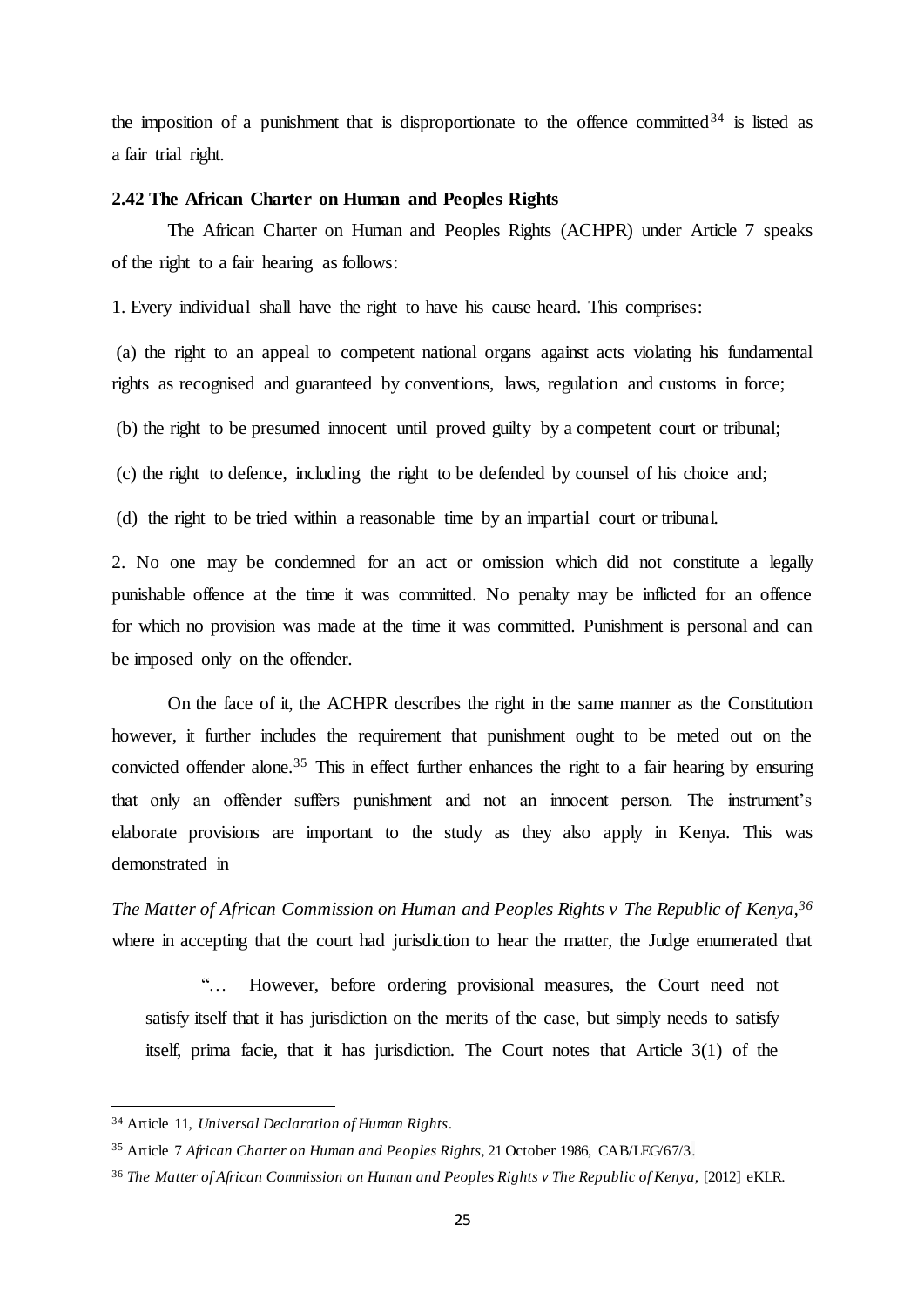Protocol provides that "the jurisdiction of the Court shall extend to all cases and disputes submitted to it concerning the interpretation of the Charter, this Protocol and any other relevant human rights instrument ratified by the States concerned. The Court further notes that the Respondent ratified the Charter, which came into force on the 21st of October 1986, on the 23rd of January 1992 and deposited its instruments of ratification on 10 February 1992, and further that Respondent ratified the Protocol, which came into force on the 25th of January 2004, on the 4th of February 2004 and deposited its instruments of ratification on 18 February 2005 and is therefore a party to both instruments…''

In this regard, the application of the ACHPR provisions may be shown to apply as in the case of *Republic and The Subordinate Court of the 1st Class Magistrate At City Hall and The Attorney General Exparte Yougindard Pall Sennik C.G. Retreat Limited*. <sup>37</sup> Justice J.G. Nyamu, in exterminating the charges against the defendant and granting the orders of *certiorari* as well as barring further criminal proceedings against the accused, considered the meaning and application of the right to a fair hearing in light of the ACHPR. In his words;

"Article 7 of the African Charter imposes a legal duty on state parties to provide competent or impartial court or tribunal. At the same time Article 26 of the African Charter requires state parties to guarantee the independence of the courts."<sup>38</sup> Furthermore the judge emphasised that,

"…So important is the right to a fair trial that the right to be tried by an independent and impartial tribunal is an absolute right that may suffer no exception. Thus Article 7 of the African Charter on Human and People's Rights does not allow derogation in respect of this right even in situations of public emergencies.<sup>''39</sup>

In the same case, the Judge further provided a second International Instrument necessary in defining the right to a fair hearing. The judge stated;

- <sup>38</sup>*Republic and The Subordinate Court of the 1st Class Magistrate At City Hall and The Attorney General Exparte Yougindard Pall Sennik C.G. Retreat Limited,* Misc Application [2005] eKLR.
- <sup>39</sup>*Republic and The Subordinate Court of the 1st Class Magistrate At City Hall and The Attorney General Exparte Yougindard Pall Sennik C.G. Retreat Limited,* Misc Application [2005] eKLR.

<sup>37</sup>*Republic and The Subordinate Court of the 1st Class Magistrate At City Hall and The Attorney General Exparte Yougindard Pall Sennik C.G. Retreat Limited,* Misc Application [2005] eKLR.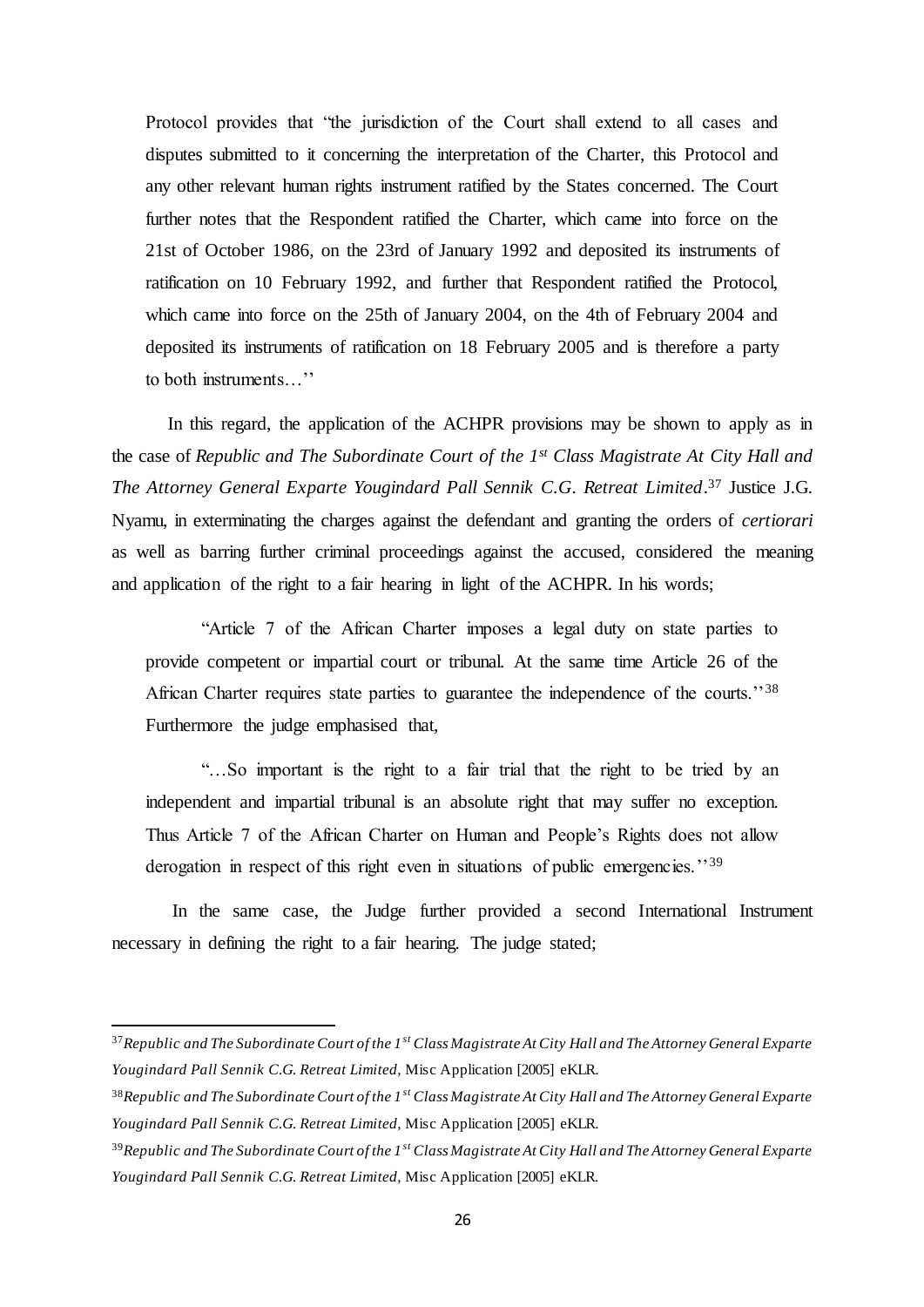<span id="page-26-0"></span>"…Article 60 of the Charter permits the African Commission on Human and Peoples Rights to draw inspiration from other international instruments and for this reason Article 14 of the ICCPR does apply to Charter parties."<sup>40</sup>

# **2.43 Right to a Fair Hearing under the African Commission on Human and Peoples' Rights**

The African Commission on Human and Peoples' Rights (ACmHPR) provides soft law on the interpretation of the provisions of the African Charter on Human and Peoples Rights. The ACmHPR explains the provisions of Article 7 of the ACHPR protecting the right to a fair hearing in a similar manner.<sup>41</sup>However, the ACmHPR further explains the right to a fair hearing to include a fair and public hearing before an independent and impartial tribunal. In regard to a public hearing, the ACmHPR describes such a hearing to be conducted before a legally constituted, competent and impartial judicial body and this extends to both criminal and civil proceedings.

The provisions of the ACmHPR were interpreted in the case of *Constitutional Rights*  Project and Others v Nigeria.<sup>42</sup> The Nigerian government promulgated some military decrees proscribing over thirteen newspapers and magazines published by three media houses. The decrees prohibited media houses from publishing and circulating any content for six months, with a possible extension period. At the time the law was passed, the media houses had pending suits in court concerning illegal invasion and closure of their premises. The African Commission held the act to be a violation of the right to a fair hearing namely the right to be heard as under Article 7 (1) of the ACHPR. The ACmHPR held that the executive decree infringed on the media houses right of hearing as it was enacted in the process of litigation. The legislation as enacted, denied the national courts any jurisdiction to hear matters relating to the media houses. This in effect meant that the media houses could not have their civil proceedings concluded, and their rights fully determined. The ACmHPR also examined the background of the matter and found that though it related to a military tribunal affair, military tribunals were not exempted from the provisions of the right to a fair hearing under the ACHPR. The ACmHPR held that there was a violation of the right to a fair hearing and stated that every

<sup>40</sup>*Republic and The Subordinate Court of the 1st Class Magistrate At City Hall and The Attorney General Exparte Yougindard Pall Sennik C.G. Retreat Limited,* Misc Application [2005] eKLR.

<sup>41</sup> Preamble, *African Commission on Human & Peoples' Rights,* May 2014.

<sup>42</sup> *Constitutional Rights Project and Others v Nigeria*, ACmHPR Comm.140/94,141/94,145/95,Activity Report (1999), 227*.*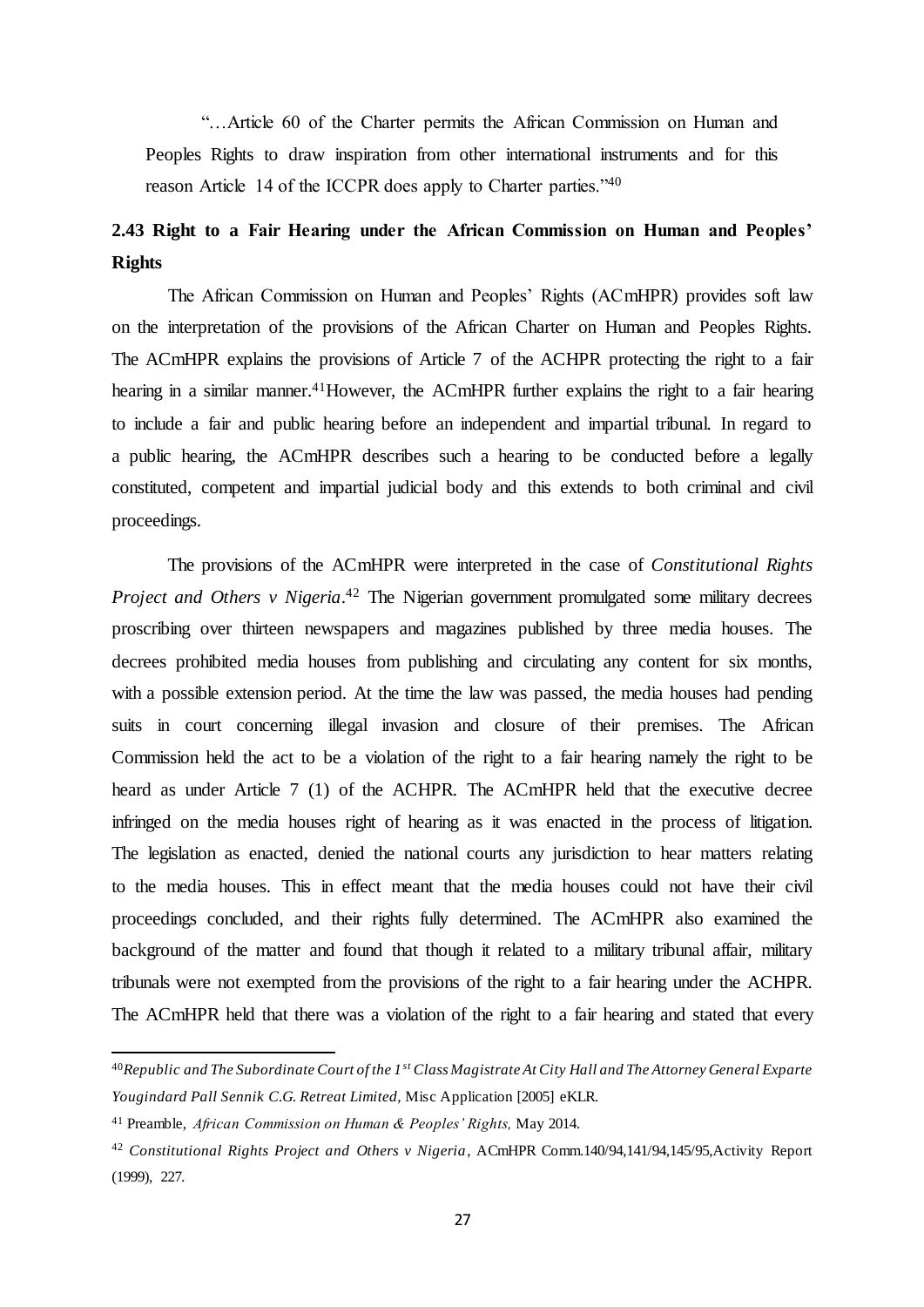adjudicatory body is subjected to requirements of fairness, openness, justice, independence, and due process as proper to the right to a fair hearing.

Further, in *Courson v Equatorial Guinea*,<sup>43</sup> the ACmHPR interpreted the provisions of Article 7 of the ACHR on the right to prepare defence. The ACmHPR held that the protection of the right does not to extend to situations where an accused is unable to prepare a defence by reason of their defence counsel failing to fulfil their duties. In this case, the defence counsel failed to raise objections, call in witnesses and adduce sufficient evidence owing to a lack of due diligence on his part. It was held that there was no violation of the right to prepare a defence.

Where an accused's evidence is confiscated unlawfully by the police prior to trial, this constitutes a violation of the right to prepare a defence as under Article  $7(1)$  (c) of the ACHR.<sup>44</sup> In *International Pen and Others (on behalf of Saro-Wiwa)* v Nigeria,<sup>45</sup> files and documents required by the accused persons for their defence were removed from their residences and offices when security forces searched them during the trial. The ACmHPR interpreted Article 7(1) (c) of the ACHR in favour of the accused.

# <span id="page-27-0"></span>**2.44 Right to A Fair Hearing under International Covenant on Civil and Political Rights**

Under the International Covenant on Civil and Political Rights (ICCPR), the right to a fair hearing is provided in Article 14. The statute explains the nature of the right in similar terms as Article 50 of the Constitution of Kenya. However, the instrument provides an extra element; the element of equality before the courts or any tribunal.<sup>46</sup> The effect of this provision was demonstrated in *R v Adan Kenyan Wehliye Criminal<sup>47</sup>* where a constitutional court quashed a *nolle proseque* entered by the Attorney General after 11 witnesses out of a possible 40 witnesses had testified. The court held that the entry of the *nolle proseque* at that stage in order to re-charge the accused with other accomplices was prejudicial to the trial rights of the accused as it had breached the right of equality before the tribunal.

<sup>43</sup> *Courson v Equatorial Guinea,* ACmHPR Comm 144/95, 11 Activity Report (1997), 22.

<sup>44</sup> Article 7 (1) (c), *African Charter on Human and Peoples Rights*.

<sup>45</sup> *International PEN et al (on behalf of Ken Saro-Wiwa Jnr.) v Nigeria, ACmHPR Comm.137/94, 139/94, 154/96, 161/97, 12 Activity Report (1998), 96.*

<sup>46</sup> Article 14(1), *International Covenant on Civil and Political Rights*, 23 March 1976, 999 UNTS171.

<sup>47</sup> *R v Adan Kenyan Wehliye* [2003] eKLR.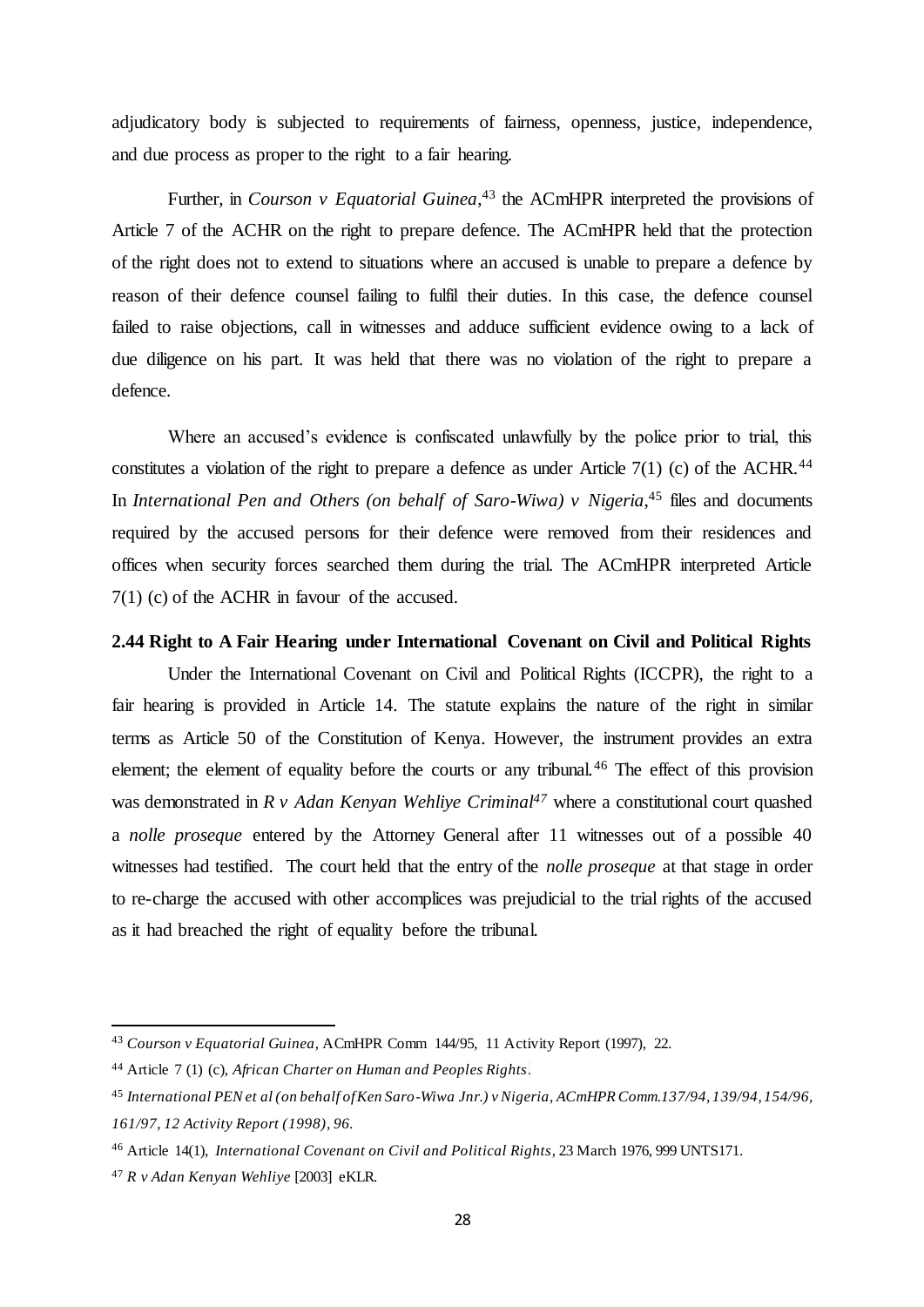#### <span id="page-28-0"></span>**2.45 Right to A Fair Hearing explained by the Human Rights Committee**

The Human Rights Committee, provides for the right to a fair hearing under Article 14 of the Human Rights Committee General Comment No. 32 (the General Comment). <sup>48</sup> The General Comment explains that the right to equality before the courts and tribunals and to a fair trial is a key element of human rights protection and serves as a procedural means to safeguard the rule of law. This ensures the proper administration of justice, and further guarantees a series of specific rights.<sup>49</sup> The general comment explains the right the same way as other international instruments. However, the general comment further elaborates the right of equality before courts and tribunals. The general comment provides that the right to equality before courts and tribunals not only applies to courts and tribunals but it must also be respected whenever domestic laws entrust a judicial body with a judicial task.<sup>50</sup> This interpretation was held in *Perterer v Austria*.<sup>51</sup> In this case, the applicant had been dismissed from his work on allegations of professional shortcomings and the complaint filed with Disciplinary Commission for Employees of Municipalities of the Province of Salzburg. The applicant sought to challenge the composition of the trial senate. He argued that the two members nominated by the municipality of Saalfelden lacked independence and impartiality due to their status as municipal officials or employees. The challenge was dismissed and held not to apply against the chairperson of the Senate. The Human Rights Committee however applied the provisions of the general comment and found that the challenge was valid. The Senate was exercising a judicial task and thus the provisions on the right to a fair hearing still applied.

## <span id="page-28-1"></span>**2.46 Right to A Fair Hearing under European Convention on Human Rights**

The European Convention on Human Rights (ECHR) under Article 6 provides for the right to a fair Trial in the following respect;

1. That in the determination of a person's civil rights and obligations or any criminal charge against the accused, one is entitled to a fair and public hearing within a reasonable time by an independent and impartial tribunal established by law. Judgment shall be pronounced publicly but the press and public may be excluded from all or part of the trial in the interests of morals, public order or national security in a democratic

<sup>48</sup> *CCPR, General Comment No. 32, Right to equality before courts and tribunals and to a fair trial*, 27 July 2007.

<sup>49</sup> *CCPR, General Comment 32,* 2.

<sup>50</sup> *CCPR, General Comment 32,* 2.

<sup>51</sup> *Perterer v Austria* Comm No. 1015/2001 **(**30 July 2004).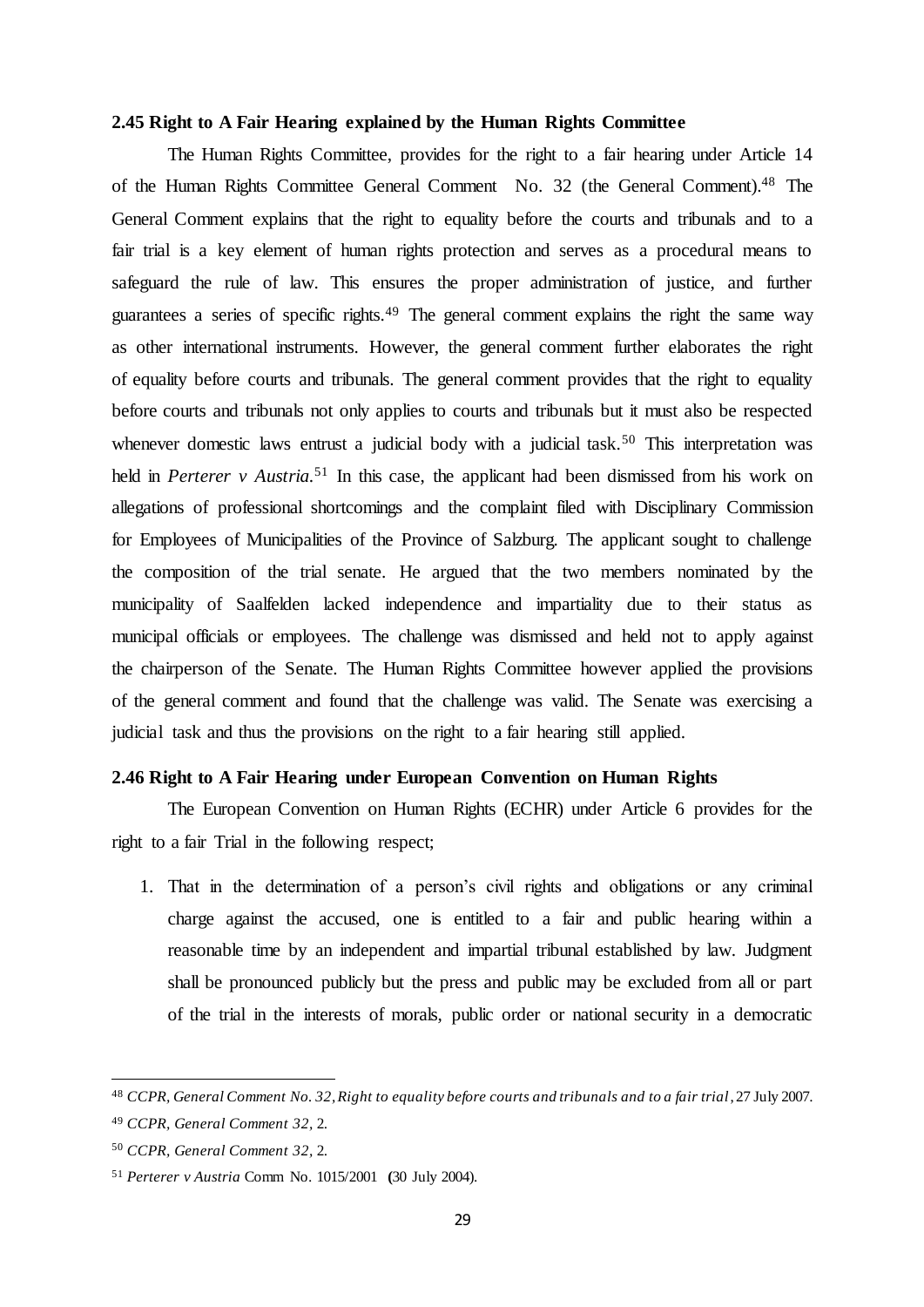society, where the interest of juveniles or the protection of the private life of the parties so require, or to the extent strictly necessary in the opinion of the court in special circumstances where publicity would prejudice the interests of justice.

- 2. Everyone charged with a criminal offence shall be presumed innocent until proven guilty according to law.
- 3. Everyone charged with a criminal offence has the following minimum rights: To be informed promptly in a language which he understands and in detail, of the nature and cause of accusation against him;
- 4. To have adequate time and facilities for the preparation of his defence;
- 5. To defend himself in person or through legal assistance of his own choosing or, if he has not sufficient means to pay for legal assistance, to be given it free when the interests of Justice so require;
- 6. To examine or have examined witnesses against him and to obtain the attendance examination of witnesses on his behalf under the same conditions as witnesses against him;
- 7. To have the free assistance of an interpreter if he cannot understand or speak the language used in court.

The above provisions are similar to Kenya's Constitutional provisions. The provisions however, explain the requirements of a public trial detailing the exception of circumstances where media and the general public may be excluded because of prejudice caused to the interests of justice or where it would contravene public morals or jeopardize national security.<sup>52</sup> A further perspective to the circumstance limiting the application of the right would be as under the Vienna Convention<sup>53</sup> granting diplomats and heads of states immunity from the trial jurisdiction of states. The principle stems from the doctrine of equality of states as under the United Nations Charter.<sup>54</sup> This principle, in its application implies that the right to a fair hearing as under article 1 of the ECHR would not be breached where a matter is barred from proceeding because the other party to the matter is protected by diplomatic immunity.<sup>55</sup> In fact, the contrary would prove to be a breach of international

<sup>52</sup> Article 6 (1), *European Convention on Human Rights*, 3 September 1953, 1999-II.

<sup>53</sup> Article 31, *Vienna Convention on Diplomatic Relations*, 24 April 1964, 1155 UNTS 331, 8 ILM 679.

<sup>54</sup> Article 2, *United Nations Charter*, 24 October 1945, 1 UNTS xvi.

<sup>55</sup> Article 2, *United Nations Charter*.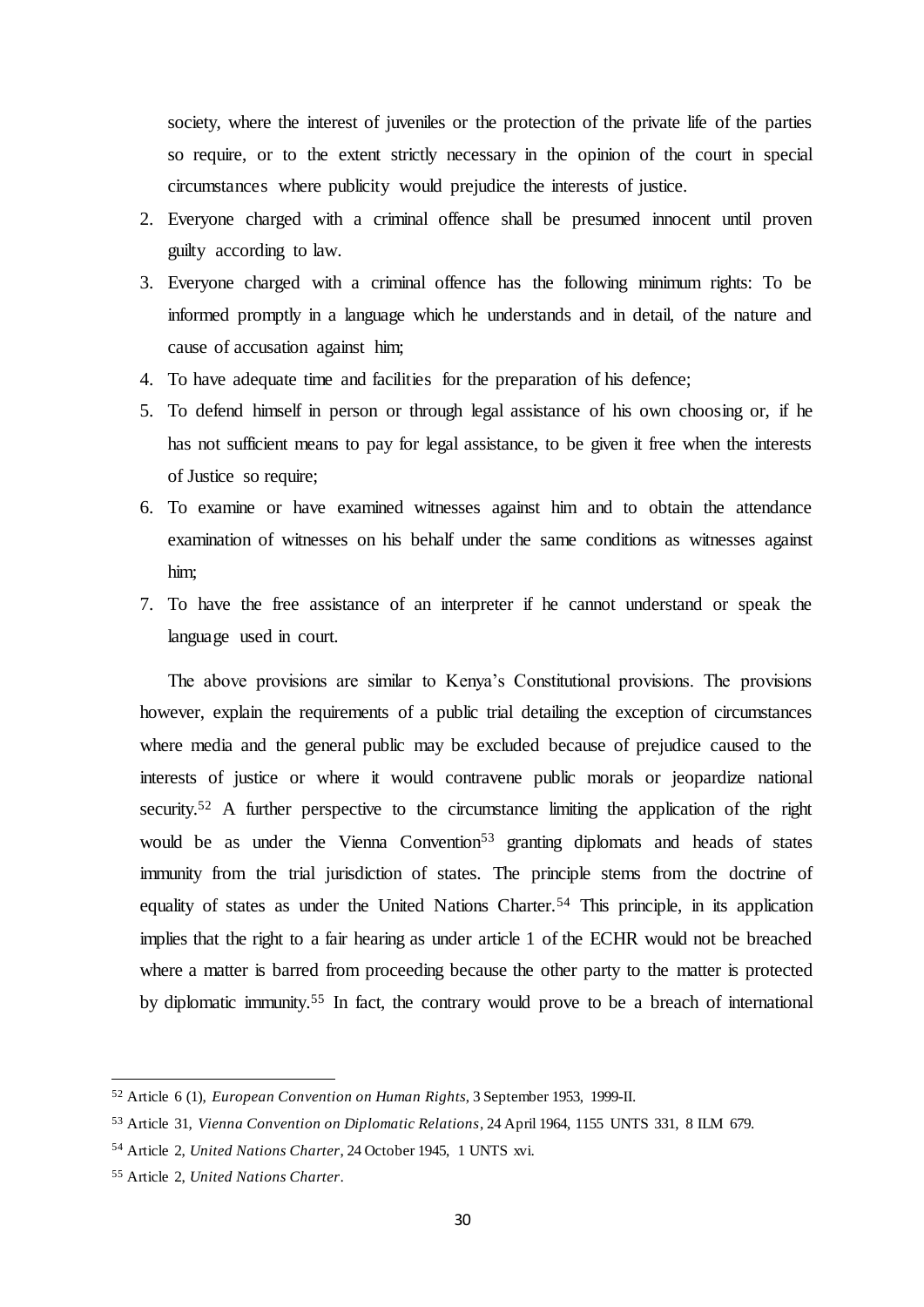law principles and would lead to state responsibility as was the case in *Germany v Italy.<sup>56</sup>* This standpoint has also been confirmed in the case of *Karen Njeri Kandie v Alssane Ba and Shelter Afrique<sup>57</sup>* where the Appellant was unable to seek redress for alleged assault perpetrated by the first respondent; the Managing Director to the second Respondent. In denying the Appellant redress, the Court of Appeal stated that its rationale rested on the fact that the court lacked jurisdiction on the matter as the first respondent was protected under diplomatic immunity, being a diplomat of the Somali Government. The court further turned down the appellant's plea; that terminating the case would lead to an infringement of her right to a fair hearing as under the Constitution and Article 6 of the ECHR as relied upon by her council. The Court stated that;

"…the conclusion is inescapable that the immunity that attaches to the 2nd respondent and to its officers such as the 1st respondent finds recognition and legitimacy from international treaties entered into by Kenya including the Vienna Convention which had express validation by the clear constitutional text found in Article 2(6) of the 2010 Constitution. In so far as they impact and implicate Article 48 of the right to access to justice, they constitute a legitimate limitation to the right. Moreover, they are not, in all the circumstances of the case, disproportionate to the legitimate aims of conferment of state immunity. As regards the 1st respondent, we find and hold that whatever doubts, restrictions, qualifications and erosion may have attended State Immunity from its former hallowed perch of absolute sway, he remains invested with diplomatic immunity which is wider and has not suffered any diminution since the coming into force of the Vienna Convention. He is therefore quite completely immunized from criminal or civil proceedings before Kenyan Courts no matter how desirable or expedient such proceedings may seem. These holdings suffice to dispose of this appeal with the result that it fails in entirety.<sup>758</sup>

The European Court of Human Rights (ECtHR) has also provided interpretation on the right to a fair hearing under Article 6 of the ECHR. In *Zimmerman and Steiner v Switzerland<sup>59</sup>* the right to have a trial within a reasonable time, was stated as a significant right to be protected.

<sup>56</sup> *Germany v Italy,* ICJ Reports 2012, 434.

<sup>57</sup> *Karen Njeri Kandie v Alssane Ba and Shelter Afrique* [2012] eKLR.

<sup>58</sup> *Karen Njeri Kandie v Alssane Ba and Shelter Afrique* [2012] eKLR.

<sup>59</sup> *Zimmerman and Steiner v Switzerland* ECtHR Judgement of 13 July 1983, para.20.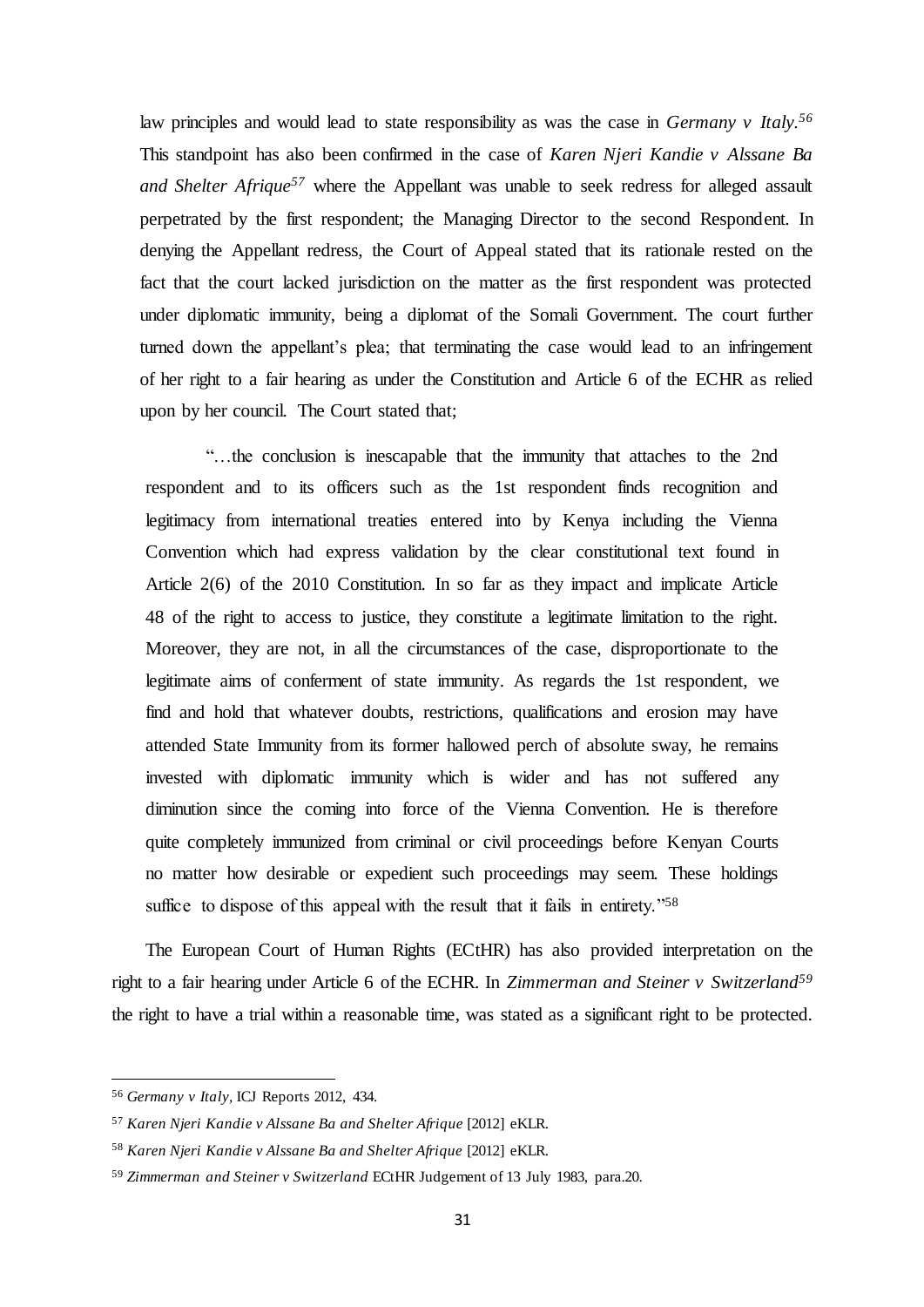The ECtHR stated the duty lies on the contracting state to organise its legal system to allow the courts to comply with this requirement. In this case, the trial delayed owing to backlog in the work of Switzerland's court system. The ECtHR found that there was a violation of Article 6(1) of the ECHR as the state had not taken adequate measures to cope with the situation. The ECtHR explained adequate measures to include; appointment of additional judges, however an exception to a violation of the right exists where the backlog is temporary and exceptional and the state has taken necessary measures to remedy the situation. The ECtHR also considered the political and social conditions<sup>60</sup> at the time and found that Switzerland was well capable to deal with the backlog. The aggrieved party was awarded damages to remedy the denial of the right to have the trial conducted with reasonable time.

In *Saunders v the United Kingdom*, <sup>61</sup> the ECtHR held that though Article 6 of the ECHR did not expressly mention the right to silence as well as the right not to incriminate oneself, the right is generally recognised by international standards. This right was explained as a significant part of a fair trial as under Article 6. The court further explained that the right protects the accused against improper compulsion by the authorities thus guarding against miscarriages of justice. The rationale given was that the prosecution should rely on legally obtained evidence and the accused should not be oppressed to give evidence to his detriment, the right further protects the presumption of innocence.

# <span id="page-31-0"></span>**2.47 Right to A Fair Hearing under the Universal Declaration of Human Rights**

Finally, the right to a fair Hearing may be explained by the provisions in the Universal Declaration of Human Rights (UDHR). The instrument under Articles 8, 9, 10 and 11 provide the right to a fair hearing as follows:

- 1. Everyone has the right to an effective remedy by the competent national tribunals for acts violating the fundamental rights granted him by the constitution or by law.
- 2. No one shall be subjected to arbitrary arrest, detention or exile.
- 3. Everyone is entitled in full equality to a fair and public hearing by an independent and impartial tribunal, in the determination of his rights and obligations and of any criminal charge against him.

<sup>60</sup> *Zimmerman and Steiner v Switzerland,* 29.

<sup>61</sup> *Saunders v the United Kingdom,* ECtHR Judgement of 7 December 1996, para.20.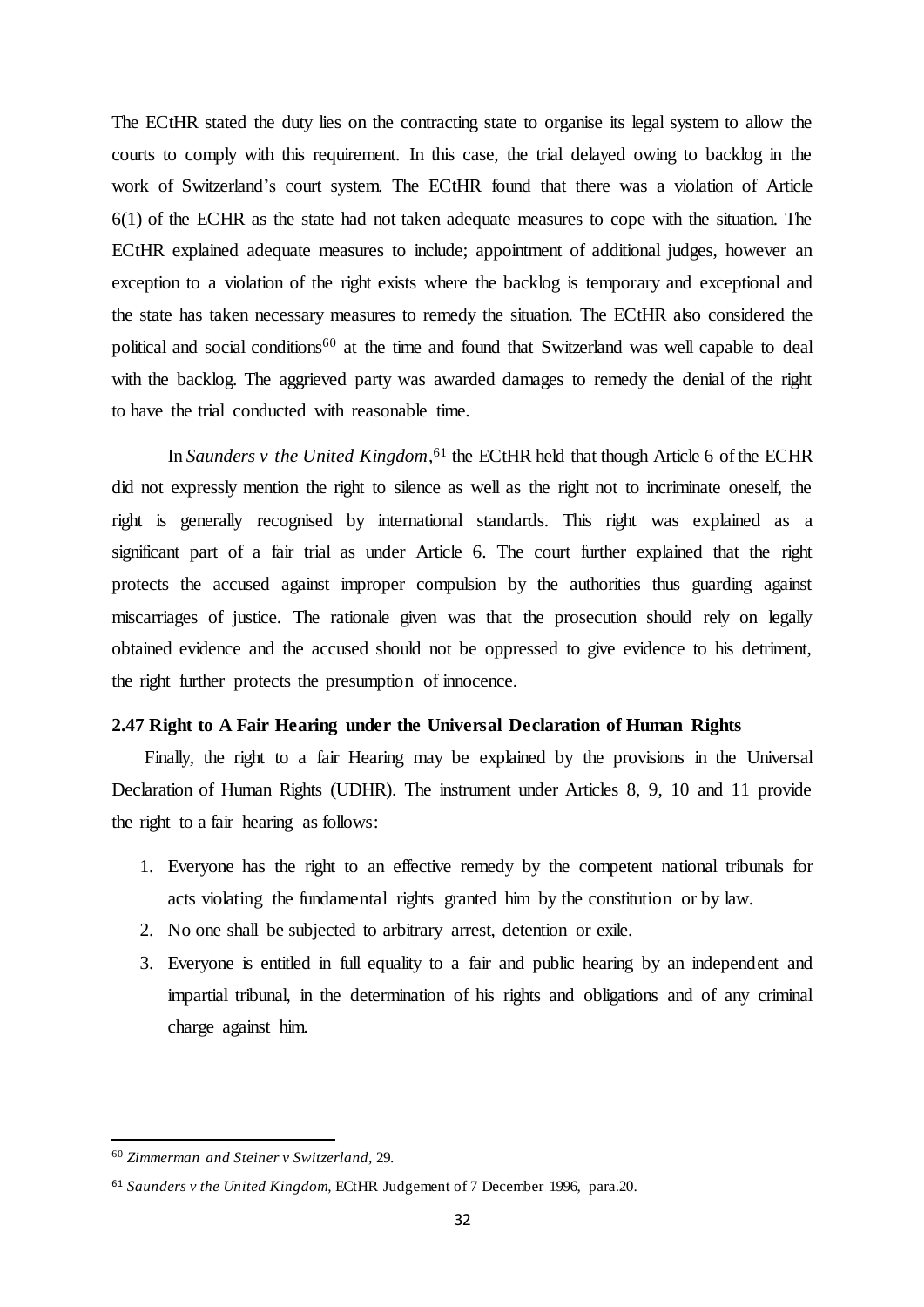- 4. Everyone charged with a penal offence has the right to be presumed innocent until proved guilty according to law in a public trial at which he has had all the guarantees necessary for his defence.
- 5. No one shall be held guilty of any penal offence on account of any act or omission which did not constitute a penal offence, under national or international law, at the time when it was committed. Nor shall a heavier penalty be imposed than the one that was applicable at the time the penal offence was committed.

In explaining the nature of the right to a fair hearing, being similar to the Constitutional provisions, the UDHR under Article 8 provides a rubber stamp on the binding authority of national laws in effect the Constitution.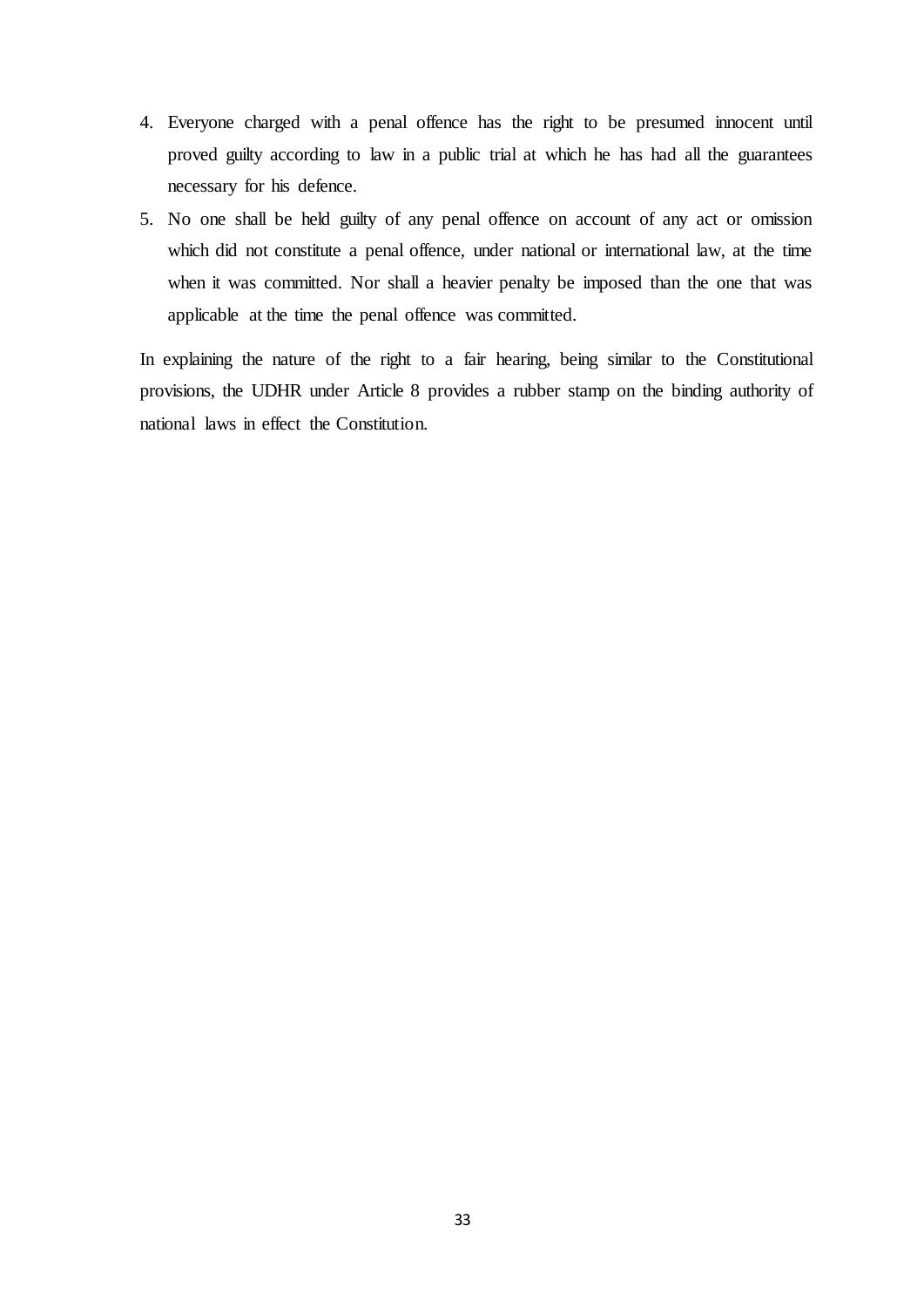# **Chapter Three**

# <span id="page-33-2"></span><span id="page-33-1"></span><span id="page-33-0"></span>**The Nature of Traditional Dispute Resolution Mechanisms in Kenya.**

### **3.1 Introduction**

This chapter examines the nature of TDRMs. In achieving this objective, the nature of TDRMs is explained in reference to statutes regulating TJSs, case law and a desk study on TJS in communities in Kenya. The chapter serves as a precursor to chapter four which examines the extent to which of the right to a fair hearing in TDRMs is incorporated. Three communities have been selected for this purpose as a representative sample of TDRMS in Kenya; the Somali, Agikuyu and Pokot communities.

#### <span id="page-33-4"></span><span id="page-33-3"></span>**3.2 The Legal Framework in Kenya on TDRMS**

#### **3.21. Statutory Provisions.**

# **a.) TDRMS under the Constitution of Kenya**

Under Article 159 of the Constitution of Kenya (CoK), TDRMs are recognised as a form of alternative dispute resolution mechanism.<sup>62</sup> Under Article 159 (3) of the CoK, restrictions on the use of TDRMs are set out to the effect that TDRMs are not to be used in a manner that contravenes the Bill of Rights, are repugnant to justice and morality and inconsistent with the Constitution or any written law.<sup>63</sup>

Article 48 of the Constitution provides a basis for the justification of the existence of TDRMs. The provision directs the State to ensure access to justice for all persons, and where a fee is required, it shall be reasonable and not impeding to access to justice.<sup>64</sup> TDRMs enhance the right to access to justice for the marginalised and poor people<sup>65</sup> who may otherwise not have access to the formal courts owing to the expenses involved or the low literacy levels that

<sup>62</sup> Article 159 (c), *Constitution of Kenya* (2010).

<sup>63</sup> Article 159 (3) *Constitution of Kenya* (2010).

<sup>64</sup> Article 48 *Constitution of Kenya* (2010).

<sup>&</sup>lt;sup>65</sup> Muigua K & Kariuki F, 'ADR, Access to Justice and Development in Kenya', Strathmore Annual Law Conference 2014 on 3 & 4 July 2014 at Strathmore University Law School, 1.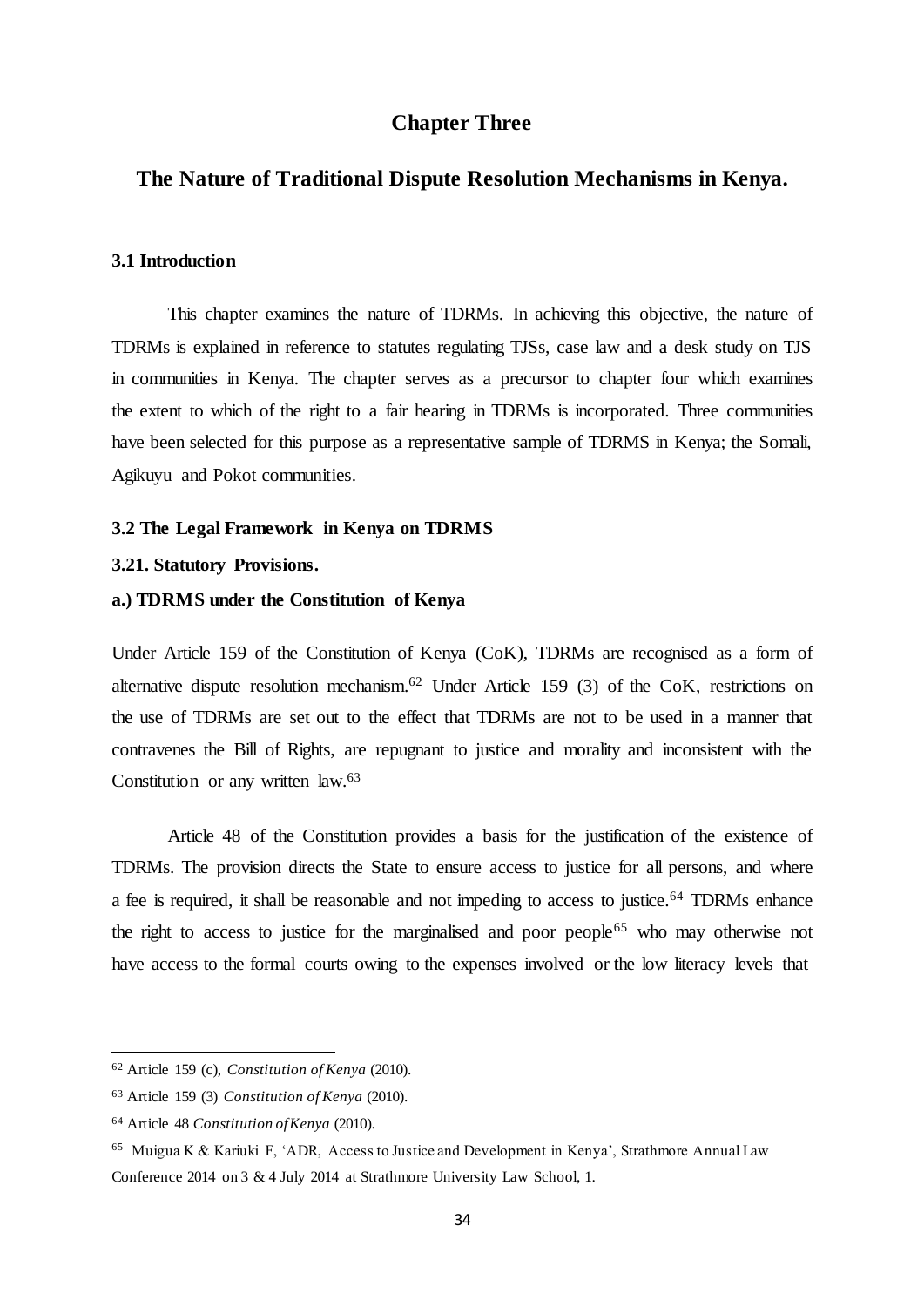impede people from understanding the formalities applied in the court system.

Under Chapter four of the CoK on the Bill of Rights, a key provision applicable to TDRMs is Article 21. The article,<sup>66</sup> charges all state organs and all public officers with the duty to address the needs of vulnerable groups within society, this is defined to include women, children, persons with disability, youth, members of minority or marginalised groups, different religious, ethnic and cultural communities. The provision is relevant in the sense that the adjudicators in TDRMs execute public functions and for the sole reason of enhancing harmony in society.

Article 56 provides for the protection of minorities and marginalised groups.<sup>67</sup> Article 56(d) directs the state to put in place affirmative action programmes designed to ensure that minorities and marginalised groups develop their cultural values, languages and practices. <sup>68</sup> This in relation to TDRMs may be construed to further legitimise the existence of TDRMs institutions and their applicability in dispute resolution.

Under Chapter five on Land and Environment, the use of TDRMs in Kenya is held to be applicable. Article  $60(1)$  (g) encourages communities to settle land disputes through local community initiatives consistent with the Constitution.<sup>69</sup>When read with Article 159, the provision may be construed to include TDRMs.

From the provisions of Article 44, persons' rights to use language and participate in cultural life of their choice are protected.<sup>70</sup> The provision, under Article  $44(3)$  stipulates that a person shall not compel another person to perform, observe or undergo any cultural practise or rite.<sup>71</sup> In the case where one of the parties does not consent to resolving their matter through TDRMs, this provision protects such a party's interest and thus it stands as a limitation to the application of TDRMs in such instances.

<sup>66</sup> Article 21 (3), *Constitution of Kenya* (2010).

<sup>67</sup> Article 56, *Constitution of Kenya* (2010).

<sup>68</sup> Article 56 (d), *Constitution of Kenya* (2010).

<sup>69</sup> Article 60(1) (g), *Constitution of Kenya* (2010).

<sup>70</sup> Article 44(1), *Constitution of Kenya* (2010).

<sup>71</sup> Article 44(3), *Constitution of Kenya* (2010).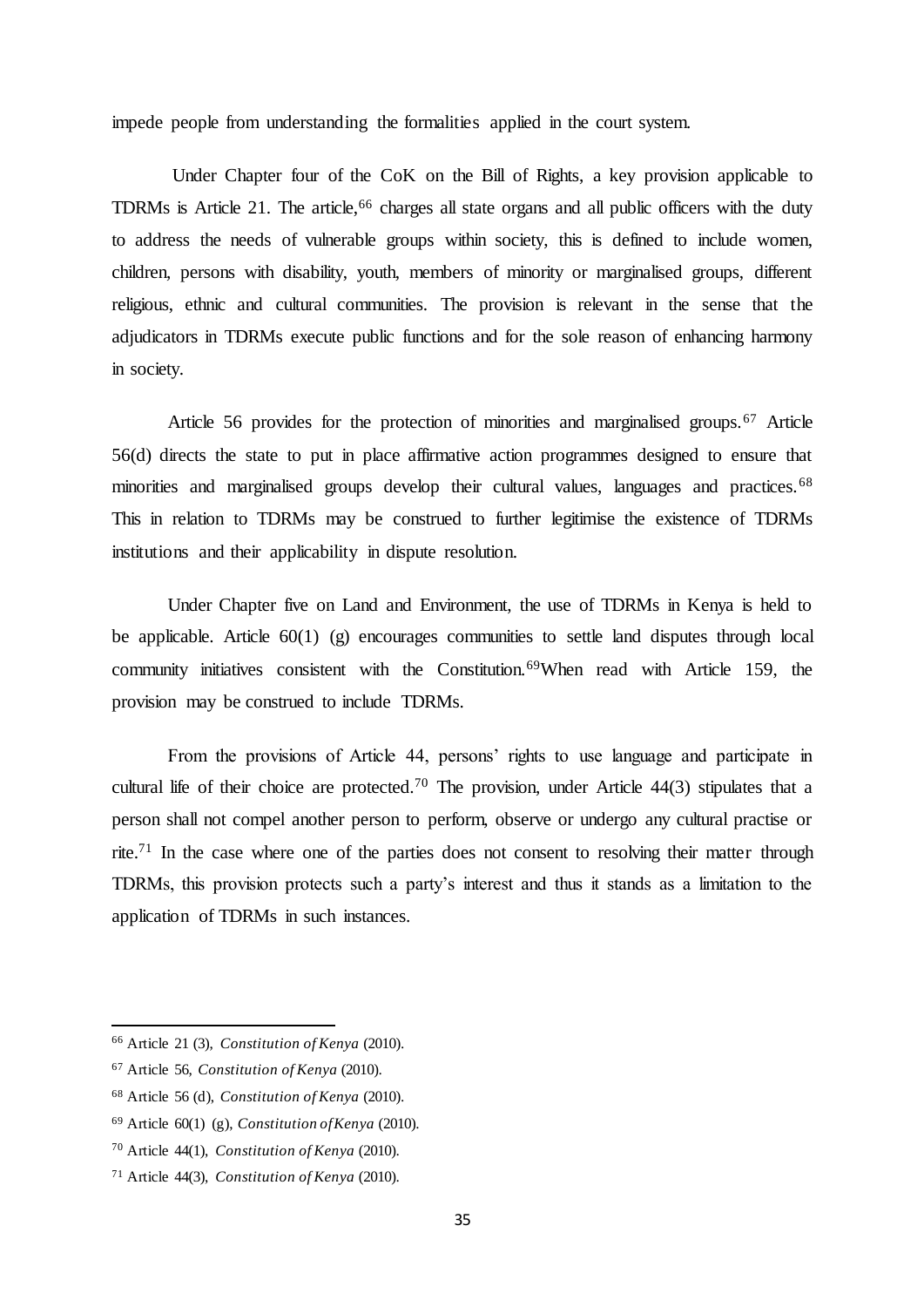#### **b.) TDRMS under the Judicature Act**

Under Section 3 (2) of the Judicature Act, The High Court, the Court of Appeal and all subordinate courts are required to be guided by African customary law in civil cases in so far as it is applicable and not repugnant to justice and morality.<sup>72</sup> Though the wordings of the Act do not expressly refer to TDRMs, they provide a basis for the operation of the laws governing TDRMs being customary law as well as limiting the jurisdiction of TDRMs to civil matters.<sup>73</sup>

### **c.) TDRMs under the Marriage Act.**

Section 68 of the Marriage Act empowers TDRMs to apply conciliatory measures in marital disputes relating to customary marriages, before the court can determine the petition for the dissolution of the marriage.<sup>74</sup> The provision gives the inference that TDRMs are under the court's supervision in relation to marital disputes as there is a requirement for the preparation of a report of the process for the court.<sup>75</sup> Section 69 further legitimises TDRMs where grounds for divorce under customary laws which originate from TDRMs, are recognised as valid grounds to grant dissolution of a customary marriage.<sup>76</sup>

#### **d.) TDRMs under the Environment and Land Court Act**

The Environment and Land Court Act (the Act) recognises TDRMs as a valid dispute resolution method. Under section 18 of the Act, the court is guided to apply traditional cultural and social principles applied by any community in Kenya in the management of the environment or natural resources where relevant and consistent with other written laws.<sup>77</sup> Given that the customary principles are derived from TDRMs, the provision impliedly recognises the application of TDRMs in land and environment conservation matters. An express provision as to the applicability of TDRMs in resolving environmental disputes is provided under section 20 of the Act. The provision provides courts the discretion to refer

<sup>72</sup> Section 3(2), *Judicature Act* (Act No 8 of 2016).

<sup>73</sup> Section 3(2), *Judicature Act* (Act No 8 of 2016).

<sup>74</sup> Section 68, *Marriage Act* (Act No.4 of 2014).

<sup>75</sup> Section 68 (3), *Marriage Act* (Act No.4 of 2014).

<sup>76</sup> Section 69, *Marriage Act* (Act No.4 of 2014).

<sup>77</sup> Section 18, *Environment and Land Court Act* (Act No. 19 of 2011).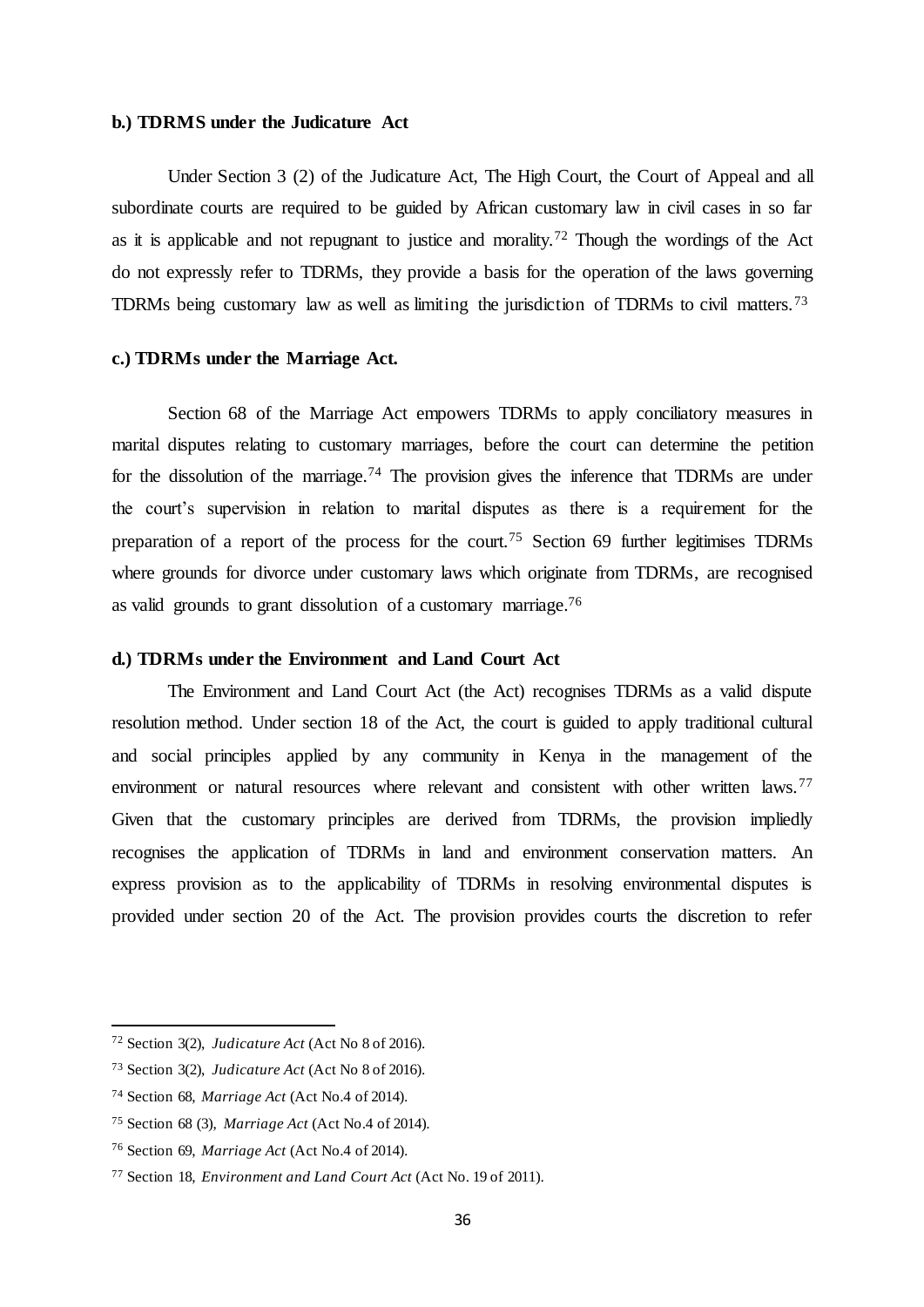matters to alternative dispute resolution (ADR) methods in which TDRMs are categorised as amongst the legitimate ADR methods.<sup>78</sup>

# **e.) TDRMs under the National Land Commission Act**

The National Land Commission Act (the Act) establishes the National Land Commission (NLC) for the purpose of management and administration of land according to the provisions of Article 60 of the CoK.<sup>79</sup> Under section 5 of the Act, the NLC is charged with the function to encourage the application of TDRMs in land conflicts.<sup>80</sup> This provision thus provides TDRMs the jurisdiction to adjudicate over land related disputes.

# <span id="page-36-0"></span>**3.22 Case Law Demonstrating the Application of Statutory Provisions Regulating TDRMS**

In *Joseph Kalenyan Cheboi & Others v William Suter and Samuel Biwott*, <sup>81</sup> the dispute arose from an issue of land encroachment contrary to the *Marakwet* customs and the plaintiff applied to have the matter settled through TDRMs. The court, relying on the provisions of Article 159 of the CoK allowed the matter to be determined by the clan elders (the *Osis*) of the clan to which the parties belonged.

The extent to which TDRMs can be applicable in resolving disputes was demonstrated in *Erastus Gitonga Mutuma v Mutia Kanuno and Others.<sup>82</sup>* In this case, the Judge issued an injunction against the defendants from instituting proceedings against the plaintiff through TDRMs. The plaintiff proved that the council of elders breached the constitutional requirements.<sup>83</sup> The plaintiff successfully demonstrated the uncouth and unfair nature of the *Njuri Ncheke* trial, amounting to repugnancy to justice and morality.

In the case of *Lubaru M"imanyara v Daniel Murungi*, <sup>84</sup> the court provided an interpretation of Articles 60(1) (g) and 159(2) (c) of the Constitution. The parties had filed a

<sup>78</sup> Section 20, *Environment and Land Court Act* (Act No. 19 of 2011).

<sup>79</sup> Section 3*, National Land Commission Act* (No. 5 of 2012).

<sup>80</sup> Section 5 (1) (f)*, National Land Commission Act* (No. 5 of 2012).

<sup>&</sup>lt;sup>81</sup> Joseph Kalenyan Cheboi & Others v William Suter and Samuel Biwott [2012] eKLR.

<sup>82</sup> *Erastus Gitonga Mutuma v Mutia Kanuno and Others* [2011] eKLR.

<sup>83</sup> Article 159 (3), *Constitution of Kenya* (2010).

<sup>84</sup> *Lubaru M"imanyara v Daniel Murungi*, [2013] eKLR.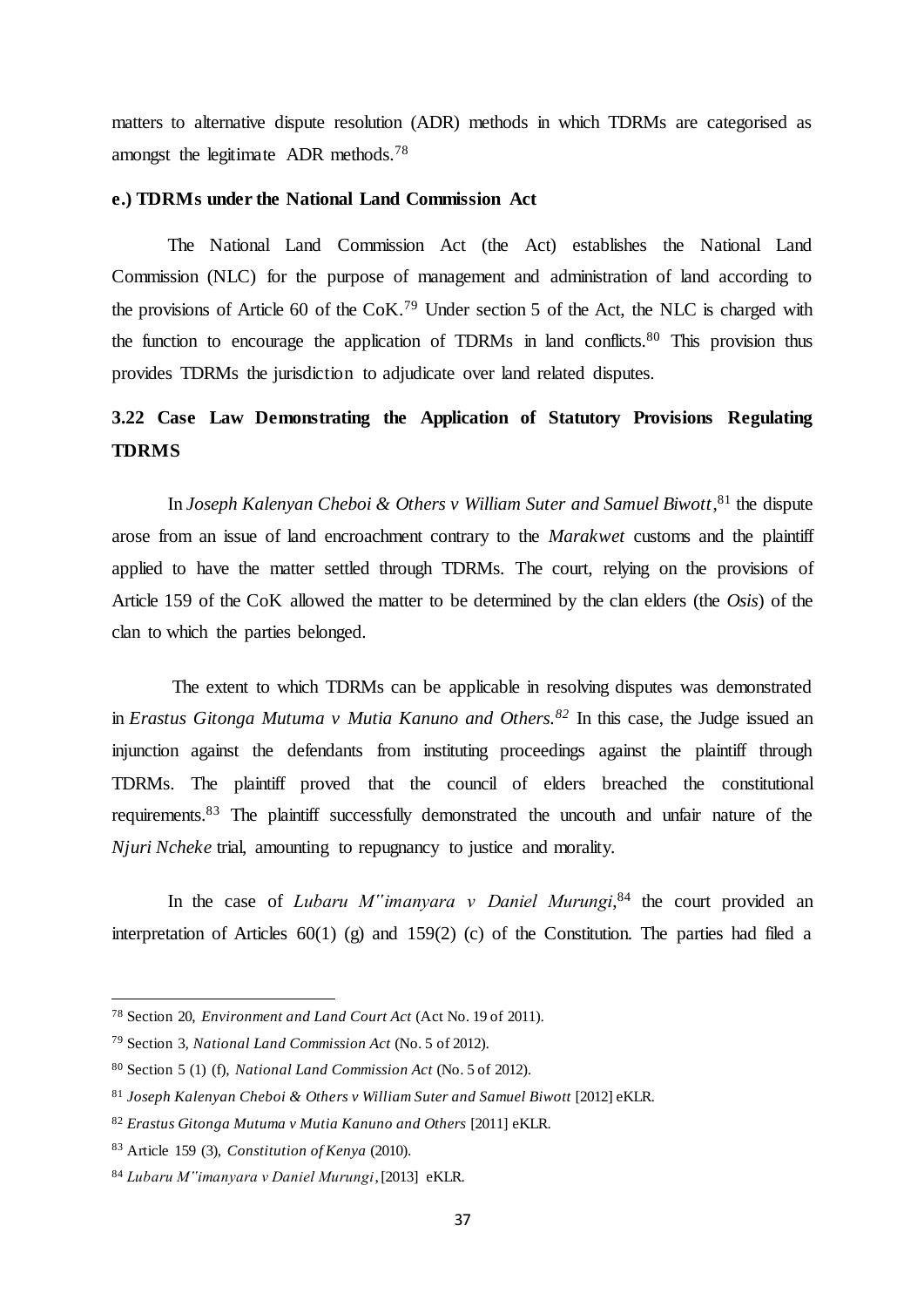consent seeking to have a land dispute resolved by the *Njuri Ncheke* Council of elders of the Meru community. The court granted the application stating that the constitutional provisions legitimized the application of TDRMs in resolving land issues.

In *Seth Michael Kaseme v Selina K. Ade*,<sup>85</sup> the Court of Appeal recognised the role of the *Gasa* Council of Elders of Northern Kenya to arbitrate a land dispute. The land dispute was referred to adjudication by TDRMs. Similarly, in *Japheth Kipkemboi Magut v National Land Commission and 2 others*, <sup>86</sup> one of the issues for determination was whether the NLC was a legitimate regulatory body and whether it had powers to refer land disputes to TDRMs. The court recognised the NLC as a creation of the CoK and further confirmed its mandate to encourage the application of TDRMs in land conflicts.

TDRMs are conciliatory in nature as they apply principles of restorative justice. In *Repulic v Mohamed Abdow Mohamed,<sup>87</sup>* the court discharged and allowed the matter to be marked as settled where the defence proved that the parties had settled the matter according to the Somali TJS. According to Somali customs, once compensation in the form of camels, goats and other traditional ornaments were paid to the aggrieved family, the matter was rendered settled. Thus, the parties to the case were restored and were unwilling to continue with the mater. The conduct of witnesses in this case, guided by the Somali customs; not to testify in a matter already settled, persuaded the court to drop the matter due to lack of evidence as well as the proof that the ends of justice had been met and the parties were restored in the absence of a court proceedings.

# <span id="page-37-0"></span>**3.3 The Nature of TDRMs in Kenya**

TDRMs are informal dispute resolution methods based on traditions and customs of people in a community.<sup>88</sup> TDRMs are usually ethnic centered functioning among a particular community sharing the same ethnic language and whose rules are enforced through moral and

<sup>85</sup> *Seth Michael Kaseme v Selina K. Ade*, [2012] eKLR.

<sup>&</sup>lt;sup>86</sup> Japheth Kipkemboi Magut v National Land Commission and 2 Others [2017] eKLR.

<sup>87</sup> *Republic v Mohamed Abdow Mohamed* [2013] eKLR.

<sup>88</sup> Mwimali J, 'Human Rights Perspectives of Informal Dispute Resolution Processes and the Criminal Justice System in Kenya' 2 *Law Society of Kenya Journal* (2015), 9.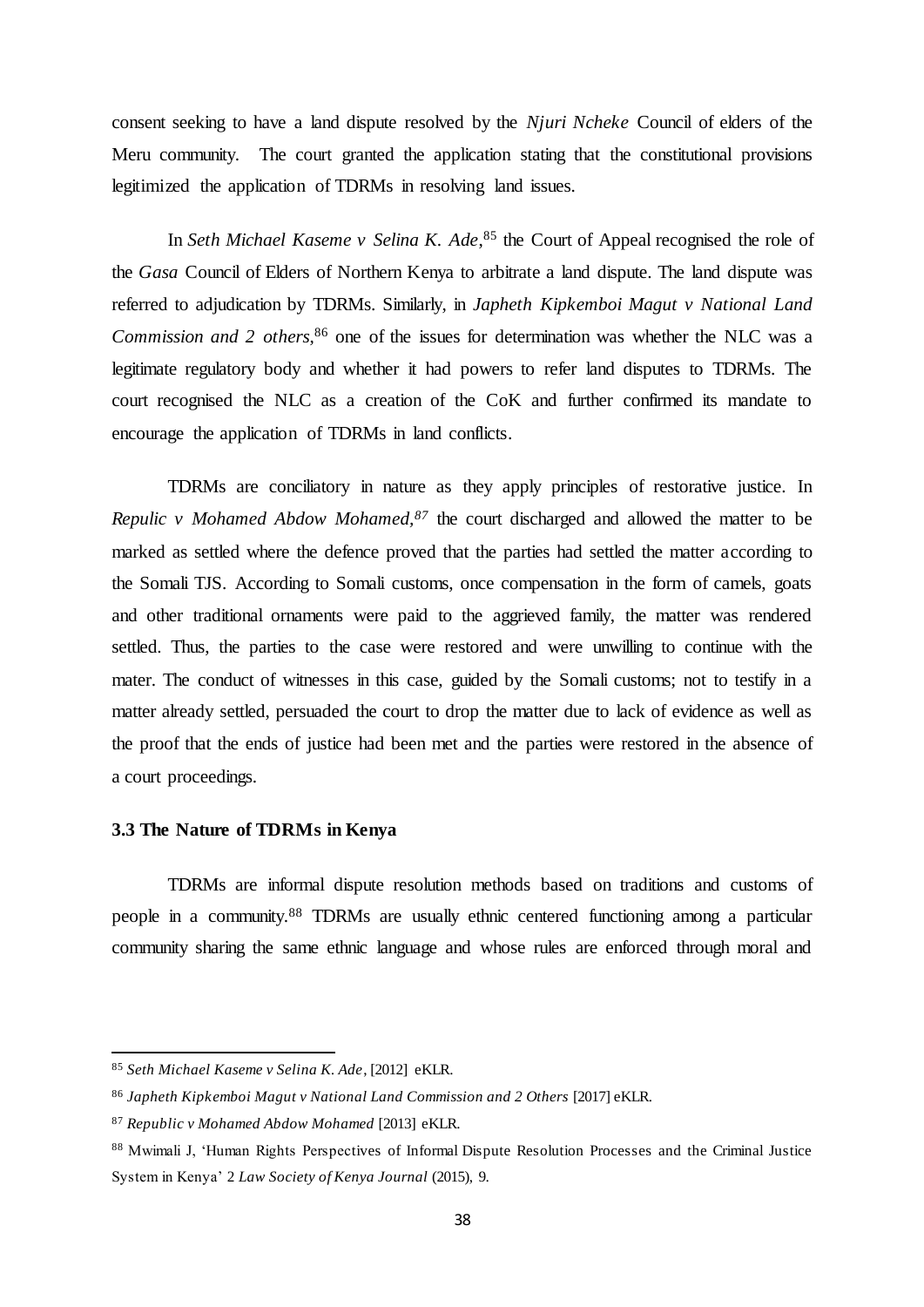<span id="page-38-0"></span>customary sanctions.<sup>89</sup> The nature of TDRMs in Kenya may be explained based on the Somali community, and Agikuyu community as a representative of the application of TDRMs.

#### **3.31 TDRMs in the Somali Community**

In the Somali community,  $90$  disputes are resolved through a customary court known as the *Maslah.<sup>91</sup>* During *Maslah* hearings, the elders sit under trees in designated spaces or in mosques and places of worship in the villages to listen to the disputing parties and arrive at a solution. The elders listen to the disputants only after their emotions have cooled down and after customary ceremonies have been conducted. For example, in conflicts that have resulted in death, parties can only be heard after the lapse of the set mourning period and fulfilment of burial rituals.<sup>92</sup> The parties to a dispute are heard and at the end of the hearing, the party at fault is required to pay compensation to the injured family or clan. The compensation may be in the form of an animal or blood money, calculated on the basis of the severity of the wrong done.<sup>93</sup>

# <span id="page-38-1"></span>**3.32 TDRMs in the Agikuyu Community**

 $\overline{a}$ 

The Agikuyu community has an elaborate structure of conflict resolution. In this community, disputes are first resolved at the family level where the father is endorsed by the community's custom to act as a judge in settling minor disputes between members of his family.<sup>94</sup> Where the dispute in question is deemed more complex, the heads of families within a kinsfolk (*mbari*) are called together and act in their capacity as elders of the council of elders (*kiama*) in the community.<sup>95</sup> The disputes are heard and determined within the precincts of the

<sup>89</sup> Mwimali J, 'Human Rights Perspectives of Informal Dispute Resolution Processes and the Criminal Justice System in Kenya', 9.

<sup>90</sup> Mwimali J, 'Human Rights Perspectives of Informal Dispute Resolution Processes and the Criminal Justice System in Kenya', 9.

<sup>91</sup> Mwimali J, 'Human Rights Perspectives of Informal Dispute Resolution Processes and the Criminal Justice System in Kenya', 9.

<sup>92</sup> Mwimali J, 'Human Rights Perspectives of Informal Dispute Resolution Processes and the Criminal Justice System in Kenya', 9.

<sup>93</sup> Mwimali J, 'Human Rights Perspectives of Informal Dispute Resolution Processes and the Criminal Justice System in Kenya', 9.

<sup>94</sup> Kenyatta J, *Facing Mount Kenya: The Tribal Life of the Gikuyu*, Clays Ltd, St Ives PLC Great Britain, 1974, 214.

<sup>95</sup> Kenyatta, *Facing Mount Kenya: The Tribal Life of the Gikuyu*, 214.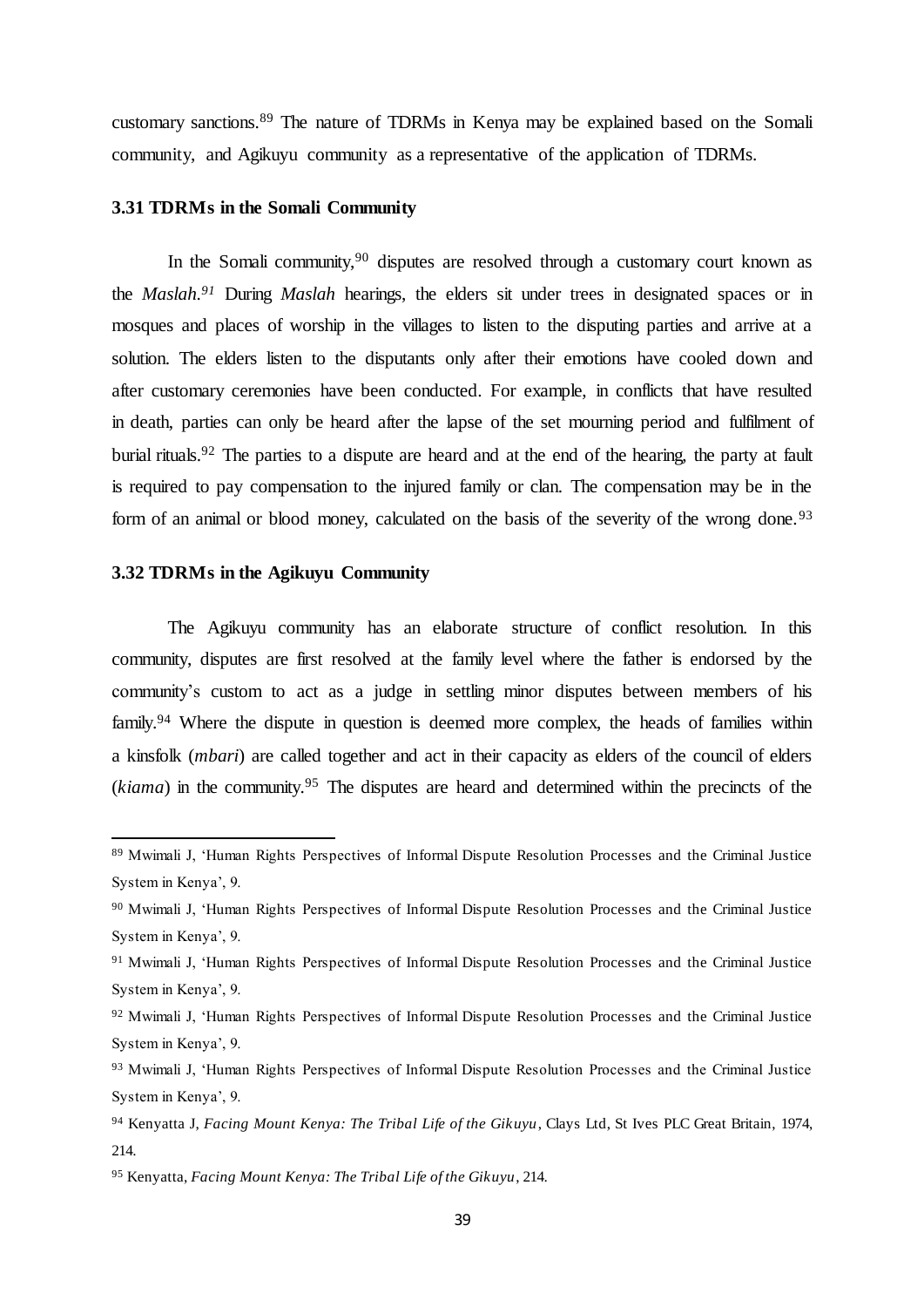family homesteads as the family council (*ndundu ya mocie*) being privileged to treat the matter as a family concern.<sup>96</sup> The presiding elders act in an arbitrator's capacity as their mandate is to point out the recognised tradition and custom of the family to be followed, including finding means by which disputing parties can reach a mutual agreement without resulting to vengeance that could result in a breakup of the family group.<sup>97</sup> The next level of dispute resolution is the public court of elders (*the kiama*) which can only hear a matter after it has been heard at the family level. The *kiama* is constituted of male elders who have met the requirements of the community's rites of passage. The *kiama* meets in open air spaces or under a tree (*keharo*) to adjudicate over disputes. The procedure set in determining the dispute is that the offended party has to inform the members of the *kiama* of the dispute the night before the matter is to be heard and on the following day, present himself to the court together with the offender. On the day of dispute determination, the elders have to be served with a brew in the form of fermented sugar cane which is for the sole purpose of fulfilling a ritual oath taking ceremony (*rohea rwa goitanga*). The ceremony involves invoking the ancestral spirits to assist in adjudicating the matter as well as administering an oath which binds the parties to strictly adhere to the decision of the elders lest a curse befalls them.<sup>98</sup> The trial then commences with each party stating their case and defence after which their witnesses can attest to the same, afterwards, the elders appoint a committee (*ndundu*) which then deliberates on the issues and formulate a verdict. The *ndundu* comprises of members of the community except relatives of the disputing parties.<sup>99</sup> The senior elder then announces the decision of *ndundu* after which parties may be asked whether they want leave to appeal if not, the decision stands binding and the dispute deemed resolved. The appeal however, lies in the same court level (*the kiama*) only that a new committee (*ndundu*) is selected to hear the trial a fresh. The grounds of appeal are however not light and one has to satisfy the elders that they were serious, lest they face punishment in the form of a dismissal and a curse.<sup>100</sup> The mode of restitution includes compensation in the case of theft, a curse upon a person, and solitary confinement or being ostracised.<sup>101</sup>

<sup>96</sup>Kenyatta, *Facing Mount Kenya: The Tribal Life of the Gikuyu*, 214.

<sup>97</sup> Kenyatta, *Facing Mount Kenya: The Tribal Life of the Gikuyu*, 214.

<sup>98</sup> Kenyatta, *Facing Mount Kenya: The Tribal Life of the Gikuyu*, 215.

<sup>99</sup> Kenyatta, *Facing Mount Kenya: The Tribal Life of the Gikuyu*, 216.

<sup>100</sup> Kenyatta, *Facing Mount Kenya: The Tribal Life of the Gikuyu*, 223.

<sup>101</sup> Kenyatta, *Facing Mount Kenya: The Tribal Life of the Gikuyu*, 230.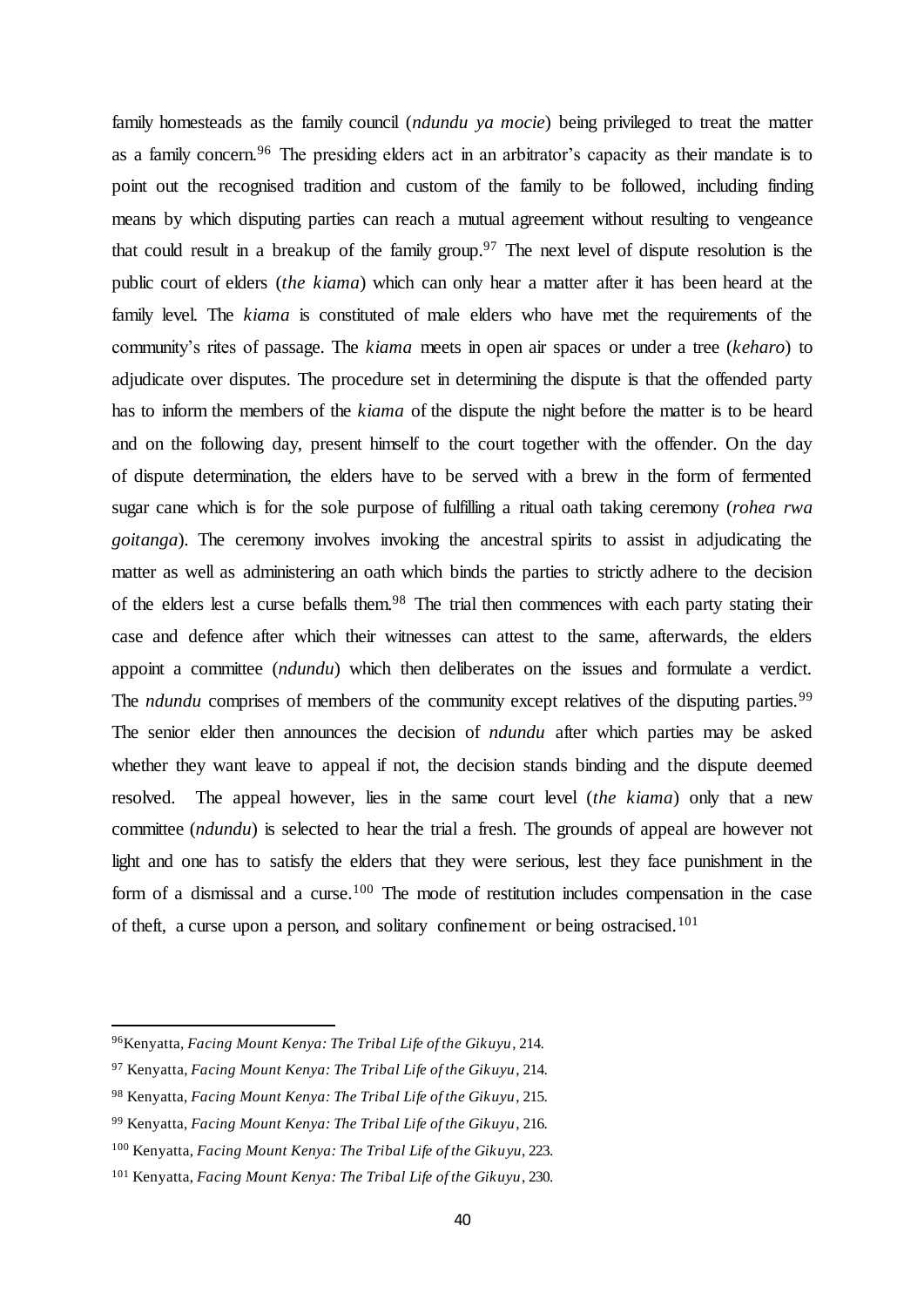# <span id="page-40-0"></span>**3.33 TDRMs in the Pokot Community.**

 $\overline{a}$ 

The Pokot community dispute resolution mechanism is based on its community structure. The family being the basic unit, the clan and the council of elders (*kokwo*) form the main institutions of conflict management.<sup>102</sup> Where conflicts exist within the family unit, the father is deemed the head of conflict resolution and is the administrator of all family matters including property, bride price, inheritance and land issues. The clan consists of a collection of the extended families and it serves as an appeal court in which disputes determined in the family level may be heard a fresh. <sup>103</sup> At this level, at times neighbours (*porror*) may be called to hear and arbitrate family disputes.<sup>104</sup> The council of elders (*kokwo*) stands as the highest conflict resolution institution. The *kokwo* is made up of respected old men who are considered knowledgeable in community matters including the culture and history. The *kokwo* are good orators, and use proverbs and wisdom phrases in resolving disputes. The members of the *kokwo* come from every village in the community to ensure full representation. A unique feature of the Pokot TJS is that the *kokwo* also includes women in the dispute resolution process, as the community is matriarchal in nature. The women seated in the *kokwo* are selected based on seniority in age and contribute to the proceedings while seated.<sup>105</sup> The women participate as documentalists so as to provide reference for future meetings. They are allowed to advise the council based on occurrence or cultural beliefs, and they voice their opinions prior to the making of a verdict.<sup>106</sup> The *kokwo* observes the rules of natural justice as disputing parties are allowed to narrate their case and they are given representation in the process; an equivalent of lawyers in the formal court process.<sup>107</sup> The punishments imposed by the *kokwo* include fines, death, punishing the whole family or clan where one member commits an offence and public ridicule and excommunication of the community. The *kokwo* considers theft within the community a serious offence punishable by a range of fines including death, however theft

<sup>102</sup> Kalya P, Adan M, Masinde I, *Indigenous Democracy Traditional Conflict Resolution Mechanisms, Intermidiary* Technology Development Group Eastern Africa, January 2004, 23.

<sup>103</sup> Kalya P, Adan M, Masinde I*, Indigenous Democracy Traditional Conflict Resolution Mechanisms*, 23.

<sup>104</sup> Kalya P, Adan M, Masinde I*, Indigenous Democracy Traditional Conflict Resolution Mechanisms*, 23.

<sup>105</sup> Kalya P, Adan M, Masinde I*, Indigenous Democracy Traditional Conflict Resolution Mechanisms*, 23.

<sup>106</sup> Kalya P, Adan M, Masinde I, *Indigenous Democracy Traditional Conflict Resolution Mechanisms*, 23.

<sup>107</sup> Kalya P, Adan M, Masinde I, *Indigenous Democracy Traditional Conflict Resolution Mechanisms*, 23.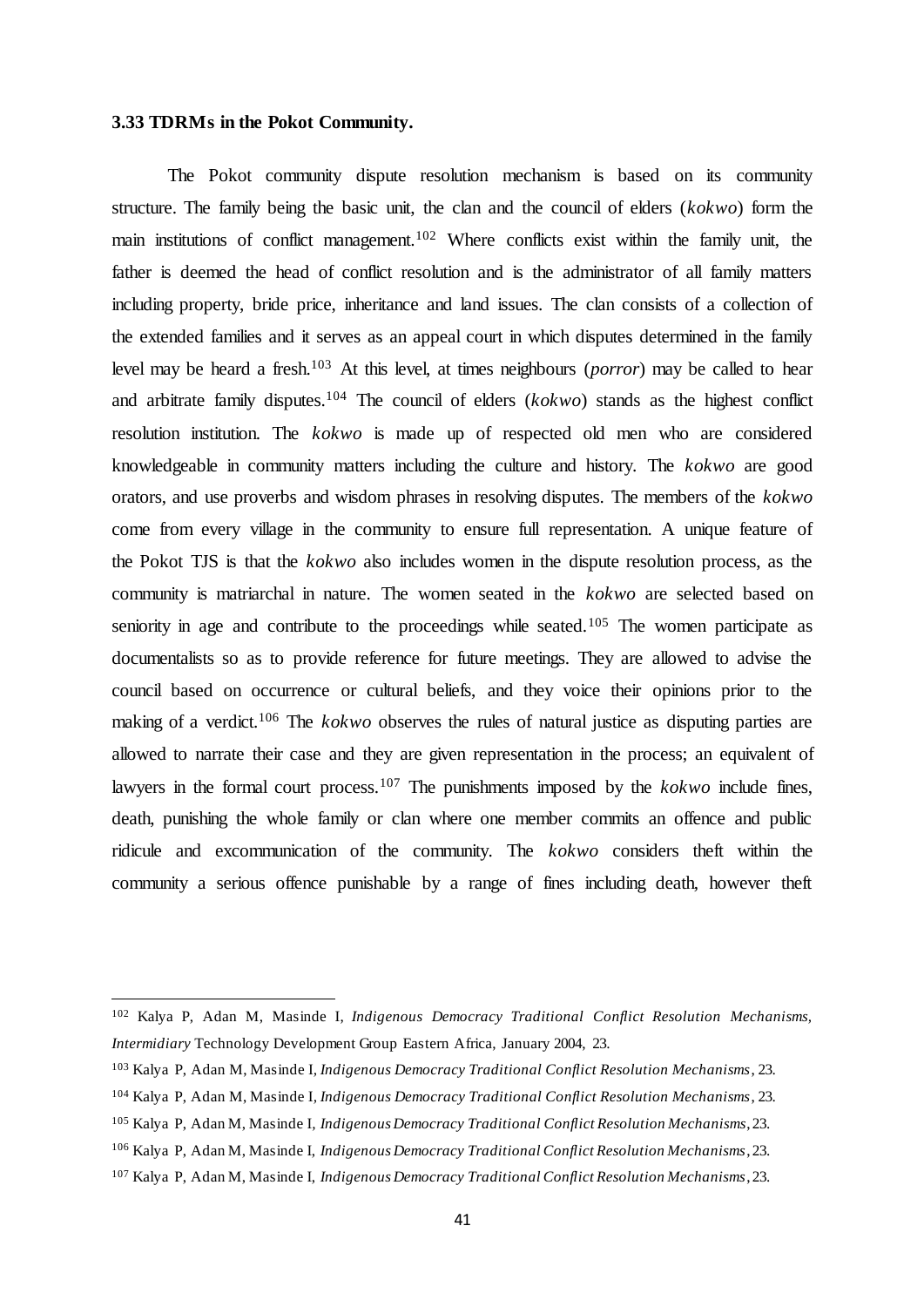from other communities is not considered an offence but a cultural practice of restocking.<sup>108</sup> The *kokwo* is deemed the highest institution and whose verdict is final.

<sup>108</sup> Kalya P, Adan M, Masinde I*, Indigenous Democracy Traditional Conflict Resolution Mechanisms*, 26.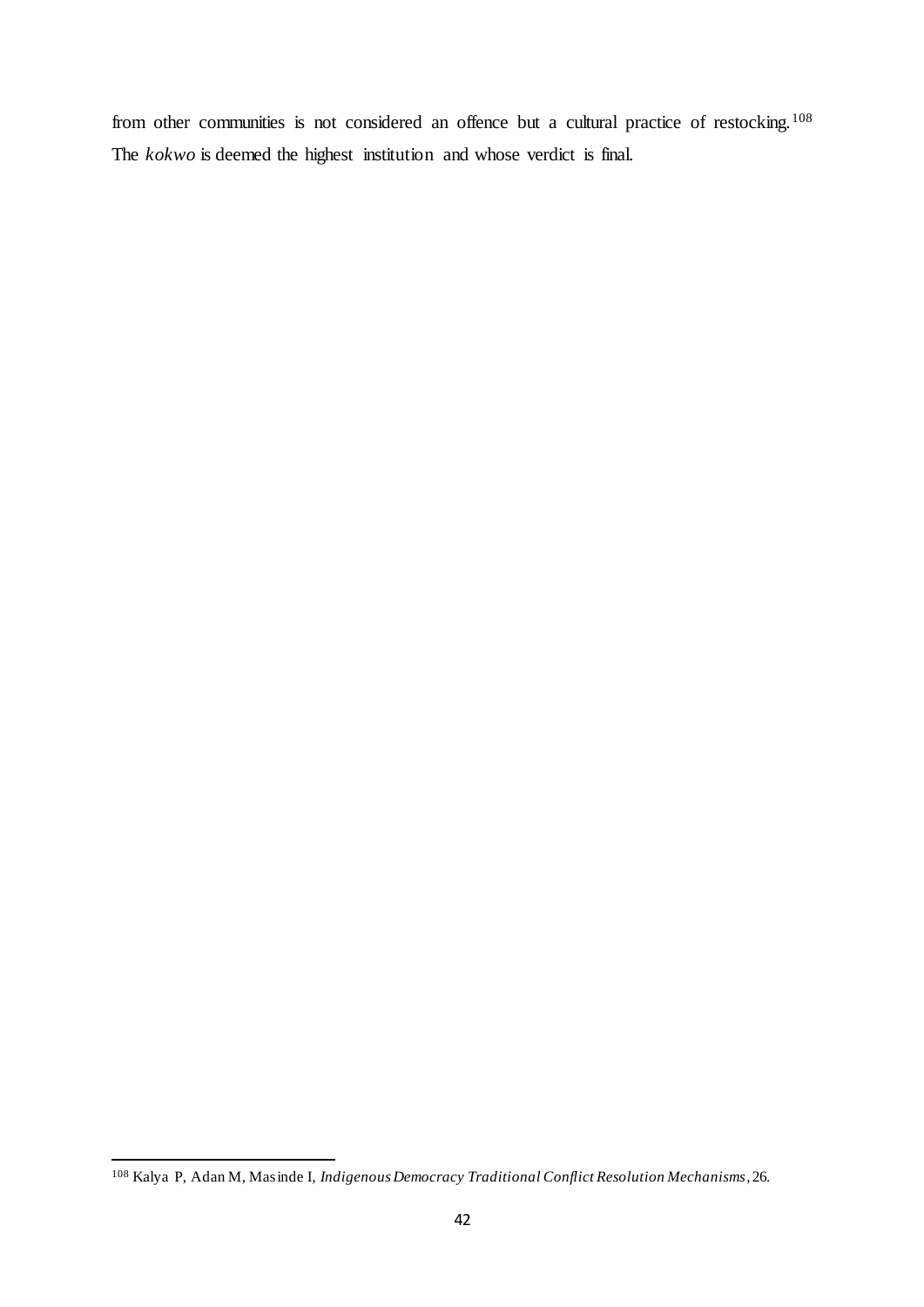# **Chapter Four**

# <span id="page-42-2"></span><span id="page-42-1"></span><span id="page-42-0"></span>**The Extent to which TDRMs in Kenya Enshrine the Right to A Fair Hearing**

# **4.1 Introduction**

This chapter examines the nature of Traditional Dispute Resolution Mechanisms as explained in chapter three with a view to establish whether the right to a fair hearing as explained in chapter two is incorporated in TJs. The chapter identifies the rights to a fair hearing and examines whether the right is engendered in TDRMs in regard to the nature of the TDRMs of the communities (Somali, Agikuyu and Pokot), as explained in chapter three.

## <span id="page-42-4"></span><span id="page-42-3"></span>**4.2 Examining the Incorporation of the Right to A Fair Hearing in TDRMs**

# **a.) The right to have the trial begin and conclude without unreasonable delay**

Looking at the nature of TDRMs, this right is not enshrined. The Somali community's dispute resolution mechanism as described in chapter three, demonstrates this. The Somali customs require the elders to only listen to matters once Somali rituals have taken place according to their customs.<sup>109</sup> Thus where a burial is to take place, no matter is heard until the lengthy customary process has taken place. This in turn delays the execution of justice to an accused person.

# <span id="page-42-5"></span>**b.) The right to appeal**

In the Somali TJS, members of the community highly esteem their TJS, such that they consider the formal court processes untrustworthy as such decisions made by the *Maslah* Court as in the Somali community stand binding on the parties.<sup>110</sup> The parties have no other option but to comply with the decision, this denies an aggrieved party the right to appeal.<sup>111</sup> Similarly, looking at the Agikuyu TJS, though there seems to be an appellate structure, the community

<sup>109</sup> Mwimali J, 'Human Rights Perspectives of Informal Dispute Resolution Processes and the Criminal Justice System in Kenya', 9.

<sup>110</sup> Traditional Dispute Resolution Unit Ministry of Justice and Constitutional Affairs Federal Government of Somalia, 'Policy Paper on the Somali Customary Justice System',

<sup>23</sup> November 2014, 15.

<sup>111</sup> Article 50(2) (q), *Constitution of Kenya* (2010).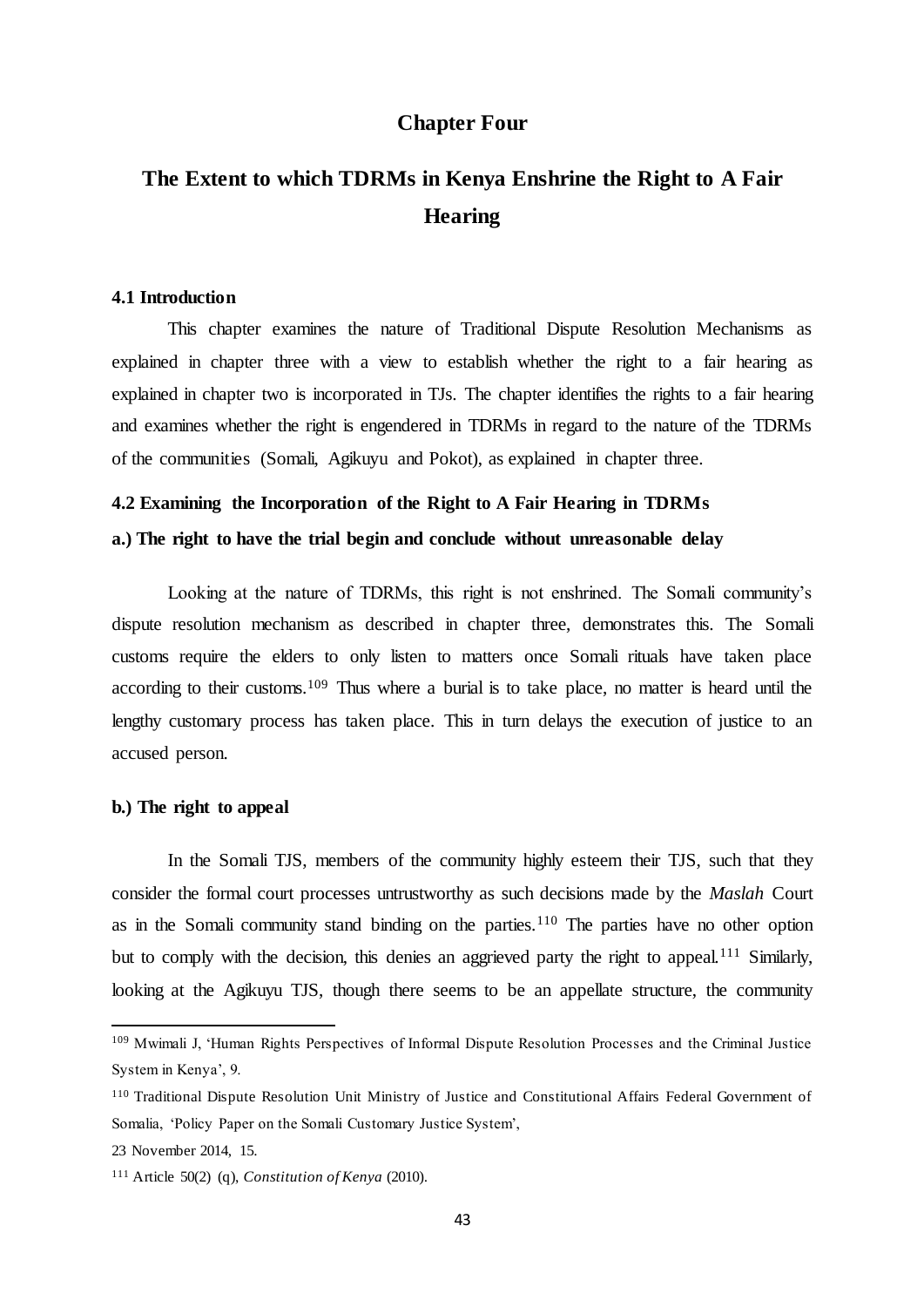places high regard to the elders and the oaths taken during the trial process such that an appeal would be unheard of for fear of invoking curses upon the individual or the entire community. This in turn intimidates a person from exercising their right to appeal Further, in the Pokot community, the right to appeal is also not incorporated as the Pokot just as with the Somali and Agikuyu communities, highly esteem their elders. An appeal would be deemed as looking down upon the decision making skills of the elders and is taken a sign of a bad omen attracting a curse on an aggrieved individual.<sup>112</sup> This still stands as though the Pokot seem to have an appeal structure, serious crimes such as theft and murder are only heard at the *kokwo* level in which disputes may not be appealed thus an accused's right to appeal for such serious offences is not upheld. $113$ 

#### <span id="page-43-0"></span>**c.) The right to be heard and equality before the law.**

Owing to the paternalistic nature of the customs followed in TDRMs, women are denied the right to be heard and the right to equality before the law. In the Somali community for instance, women are perceived not to have a voice in the TJS leave alone appear during the proceedings for fear of provoking disharmony during the trial process.<sup>114</sup> This in effect denies women the right to be present at trial. $115$ 

Upon examining the Pokot community, the community's TDRM seems to protect the right to equality before the law by the fact that women are given a chance to participate in the dispute resolution process. However, this does not fully incorporate the right to equality as the men in the community highly dominate the proceedings and the final decision is left to them, this in turn jeopardises accused women's right to a fair hearing.

#### <span id="page-43-1"></span>**d.) The right to a public trial**

On the other hand, TDRMs are only limited to adjudicating matters in the community, at the family or clan level. Consequently, as in the Pokot community, where there are inter-

<sup>112</sup> Kalya P, Adan M, Masinde I*, Indigenous Democracy Traditional Conflict Resolution Mechanisms*, 23.

<sup>113</sup> Kalya P, Adan M, Masinde I, *Indigenous Democracy Traditional Conflict Resolution Mechanisms*, 23.

<sup>114</sup>Traditional Dispute Resolution Unit Ministry of Justice and Constitutional Affairs Federal Government of Somalia, 'Policy Paper on the Somali Customary Justice System'.

<sup>23</sup> November 2014, 16.

<sup>115</sup> Article 50(2) (f), *Constitution of Kenya* (2010).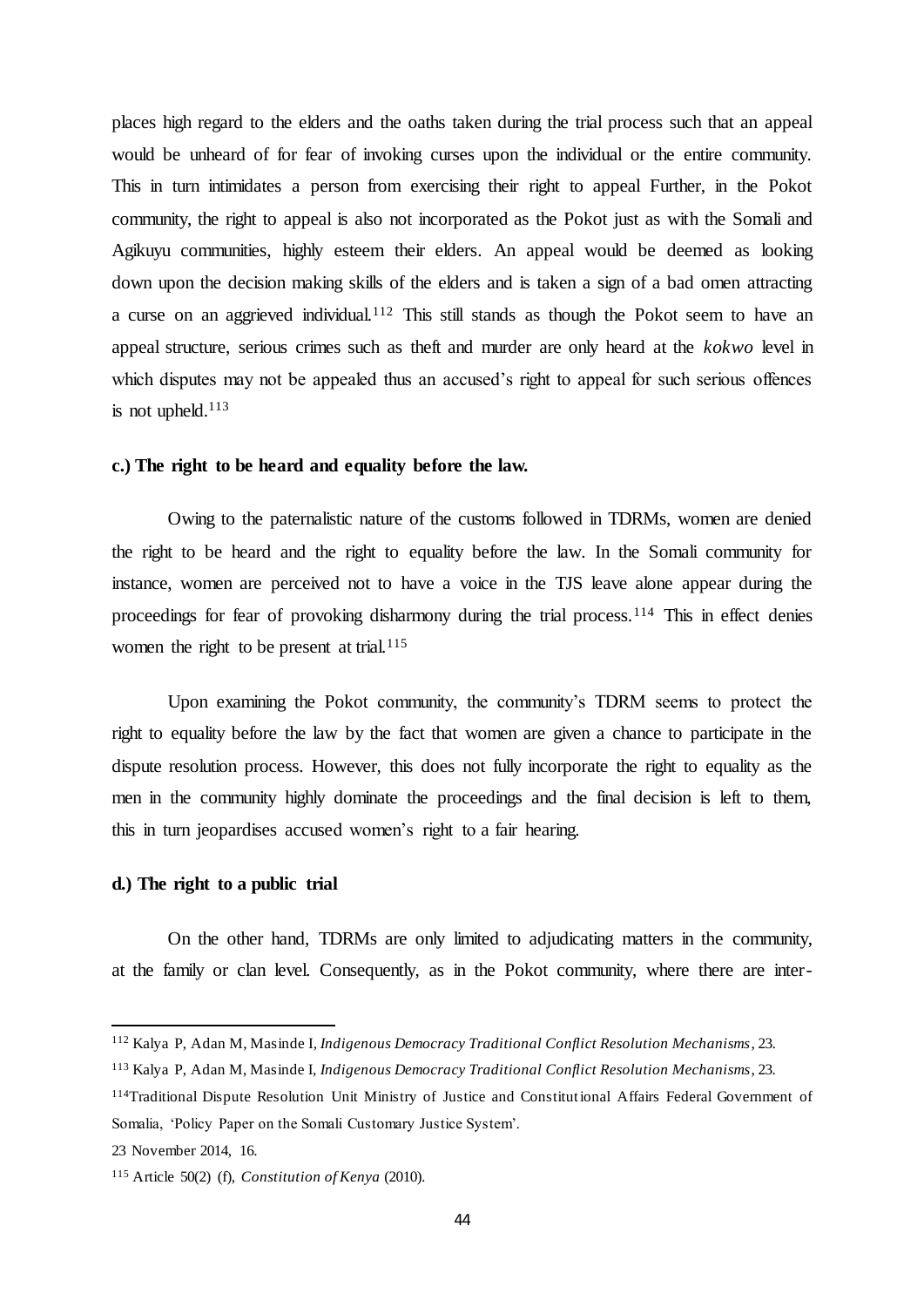community conflicts, the matters are not heard as there is no dispute resolution mechanism for such matters. In such instances, justice is not served as parties fall in the hands of jungle law in which the right to be heard is not applicable.<sup>116</sup> This consequently goes against the very precepts of natural justice in particular the maxim; *audi alteram partem* (the right to be heard) and *nemo judex in parte sua* (no person may judge their own case).<sup>117</sup>

Given the customary practices allowing early childhood marriages,  $118$  and strong beliefs that regard children as inferior in society and people who lack a voice, TDRMs deny children the right to a public trial. This situation is aggravated in defilement cases where children are forced to marry the perpetrator in order to avert shame upon the family instead of the perpetrator being publicly tried, $119$  and the child being given a chance to publicly testify during trial and the offender being punished accordingly.

# <span id="page-44-0"></span>**e.) The right to representation and to remain silent and not testify during proceedings.**

A characteristic of TDRMs as brought out by the TJS in the Pokot community is giving a chance to the accused to speak during the proceedings, in a sense providing the right to be heard. This fact however, turns out to infringe on the accused's right to a fair hearing as they are not represented by a council of their own choice, and their right to stay silent is not present. Indeed an accused responding in silence to a question asked by an elder is deemed highly disrespectful and the accused has no option but to speak.<sup>120</sup>

# <span id="page-44-1"></span>**f. The Right to have adequate time to prepare a defence.**

 $\overline{a}$ 

In addition to denying an accused the right to representation as explained above, an accused is denied the chance to adequately prepare a defence. This is evidenced by TDRMs in the Agikuyu community as examined under chapter three. In the community, the aggrieved

<sup>116</sup> Kalya P, Adan M, Masinde I, *'Indigenous Democracy Traditional Conflict Resolution Mechanisms'*, 24.

<sup>117</sup> [https://gaurlaw.wordpress.com/2015/05/01/natural-justice-rule-of-fair-hearing/,](https://gaurlaw.wordpress.com/2015/05/01/natural-justice-rule-of-fair-hearing/) on 18 Jan 2018.

<sup>118</sup> Kinama E, 'Traditional Justice Systems as Alternative Dispute Resolution under Article 159(2) (c) of the Constitution of Kenya, 2010' 1 *Strathmore Law Journal*, (2015), 32.

<sup>119</sup> Kinama E, 'Traditional Justice Systems as Alternative Dispute Resolution under Article 159(2) (c) of the Constitution of Kenya, 2010', 32.

<sup>120</sup> Kalya P, Adan M, Masinde I, *'Indigenous Democracy Traditional Conflict Resolution Mechanisms'*, 24.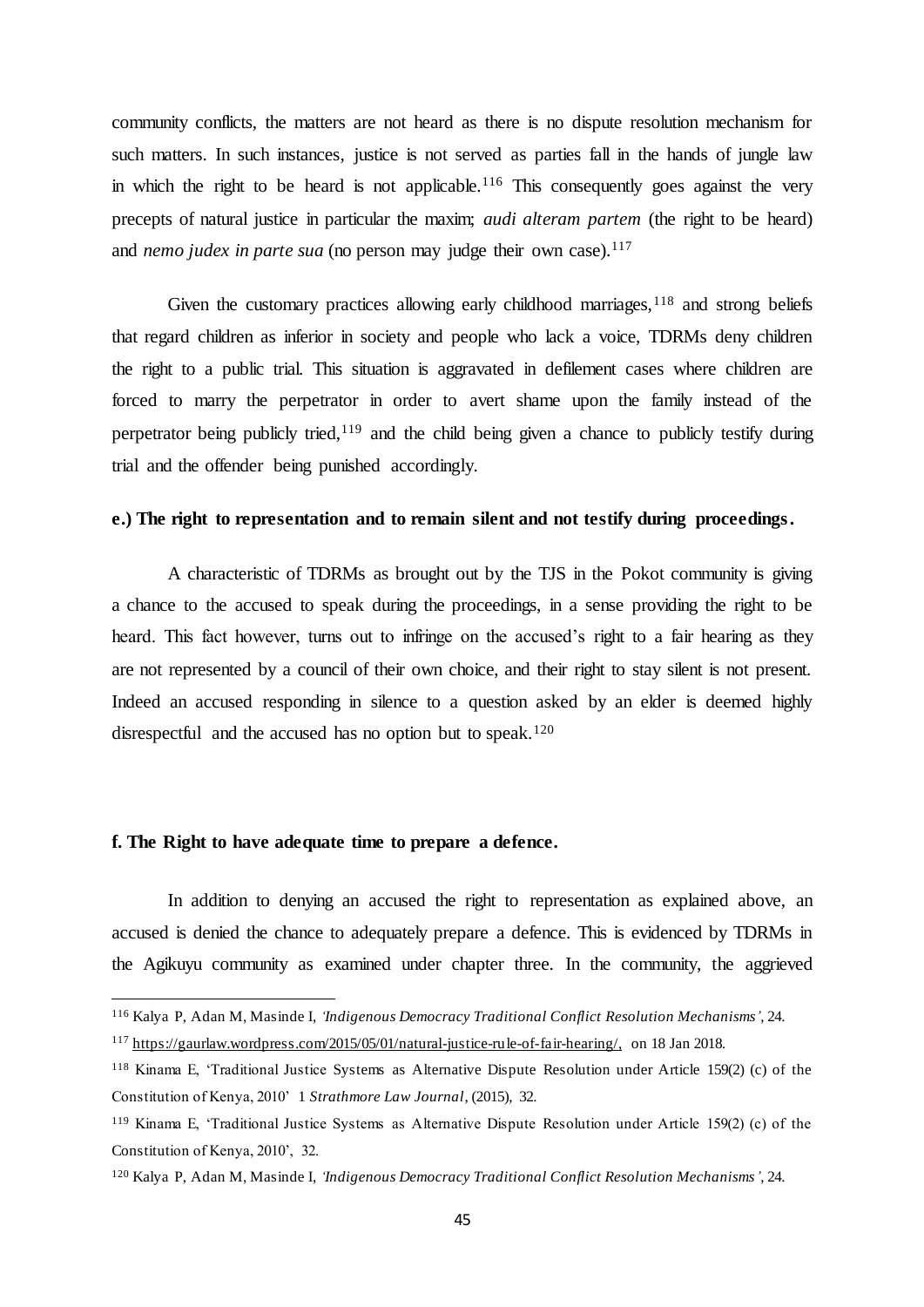party summons the elders presiding over the dispute a night prior to the date of hearing. The accused, is then expected to appear for trial and ready to answer any questions and charges levelled against them.<sup>121</sup> This practise out rightly denies the accused a chance to adduce and challenge any evidence procured by the aggrieved party. Further, the denial of time to choose a counsel of one's choice also deprives the accused the right to prepare their defence, this proves detrimental to an accused especially in allegations of felonious crimes.<sup>122</sup>

#### <span id="page-45-0"></span>**g.) The right to be presumed innocent until proven guilty.**

TDRMs are adjudicated based on customary laws which do not incorporate the presumption of innocence or the aspect of criminal culpability mainly *mens rea*. The elders in determining criminal matters run the process as if the accused is guilty and usually it is the accused's task to discharge the heavy burden of proving their innocence.<sup>123</sup> Further, the elders do not look at the intention of the accused (*mens rea*) in deciding the matter as they are devoid of the concept. This deprives an accused of their right to a fair hearing as they are perceived guilty from the onset without taking into account mitigating factors.<sup>124</sup>Thus for example where an accused commits a crime out of self-defence, the elders owing to a lack of legal knowledge,<sup>125</sup> do not take into account the *mens rea* element in determining the guilt conscience of an accused person.

# <span id="page-45-1"></span>**h.) The right to be heard before a fair and impartial tribunal**

The rules of natural justice, in particular the bias rule<sup>126</sup> requiring an adjudicator to be completely impartial in adjudicating the matters before him, are not upheld in TDRMs. Owing to the paternalistic nature of TDRMs, apparent bias is seen in cases where the accused are women standing trial presided over by male elders and as in the Somali community, they are not allowed to speak. This hinders the execution of justice. On the other hand, where one of

<sup>121</sup> Kenyatta, *Facing Mount Kenya: The Tribal Life of the Gikuyu*, 223.

<sup>122</sup> United Nations, *Human Rights and Traditional Justice Systems in Africa*, 37.

<sup>123</sup> Kinyanjui S, 'Restorative Justice in Traditional Pre-Colonial "Criminal Justice Systems" In Kenya', 14. [https://pdfs.semanticscholar.org/0680/786dcb4246f1c1b1034a68a802de21c13500.pdf,](https://pdfs.semanticscholar.org/0680/786dcb4246f1c1b1034a68a802de21c13500.pdf) on 16 January 2018.

<sup>124</sup> Kinyanjui S, 'Restorative Justice in Traditional Pre-Colonial 'Criminal Justice Systems' In Kenya' *tribal law journal* (2010),5.

<sup>125</sup> United Nations Human Rights Office of the High Commissioner, *Human Rights and Traditional Justice Systems in Africa*, 70.

<sup>126</sup> [https://gaurlaw.wordpress.com/2015/05/01/natural-justice-rule-of-fair-hearing/,](https://gaurlaw.wordpress.com/2015/05/01/natural-justice-rule-of-fair-hearing/) on 18 Jan 2018.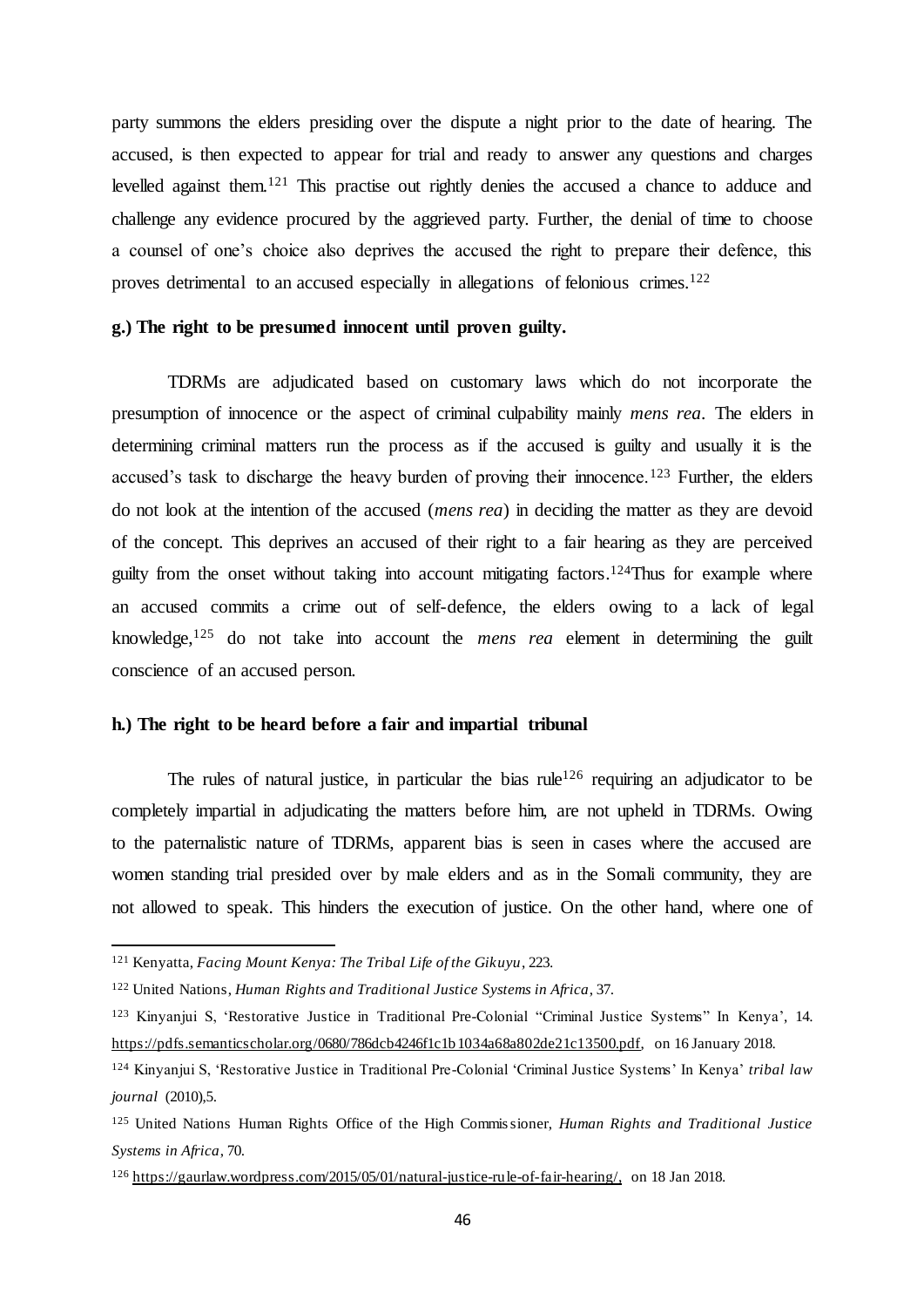the parties to a dispute has blood or family ties to an elder presiding over the matter, actual bias appears as the TDRMs do not afford an elder the luxury to recuse themselves. Indeed one of the recommendations set for TDRMS by KELIN Kenya conference paper,<sup>127</sup> in enhancing access to justice for women's property rights in TDRMs was the need for elders to recuse themselves in the event where one of the parties is a relative.<sup>128</sup> In sum, the above demonstrates the loop holes in TDRMs regarding the incorporation of the right to a fair hearing in the TDRM proceedings.

<sup>&</sup>lt;sup>127</sup> KELIN Kenya, Capacity Building Workshop on Women Property Rights for Widows Affected or Infected by HIV, Kisumu County, 25–27August 2014, [http://kelinkenya.org/wp-content/uploads/2010/10/Widows-Training-](http://kelinkenya.org/wp-content/uploads/2010/10/Widows-Training-1.pdf)[1.pdf,](http://kelinkenya.org/wp-content/uploads/2010/10/Widows-Training-1.pdf) on 18 Jan 2018.

<sup>128</sup> KELIN Kenya, Capacity Building Workshop on Women Property Rights for Widows Affected or Infected by HIV, 12.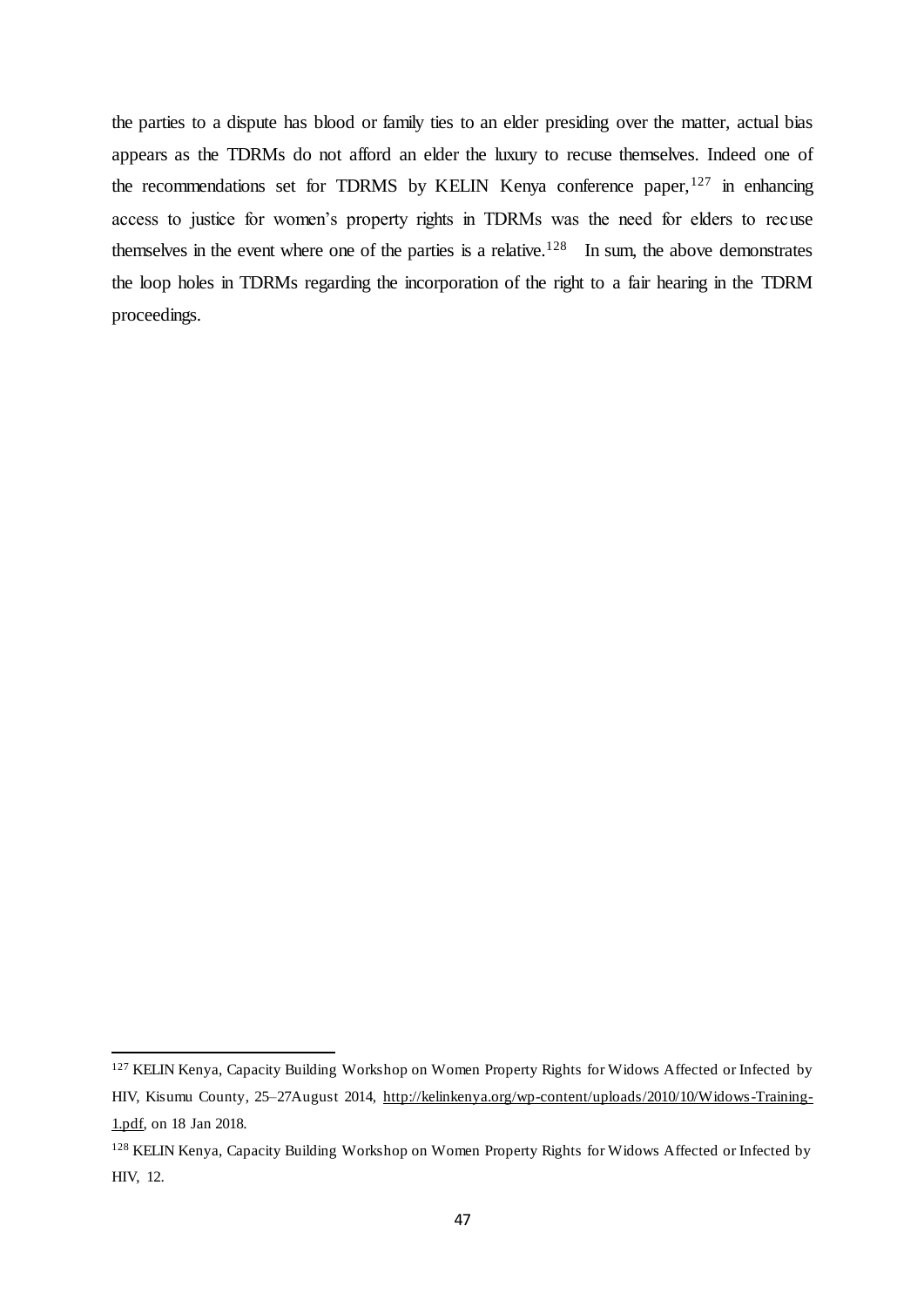# **Chapter Five**

# **Findings Recommendations and Conclusion**.

#### <span id="page-47-2"></span><span id="page-47-1"></span><span id="page-47-0"></span>**5.0 Introduction**

<span id="page-47-3"></span>This chapter provides for the findings of the study based on the objectives set out in chapter one, recommendations as a result of the findings and a conclusion of the study. The study was conducted with the aim of establishing whether TDRMs engender the right to a fair hearing in the dispute resolution processes.

#### <span id="page-47-4"></span>**5.1 Findings**

#### **a.) What is entailed in the right to a fair hearing?**

The study finds that the right to a fair hearing in Kenya is extensively provided by the constitution which also includes provisions of international instruments as detailed in chapter two of this study. The right to a fair hearing as explained in chapter two stands to protect an accused from the institution of allegations to the end of the trial process. The study also finds that the right to a fair hearing is an important right based on the principles of natural justice as explained in chapter one under the theoretical framework of the study and hence the need for its inclusion in TDRM dispute resolution processes.

#### <span id="page-47-5"></span>**b.) The nature of TDRMs**

Traditional Dispute Resolution mechanisms are based on customary practices and principles as explained in chapter three. TDRMs however do not engender legal principles; in particular the right to a fair hearing as examined under chapter four owing to the low literacy levels<sup>129</sup> of the adjudicators. This in turn hinders the execution of justice according to natural justice principles.

#### <span id="page-47-6"></span>**c.) The need for TDRMs in dispute resolution in Kenya.**

The CoK recognises TDRMs as an official alternative dispute resolution mechanism<sup>130</sup> which enhances the access to justice for the marginalized and the poor.<sup>131</sup> This recognition protects the right to access to justice as under Article 48 of the  $CoK<sup>132</sup>$  Further, the recognition

<sup>129</sup> United Nations, *Human Rights and Traditional Justice Systems in Africa*, 37.

<sup>130</sup> Article 159 (2) (c), *Constitution of Kenya*, (2010).

<sup>131</sup> Muigua K, Kariuki F, 'ADR, Access to Justice and Development in Kenya,' Strathmore Annual Law Conference 2014, Strathmore University Law School, 3 -4 July 2014, 1.

<sup>132</sup> Article 48, *Constitution of Kenya*, (2010).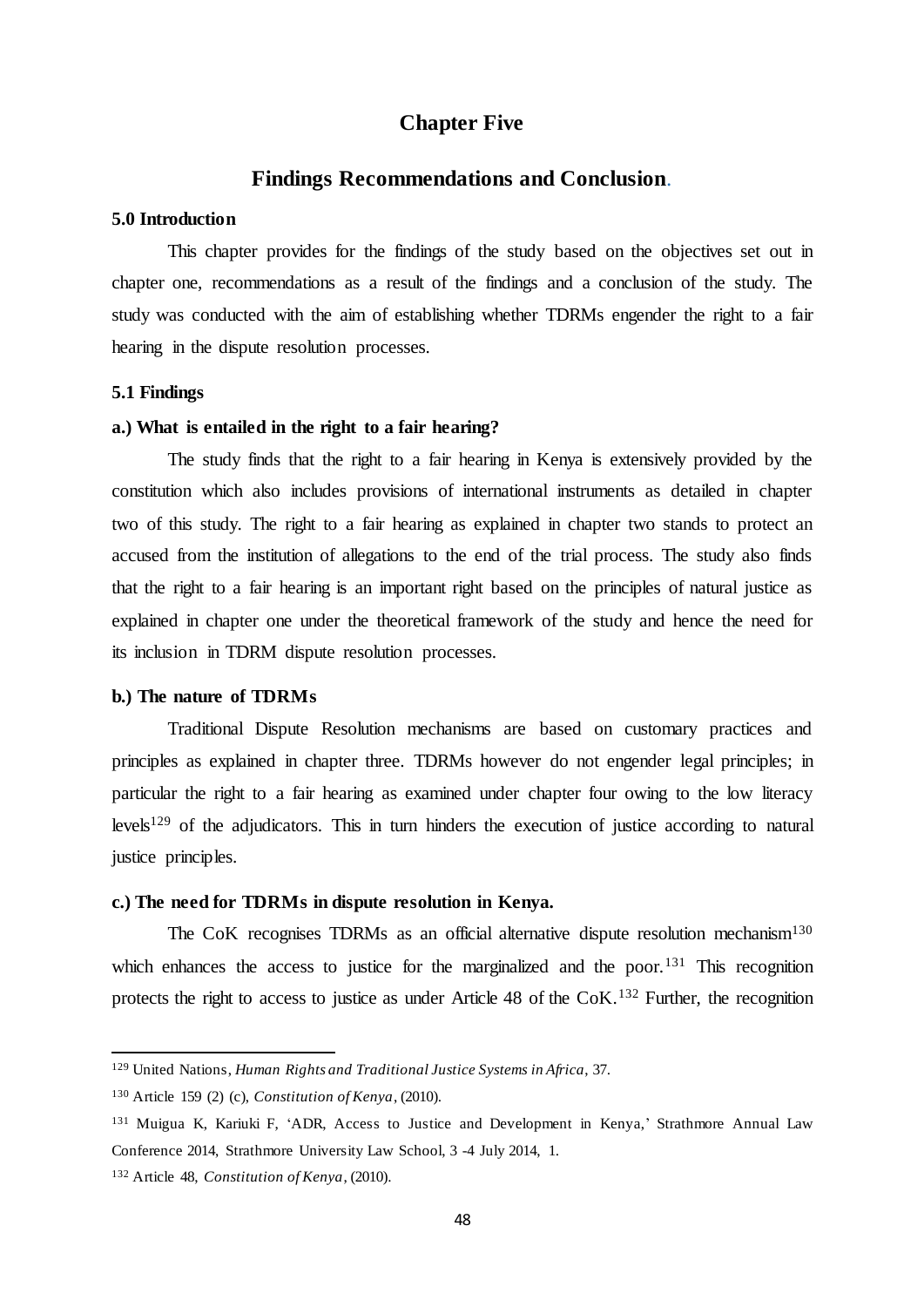of TDRMs reflect the spirit of the constitution under Article  $11^{133}$  which recognizes the diverse cultures in Kenya and protects the rights of citizens to choose and participate in the cultural life as under Article 44,<sup>134</sup> this includes participation in TDRMs which are organs of civil society.

# **c.) The extent to which TDRMs engender the right to a fair hearing.**

As outlined in chapter three and four, this study finds that given the nature of TDRMs, the right to a fair hearing is far from being incorporated to the dispute resolution processes. The study finds that there is a need to incorporate the right in TDRMs given the constitutional and statutory provisions legitimising their use in dispute resolution. Furthermore, it is foreseeable that TDRMs will be increasingly applicable in resolving a wider range of disputes; including criminal<sup>135</sup> matters excluding felonies as stated in *Juma Faraji Serenge alias Juma Hamisi v Republic*. 136

#### **5.2 Recommendations**

#### **a. The protection of the right to a fair hearing in TDRMs**

The adjudication of disputes in TDRMs should be modified to include the aspects of the right to a fair hearing in order to be consistent with the provisions of the Constitution and to adhere to the principles of natural justice in order for justice to be done. This may be achieved through establishing a separate legislation regulating TDRMs. The legislation should list the official TDRMs in the different communities in Kenya. The legislation should also outline the customary powers and functions of the elders in TDRMs, to reflect the principles of natural justice and thus include the right to a fair hearing in TDRMs. The legislation should also detail the structure of TDRMs to provide for an appeal process within the traditional courts. Further, the legislation should direct that the trials in TDRMs be documented and the documentation be passed to the formal courts in order to ensure effective supervision of TDRMs.<sup>137</sup>

<sup>133</sup> Article 11, *Constitution of Kenya* (2010).

<sup>134</sup> Article 44, *Constitution of Kenya* (2010).

<sup>135</sup> Chepkoech C, 'The Applicability of Traditional Dispute Resolution Mechanisms in Criminal Cases in Kenya' LLB Dissertation, Strathmore University, January 2017, 37.

<sup>136</sup> *Juma Faraji Serenge alias Juma Hamisi v Republic* [2007] eKLR.

<sup>137</sup> 'Rautenbanch Christa: Legal Reform of Traditional Courts in South Africa: Exploring the Links Between Ubuntu, Restorative Justice and Therapeutic Jurisprudence' *Hein Online*, 20 December 2017

http://heinonline.org/HOL/Page?handle=hein.journals/jintcl2&collection=journals&id=276&startid=276&endid  $\equiv$  358 on 10 January 2017.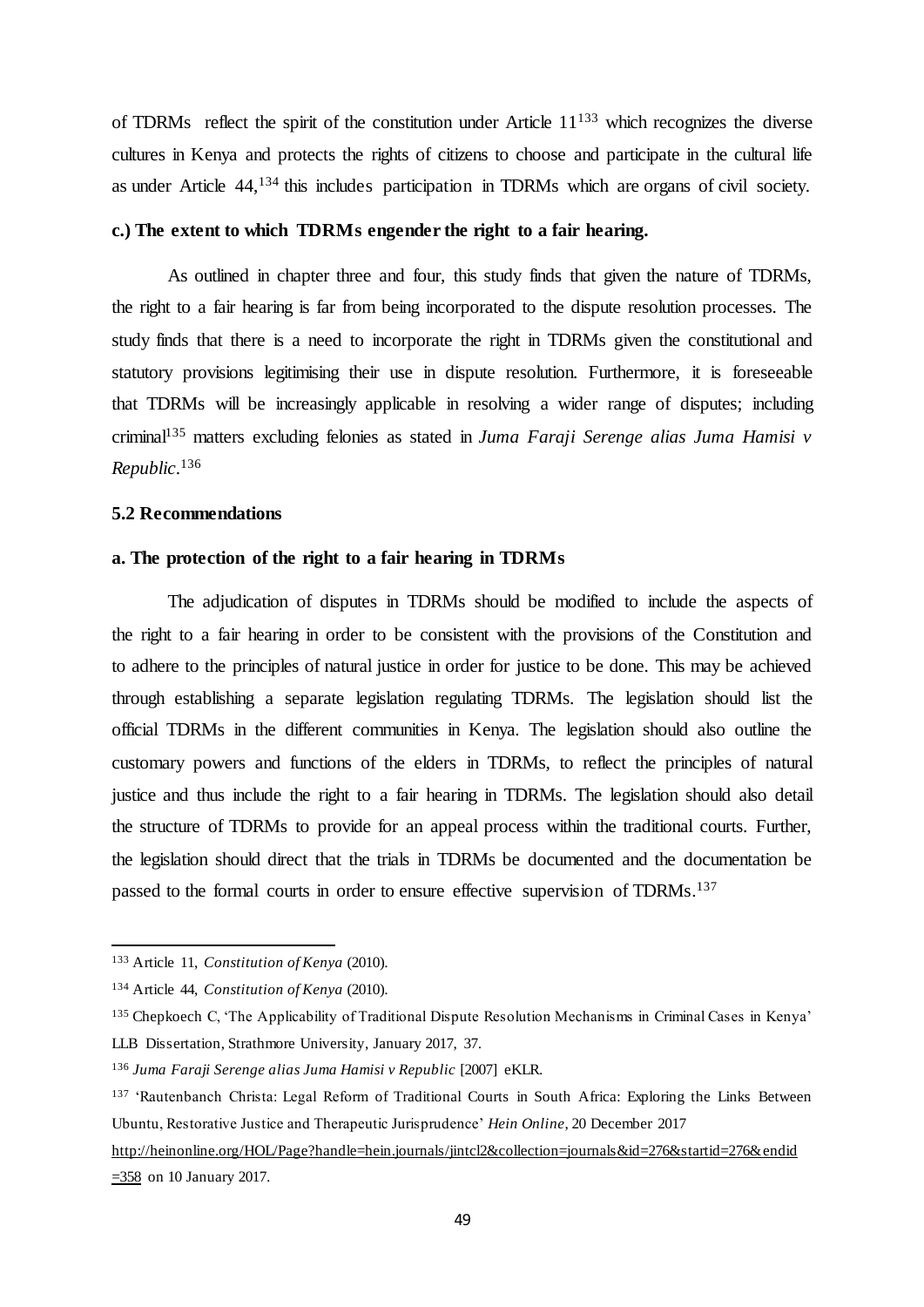#### **b. The nature of TDRMs**

Given that the adjudicators in TDRMs have low literacy levels<sup>138</sup> as stated in chapter four and three, civic education programs should be carried out. These programs would be helpful in educating the adjudicators in TDRMs in every community on the right to a fair hearing as well as its importance. In turn the execution of the program would aid in seeing that the right to a fair hearing is practically engendered in TDRMs.

#### **5.2 Conclusion**

This study has met its objectives as well as responded to the statement of the problem.

The objectives to be met were;

- i. To find out what is entailed in the right to a fair hearing.
- ii. To investigate the nature of traditional dispute resolution mechanisms (TDRMs).
- iii. To examine whether TDRMs engender the right to a fair hearing in the proceedings.

#### **Objective i**.

This study has outlined the various elements on the right to a fair hearing including the regulatory framework protecting the right to a fair hearing in Kenya. Chapter two has explained the various statutes and case law explaining the nature and application of the right to a fair hearing.

#### **Objective ii.**

The study has examined the nature of TDRMs in Kenya. The regulatory framework in Kenya legitimising their application as discussed in chapter three as well as the case study on the Somali, Agikuyu and Pokot communities has proven fit in meeting the objective.

#### **Objective iii.**

 $\overline{a}$ 

The study as under chapter four has demonstrated the extent to which the right to a fair hearing is engendered in TDRMs. Under chapter five, the study has provided recommendations on how the right to a fair hearing can be engendered in TDRMs.

<sup>138</sup> Kinyanjui S, 'Restorative Justice in Traditional Pre-Colonial 'Criminal Justice Systems' In Kenya', *tribal law journal* (2010),5.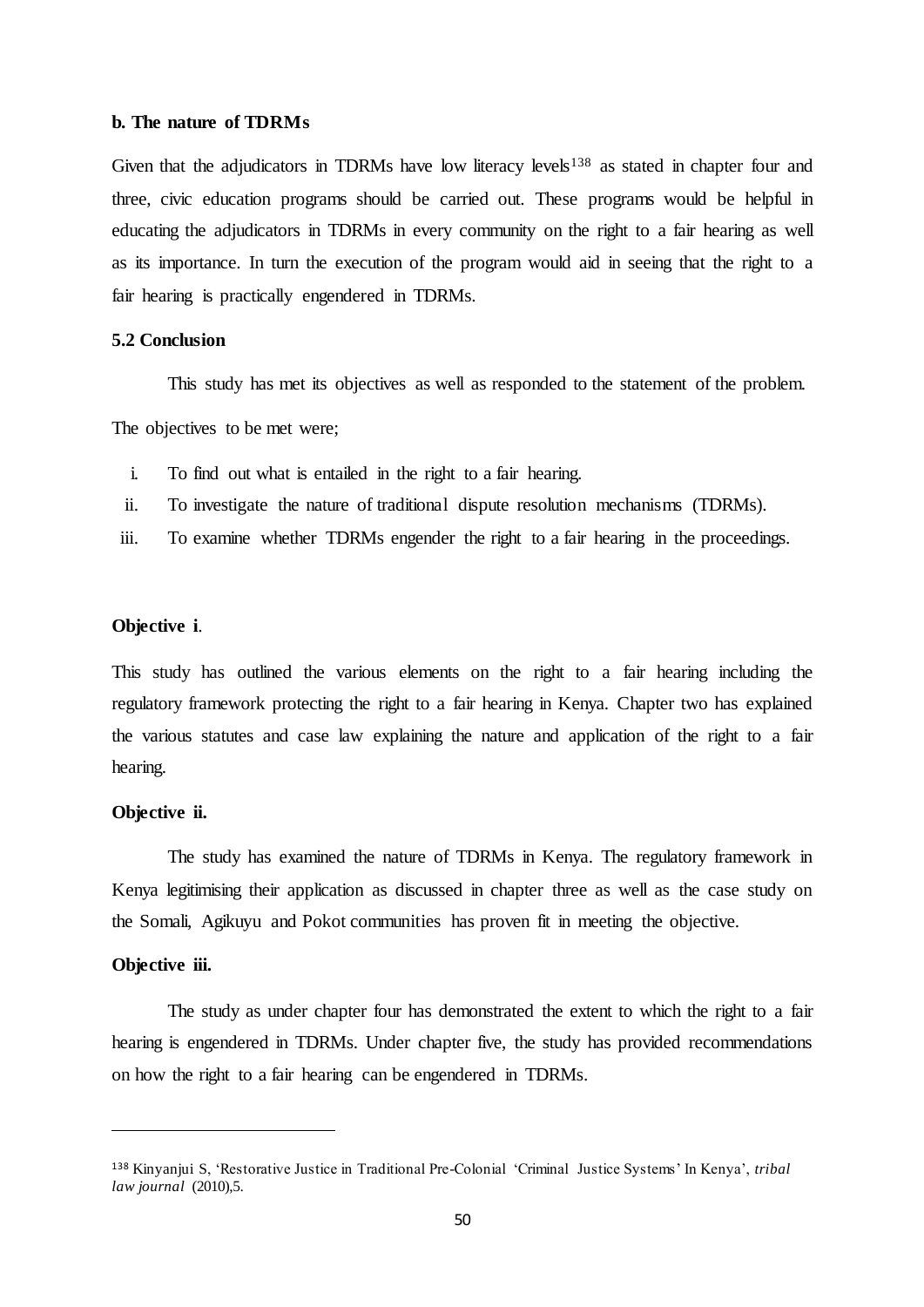# **Hypothesis**

The hypothesis was that TDRMs do not engender the right to a fair hearing in dispute resolution.

This study tested and proved the hypothesis by examining the nature of the right to a fair hearing as well as the nature of TDRMs in Kenya. Chapter three has highlighted the nature of TDRMs. Chapter four on the other hand has examined the extent to which the right to a fair hearing is engendered in TDRMs and has proven the hypothesis right. The aspects of the right to a fair hearing as discussed under chapter two in meeting objective one of the study, are not fully engendered in TDRMs. In sum, the right to a fair hearing is an important right and its lack of inclusion in TDRMs jeopardizes the execution of justice which demands that it must not only be done but should be seen to be done.<sup>139</sup>

<sup>139</sup> *R v Sussex Justices, Ex Parte McCarthy*, [1924] 1 KB 256.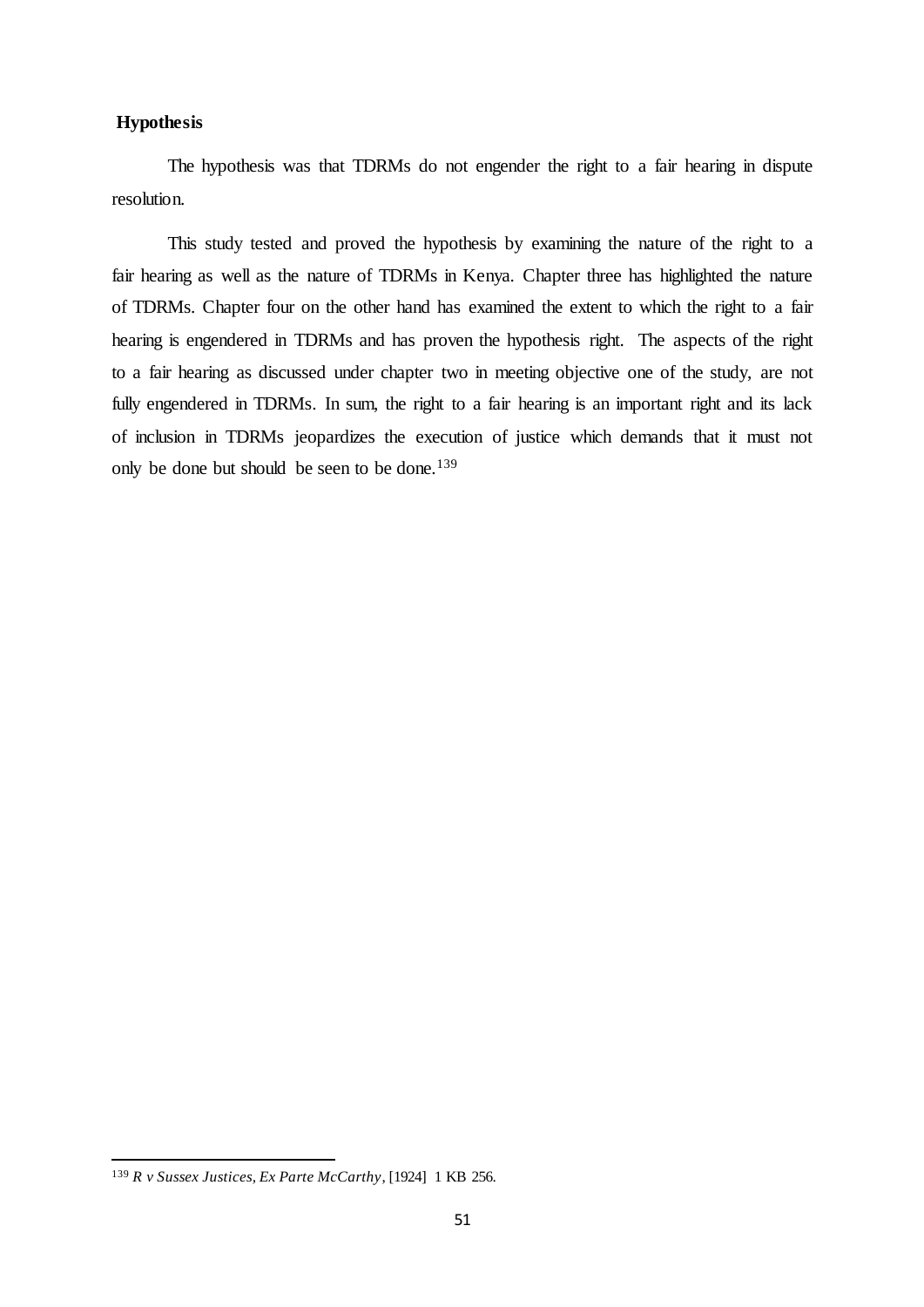# **Bibliography**

#### <span id="page-51-0"></span>**Books**

- Kenyatta J, *Facing Mount Kenya: The Tribal Life of the Gikuyu*, Clays Ltd. St Ives PLC Great Britain, 1974.
- Kalya P Ruto, Adan Mohamud, Masinde Isabella, *Indigenous Democracy Traditional Conflict Resolution Mechanisms, Intermidiary* Technology Development Group – Eastern Africa, January 2004
- United Nations, *Human Rights and Traditional Justice Systems in Africa*, 2016.

# **Journal Articles**

- Arisotle, Nicomachean Ethics Book V, Translated by Ross W.D, *Batoche Books Kitchener* (1999).
- FIDA KENYA, Traditional Justice Systems in Kenya: A Study of Communities in Coast Province, Kenya, *Mua Institutional Repository*.
- Glinz Cornelia, Kenya's New Constitution, *Biesshop Consulting* (2011).
- Kariuki Muigua & Francis Kariuki ADR, Access to Justice and Development in Kenya.
- Kinama Emily, 'Traditional Justice Systems as Alternative Dispute Resolution under Article 159(2) (c) of the Constitution of Kenya, 2010', *Strathmore Law Journal* (2015).
- Kinyanjui Sarah, 'Restorative Justice in Traditional Pre-Colonial 'Criminal Justice Systems' In Kenya', *tribal law journal* (2010).
- Muigua K & Kariuki F, ADR, Access to Justice and Development in Kenya, Strathmore Annual Law Conference 2014, Strathmore University Law School, 3 -4 July 2014.
- Mwimali J, 'Human Rights Perspectives of Informal Dispute Resolution Processes and the Criminal Justice System in Kenya' Law Society of Kenya Journal (2015).